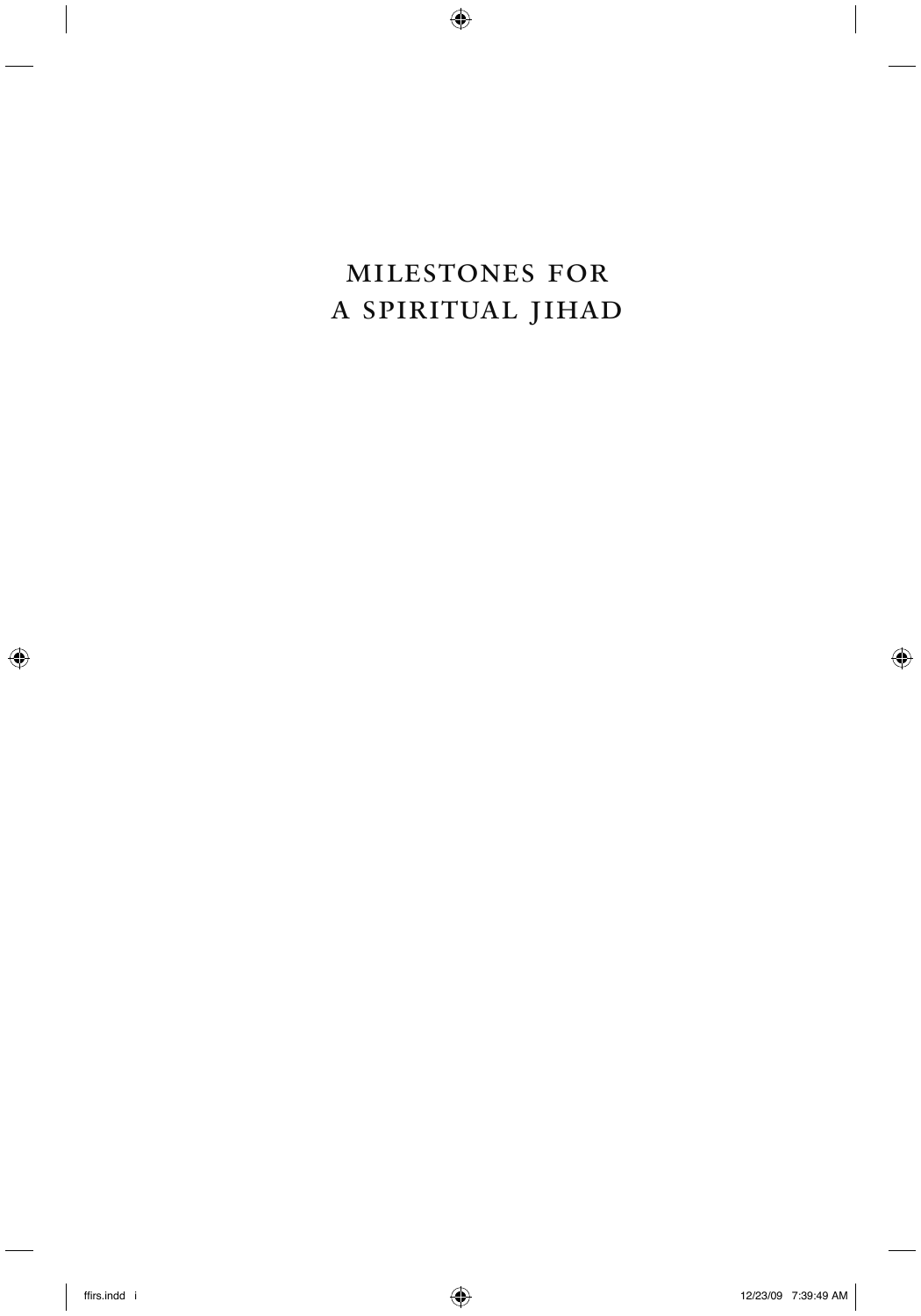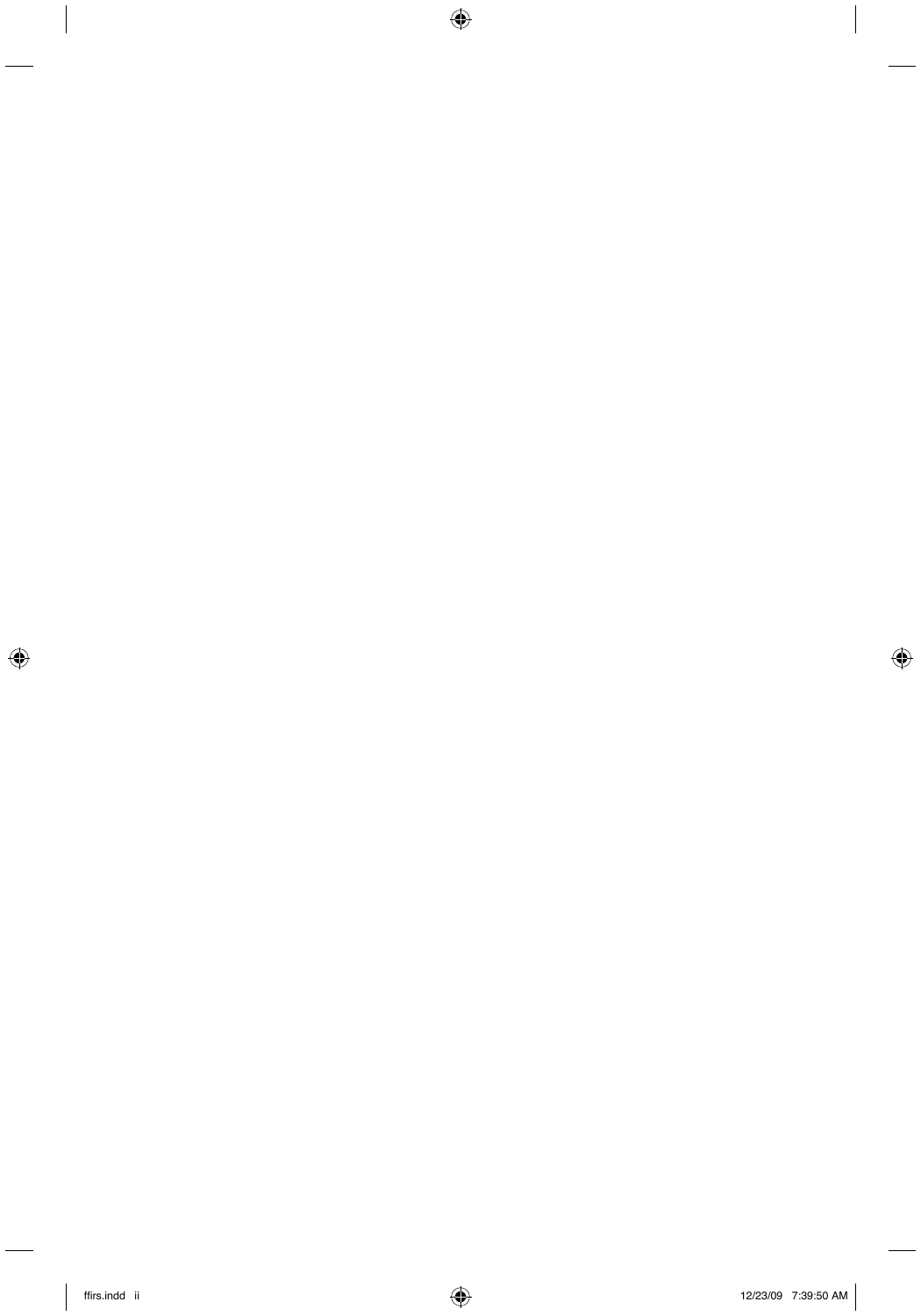# milestones for a spiritual jihad

 $\bigoplus$ 

Toward an Islam of Grace

^<sup>6</sup> ගිල

Asra Q. Nomani

## **Essays on Exploring a Global Dream**

a series sponsored by the fetzer institute

*Winter 2010, Essay Number 3*

 $\bigoplus$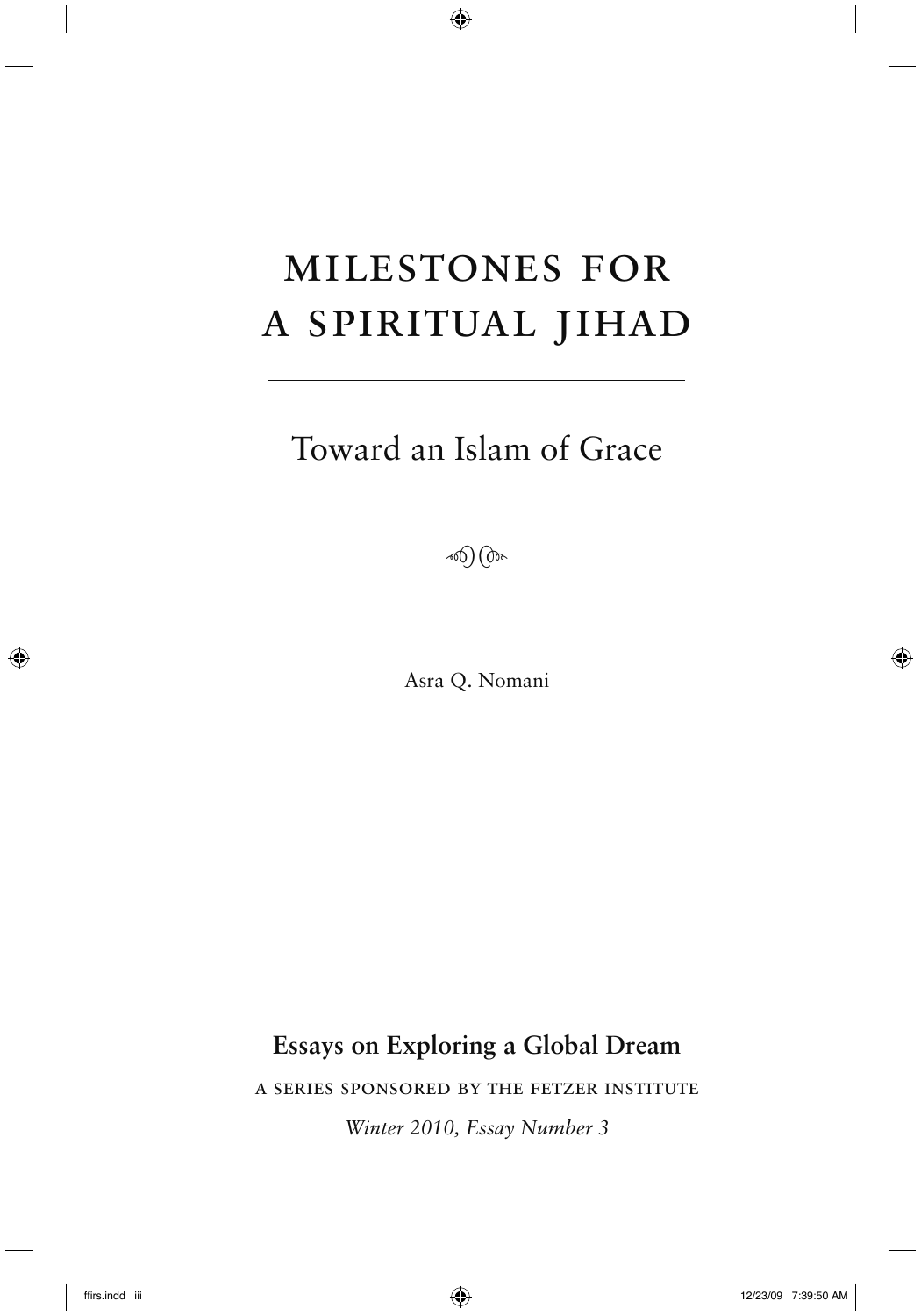Copyright © 2010 by Fetzer Institute. All rights reserved. Essay copyright 2010 © by Asra Q. Nomani.

No part of this publication may be reproduced, stored in a retrieval system, or transmitted in any form or by any means, electronic, mechanical, photocopying, recording, scanning, or otherwise, except as permitted under Section 107 or 108 of the 1976 United States Copyright Act, without either the prior written permission of the Fetzer Institute or Asra Q. Nomani. This pamphlet is not for sale or resale.

⊕

Readers should be aware that Internet Web sites offered as citations and/or sources for further information may have changed or disappeared between the time this was written and when it is read.

In our attempt to welcome as many authentic voices to this conversation as possible, we remain committed to an ongoing dialogue of ideas. As this meaningful discussion unfolds, we responsibly note that the interpretations and conclusions contained in this publication represent the views of the author or authors and not necessarily those of the John E. Fetzer Institute, its trustees, or officers.

Printed in the United States of America first edition *PB Printing* 10 9 8 7 6 5 4 3 2 1

⊕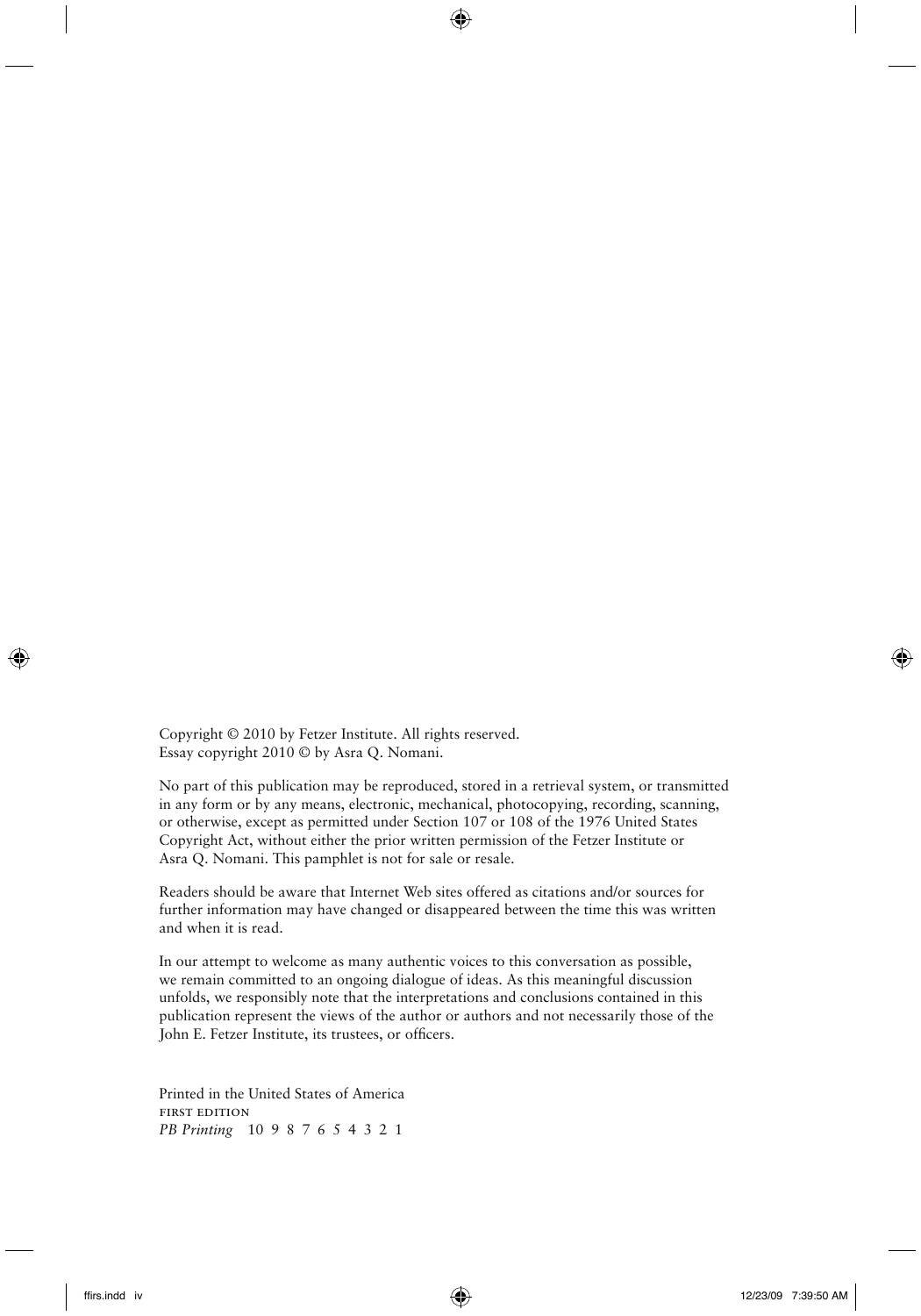#### preface

⊕

in 1999, the fetzer institute began the Deepening the American Dream project as an attempt to sow the seeds of a national conversation about the inner life of democracy and the nature of our society as a community in relationship with the rest of the world. We set out to assemble a diverse group of leading thinkers and authors to explore, in conversation and in writing, the American Dream and the spiritual values on which it rests.

During the life of the project, Fetzer has extended this unfolding dialogue in the public domain, in partnership with Jossey-Bass, by publishing and circulating original essays as free pamphlets and by holding public forums. We have been concerned about such questions as "What constitutes the American Dream now?" "In what ways does the American Dream relate to the global dream?" "In what ways might each inform the other?" and "How might we imagine the essential qualities of the common man and woman—the global citizen—who seek to live with the authenticity and grace demanded by our times?"

To date, we have given away close to eighty thousand pamphlets to a wide range of leaders in various fields around the country, including members of Congress. In the fall of 2005, Jossey-Bass published the first anthology of these essays, *Deepening the American Dream: Reflections on the Inner Life and Spirit of Democracy.*

In an effort to surface the psychological and spiritual roots at the heart of the critical issues that face the world today, we are extending this inquiry by creating a parallel series focused on exploring a global dream. But what might a global dream look like, and where might we start? In his book *God Has a Dream,* Archbishop Desmond Tutu offers a beginning point as he echoes the words of Martin Luther King Jr.:

God says to you, "I have a dream. Please help Me to realize it. It is a dream of a world whose ugliness and squalor and poverty, its war and hostility, its greed and harsh competitiveness, its alienation and disharmony are changed into their glorious counterparts, when there will be more laughter, joy, and peace, where there will be justice and goodness and compassion and love and caring and sharing. I have a

v

⊕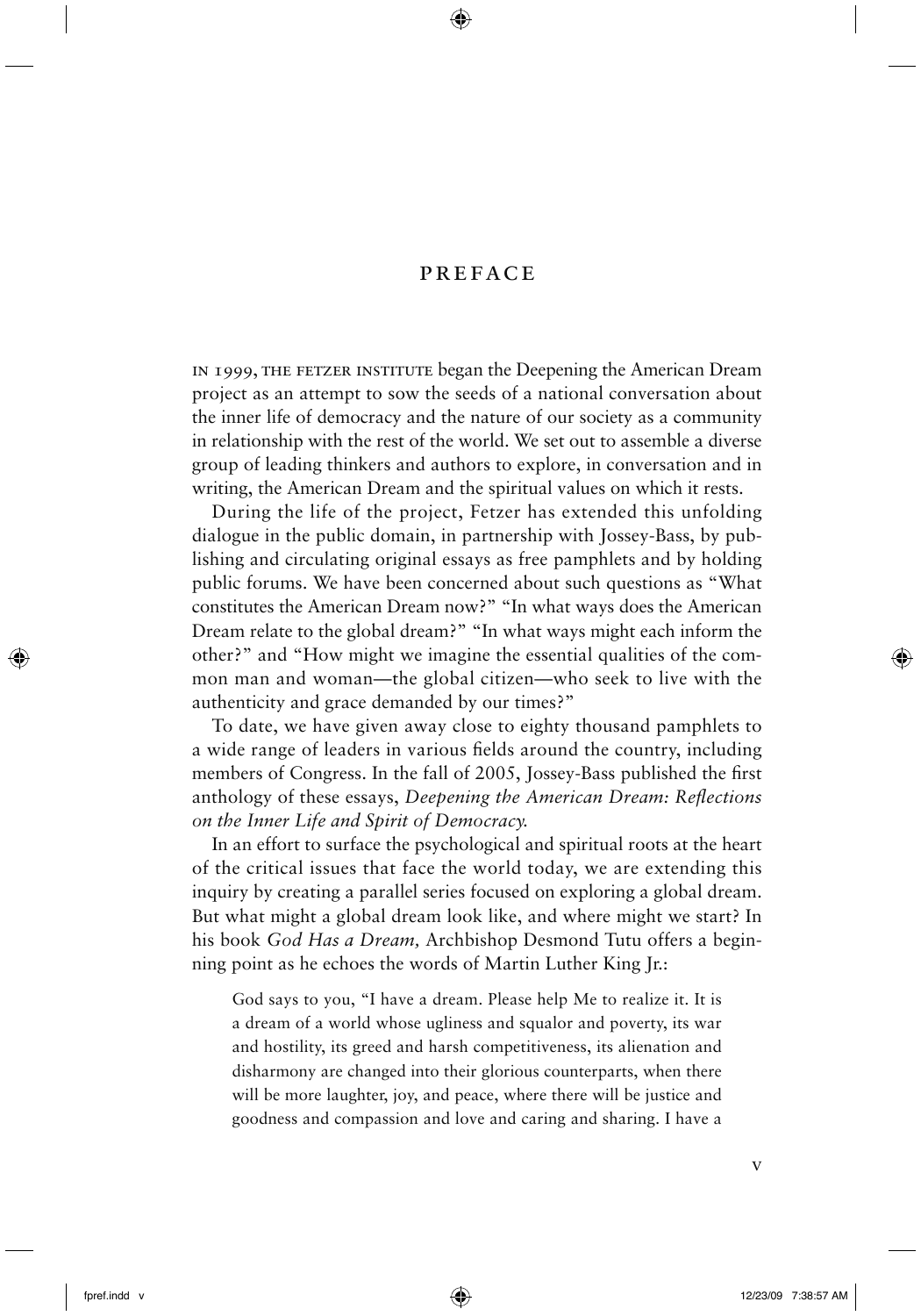#### vi preface

 $\bigoplus$ 

dream . . . that My children will know that they are members of one family, the human family, God's family, My family."

In both series, we continue to invite leading thinkers from around the world to bring their gifts to bear on the world we live in, searching for the common resources that might, if held together, repair the isolations and separations that divide us today. We hope that these essays and the spirit on which they are founded will spark your own questions and conversations.

> Robert F. Lehman Chair of the Board Fetzer Institute

⊕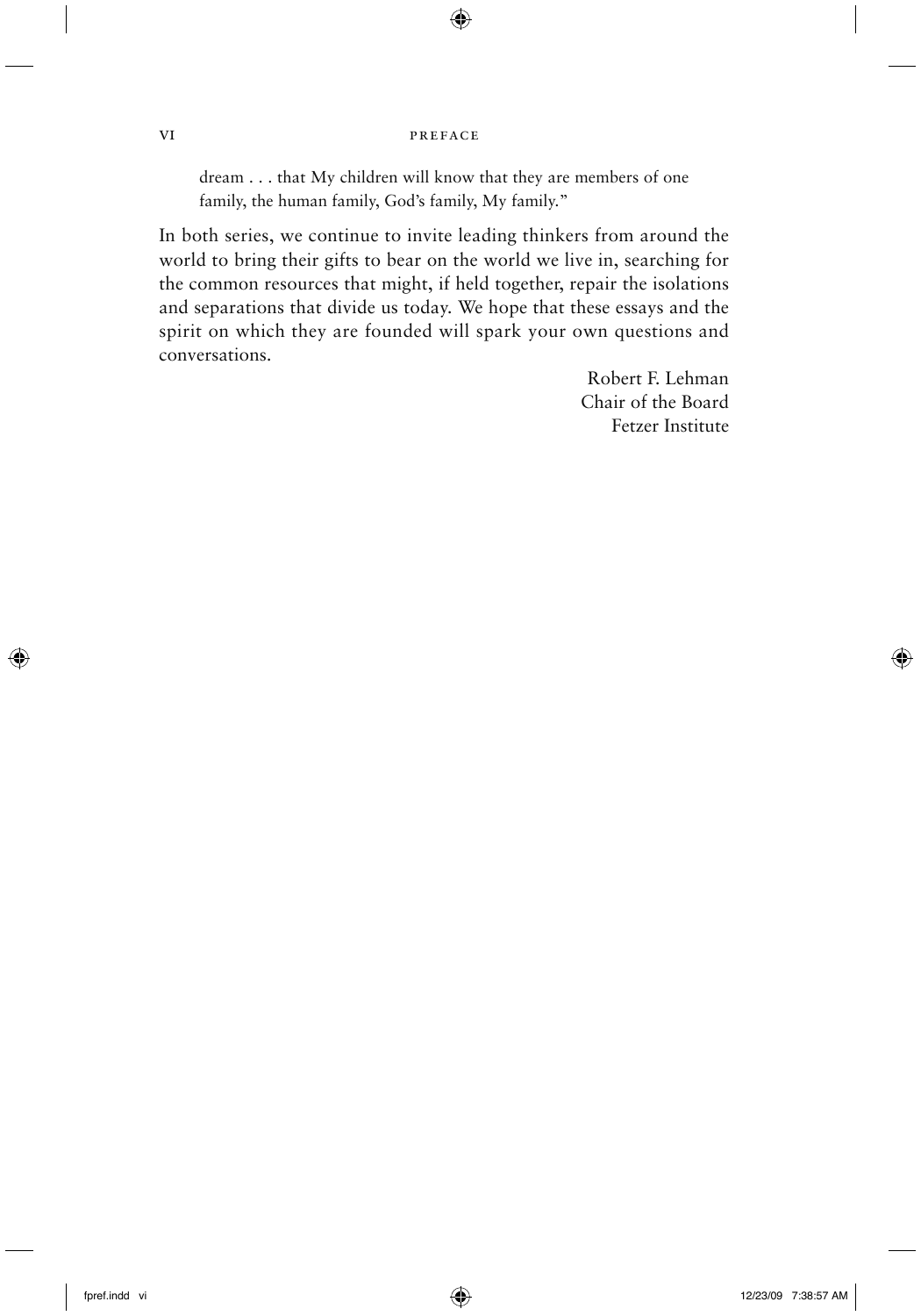## **GRATITUDES**

⊕

on september 11, 2001, a band of hijackers sent jets careening into the twin towers of the World Trade Center and the Pentagon, changing the course of history. That day, I was "lunch lady" at North Elementary School in my hometown of Morgantown, West Virginia, volunteering in my niece's and nephew's school. Weeks later, I was on a jet plane to Pakistan with notebook in hand to try, as a journalist, to bridge the gap between my worlds of Islam and the West.

On January 23, 2002, my friend Daniel Pearl was kidnapped from the streets of Karachi after he'd left a house I was renting in the city. Some five weeks later, we learned he had been killed in the name of Islam. In the fall of 2002, I gave birth to a son as a single mother, a crime according to the strictest interpretations of law in my faith. In the early winter of 2003, I embarked on a pilgrimage to Mecca, and later that year, I began a campaign of civil disobedience and writing activism, challenging sexism and dogmatism in my mosque in Morgantown.

In the winter of 2006, I accepted a generous invitation from the Fetzer Institute to include my voice in a selection of writings, *Exploring a Global Dream*, aimed at figuring out how we as individuals, communities, and nations can manifest grace and authenticity in the world. I want to thank my mentor, Ed Jacobs, for introducing me to the good work of the Fetzer Institute and for knowing intuitively that it would be a nurturing place for me.

That winter, I made a pilgrimage from my childhood home in Morgantown to the Institute's headquarters in Kalamazoo, Michigan, to understand this larger vision to which I would be contributing. There, from the sweep of the wind in the trees to the intentions expressed by the staff, I heard a desire to help others live authentic lives, to overcome the fears of our day to be good global citizens. The Institute has among its missions a campaign that calls on all of us to "Change Everything. Love and Forgive."

I knew what it was that I wanted to write: a call for a new reality in our Muslim world in which an Islam of peace, tolerance, and grace would

vii

↔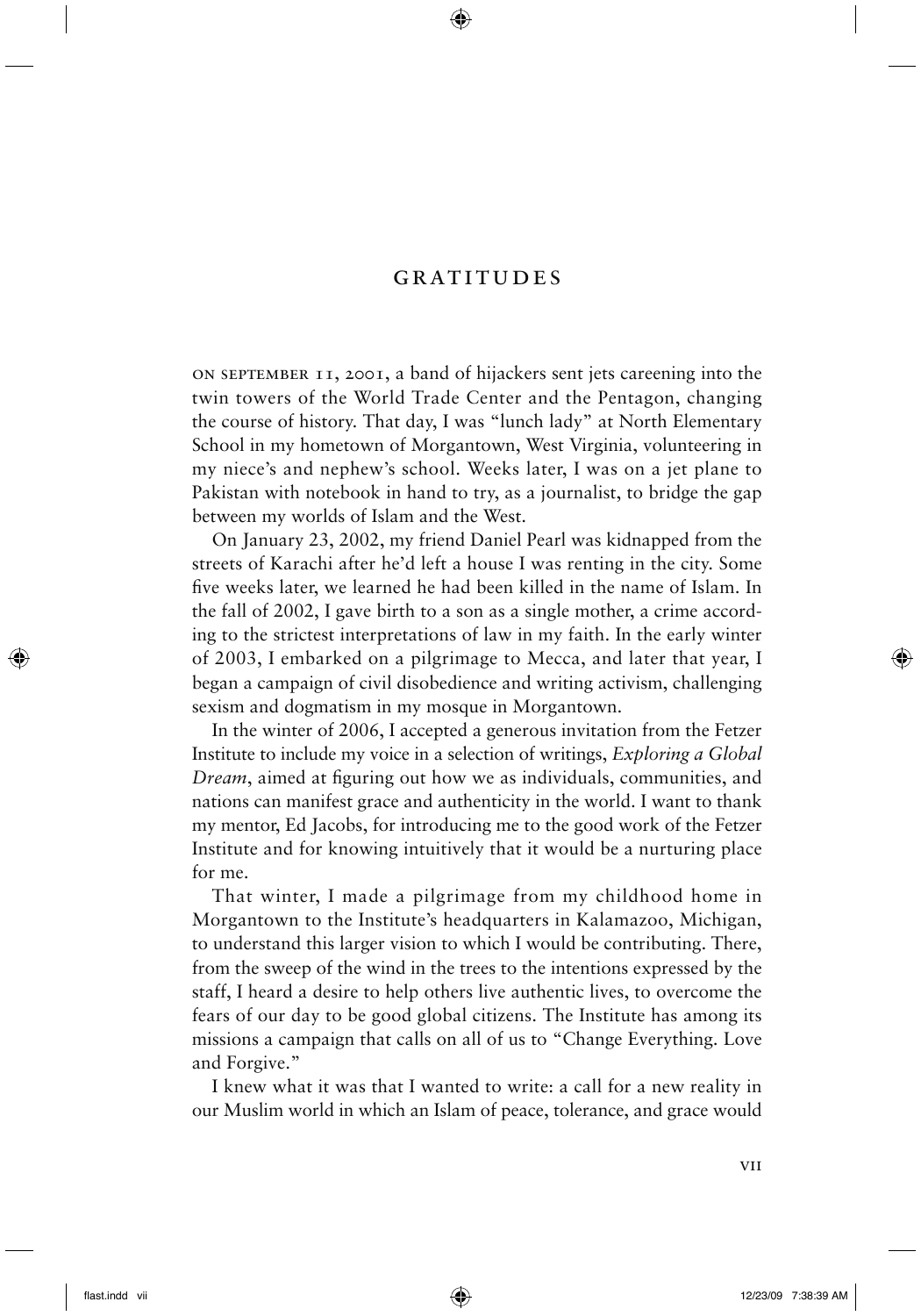#### VIII GRATITUDES

⊕

express itself. In my mind, I pondered the notion of an Islamic dream that was not one of conquest and empire building but one of building communities of compassion and living in harmony with others. I created a Web site: theislamicdream.com.

I knew what I wanted to say. I knew what I wished we could realize: a kinder, gentler expression of Islam in the world. But for three years, I had a very hard time finding the voice with which to say it. I wrote a draft calling for a dramatic overhaul of Islamic law. I wrote another draft explaining why we needed reform. I wrote yet another draft chronicling the brave reformers in our Muslim communities. They made sense. They were fine. But they were missing the very thing I was seeking from my faith community: heart and soul.

As I try to explain this process to you, I rest my face in my hands. It has been an excruciatingly painful process. Night after night, run after run, e-mail after e-mail, I have pondered this dream that has evaded us, a dream of an Islam that is nurturing and kind, enfolding people in a spiritual embrace. It has been difficult to write as deeply as I wish to do because I am writing of things that mean a great deal to me, but from a heart that is broken. I am writing to you about the faith into which I was born. I am writing to you about the faith that is the religion of my ancestors. I am writing to you about the hopes and dreams of my faithful younger self dashed as I have seen the face of bigotry, sexism, intolerance, and sheer unkindness expressed in the name of my faith tradition. It has truly broken my heart to see the inhumanity of people's behavior toward one another in the name of my religion.

I know that others need to reform the way they relate to Muslims, but to me, the critical examination must begin within our own community. Back in 2002, when I walked up to the front of my hometown mosque, I went not as a writer or a journalist but as a single mother seeking to find a spiritual community in my faith religion. When the president of the mosque board yelled at me to take a back door reserved for women, I trembled out of sadness. When I sat for prayer in the main hall of the mosque, instead of the isolated balcony to which women were relegated, I was prepared to have a civilized conversation, and I was stunned when all I received were commands, edicts, and orders. When I chose to be honest about the fact that I had conceived my child as a single woman, I knew that some eyebrows might be raised, but I was deeply saddened by the hostility and the name calling. I am not naive by nature. I just believe in the capacity of human beings to live with honesty and grace.

↔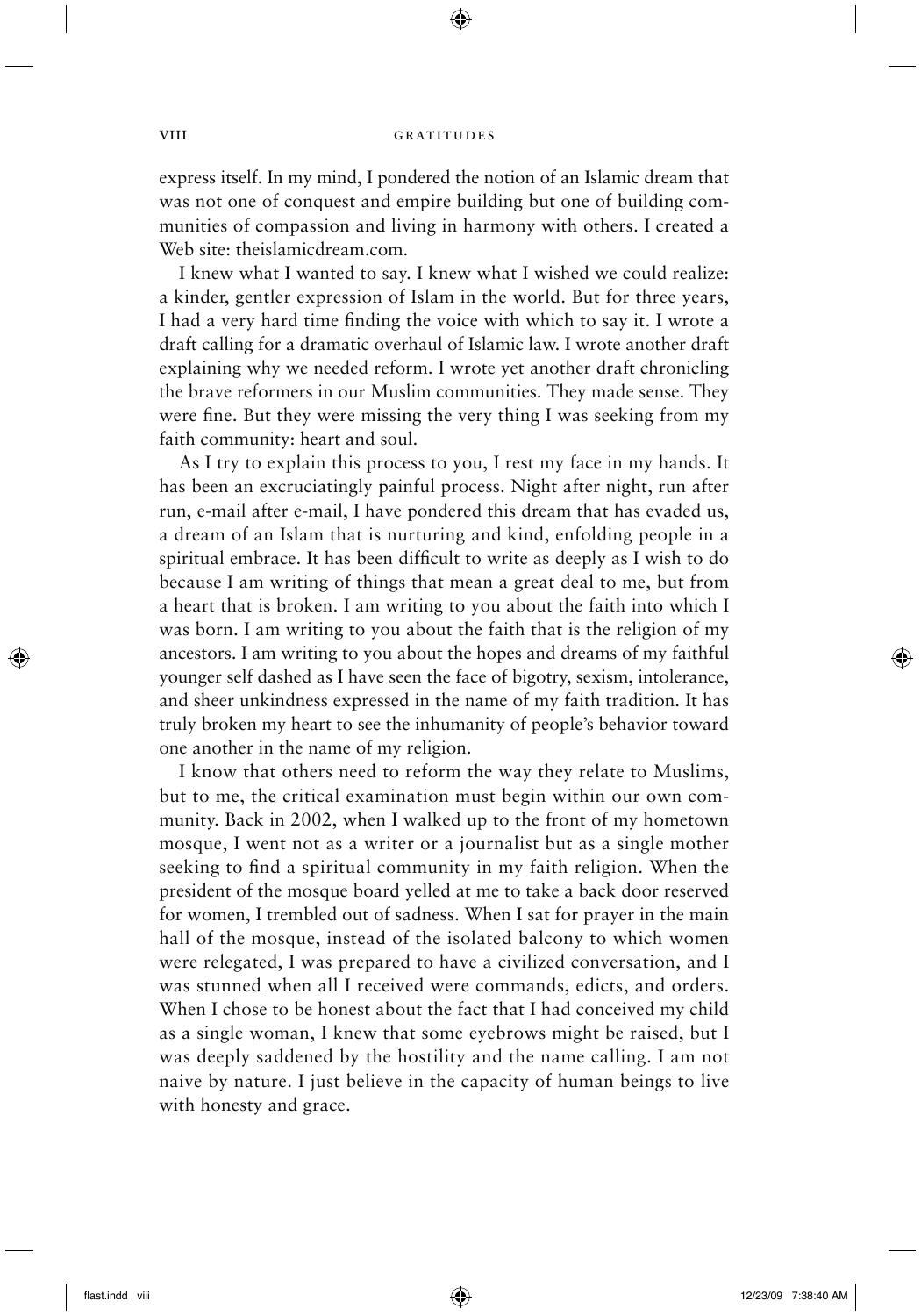#### gratitudes ix

⊕

To persevere, I had to separate myself from the disappointment. I had to sublimate the pain of our family being ostracized, intellectually understanding that verbal intimidation and physical and emotional abuse are the typical responses to anyone who challenges power and control. I had to garner the strength to write, to speak, and to act. I couldn't stay in the place of pain and sadness.

I am so grateful to my mother, Sajida Nomani, for always standing beside me steely-eyed, a model of grace and dignity. I am buoyed by the humanity with which my father, Zafar Nomani, expresses his understanding of faith, giving me something to try to dream about realizing universally. I thank my brother, Mustafa Nomani, for sharing with me his clarity. I wish to thank my niece, Safiyyah Nomani, and my nephew, Samir Nomani, because they are emblematic of a younger generation that is wise, compassionate, and open-hearted and give me hope for the future. And I am so grateful to my son, Shibli Nomani, because he gave me life. And to my Beloved, thank you, for allowing me to know love inside a union filled with joy, kindness, growth, healing, and the pursuit of knowledge. For so long, I have been seeking divine love. I now know it.

It has always been the well-being of our community and its citizens that drives me to seek transformation of our community. What has spoken to me always is the voice of my younger self, left without a place in the community because she didn't subscribe to the rigidity expected of her, and the young women and men, boys and girls, and older women and men who feel so alone in our communities. There are a great many friends within our community and outside who also believe in restoring the soul of Islam. Alas, we have become a community that has lost touch with its spirituality—its soul, its *ruh.*

To write, I have had to return to some very painful places so that I could try to communicate to you the urgent spiritual imperative that I believe we have for transforming the way Islam expresses itself in our world today. *Jihad* means "struggle." We must struggle to transform our communities spiritually. We must engage in a spiritual jihad, I believe, if we want to change the course of history.

What I humbly hope to do, drawing on the concept of Sayyid Qutb's *Milestones,* a book that became a treatise for dogmatism in the name of Islam, is set forth milestones for a spiritual jihad that can realize an Islam of grace in the world today.

I thank my friends Barbara Feinman Todd, Pam Norick, and Vasia Deliyianni for listening to the conversations I had with myself and

↔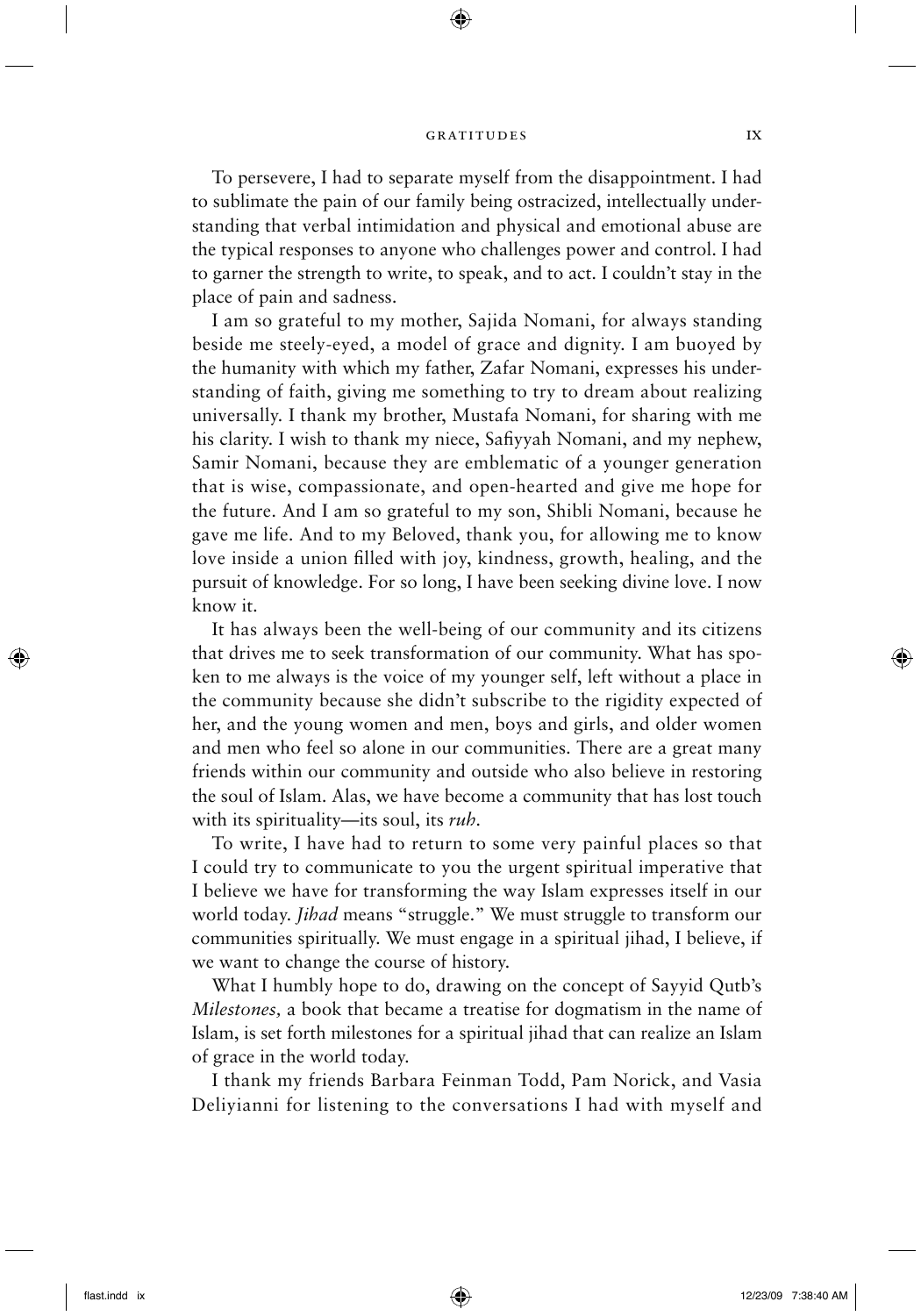#### X GRATITUDES

 $\bigoplus$ 

interjecting new and even better thoughts. I thank Mark Nepo and Megan Scribner for gently allowing me to listen to my own heartbeat and write to you from the heart about how it is that I wish we, as Muslims, would lift ourselves out of dogmatism to do something very simple: be kind to one another and the rest of the world—to tread on this earth with grace. This is our universal imperative.

 $\bigoplus$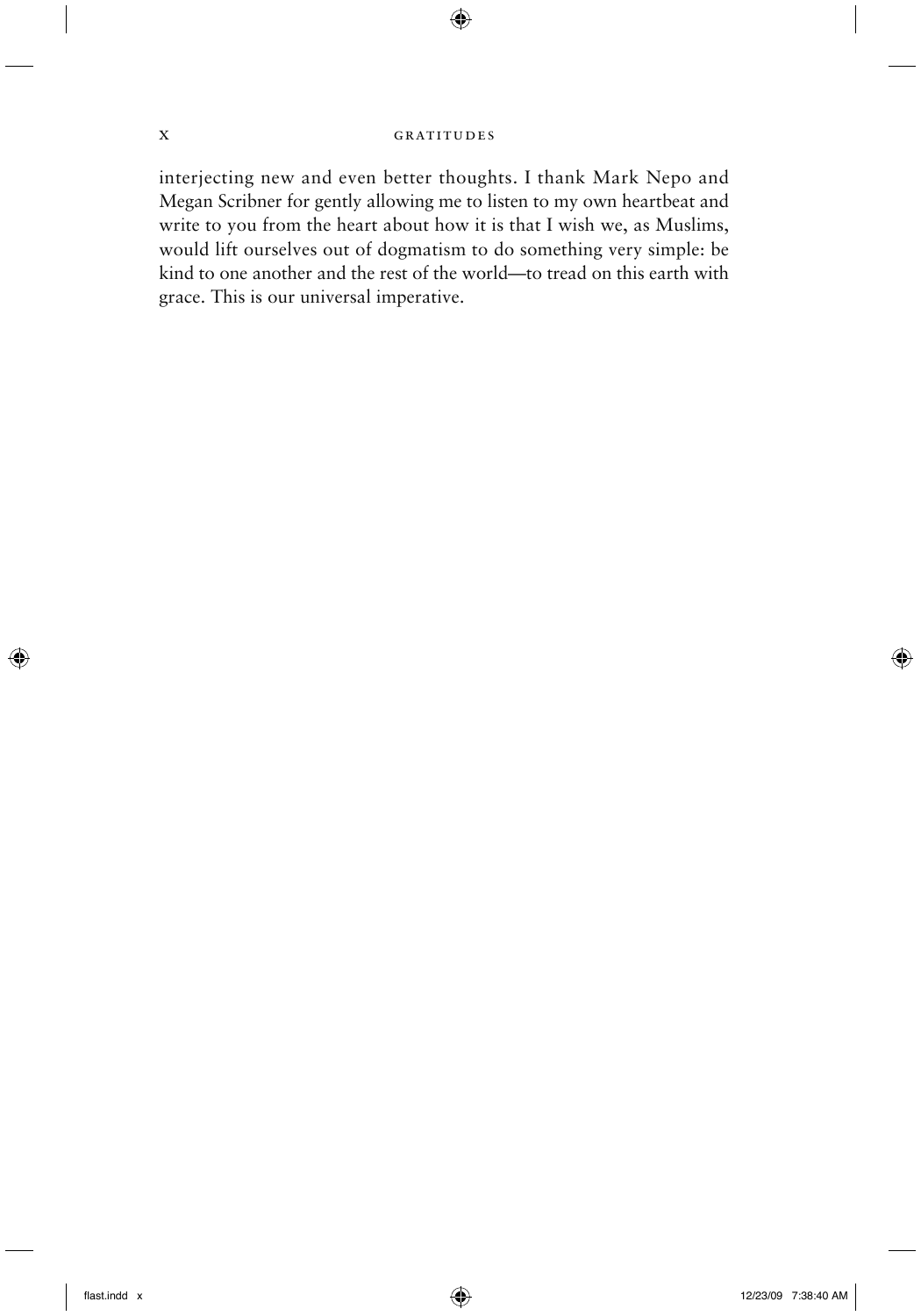

 $\bigoplus$ 

L

 $\bigoplus$ 

 $\overline{\phantom{a}}$ 

 $\bigoplus$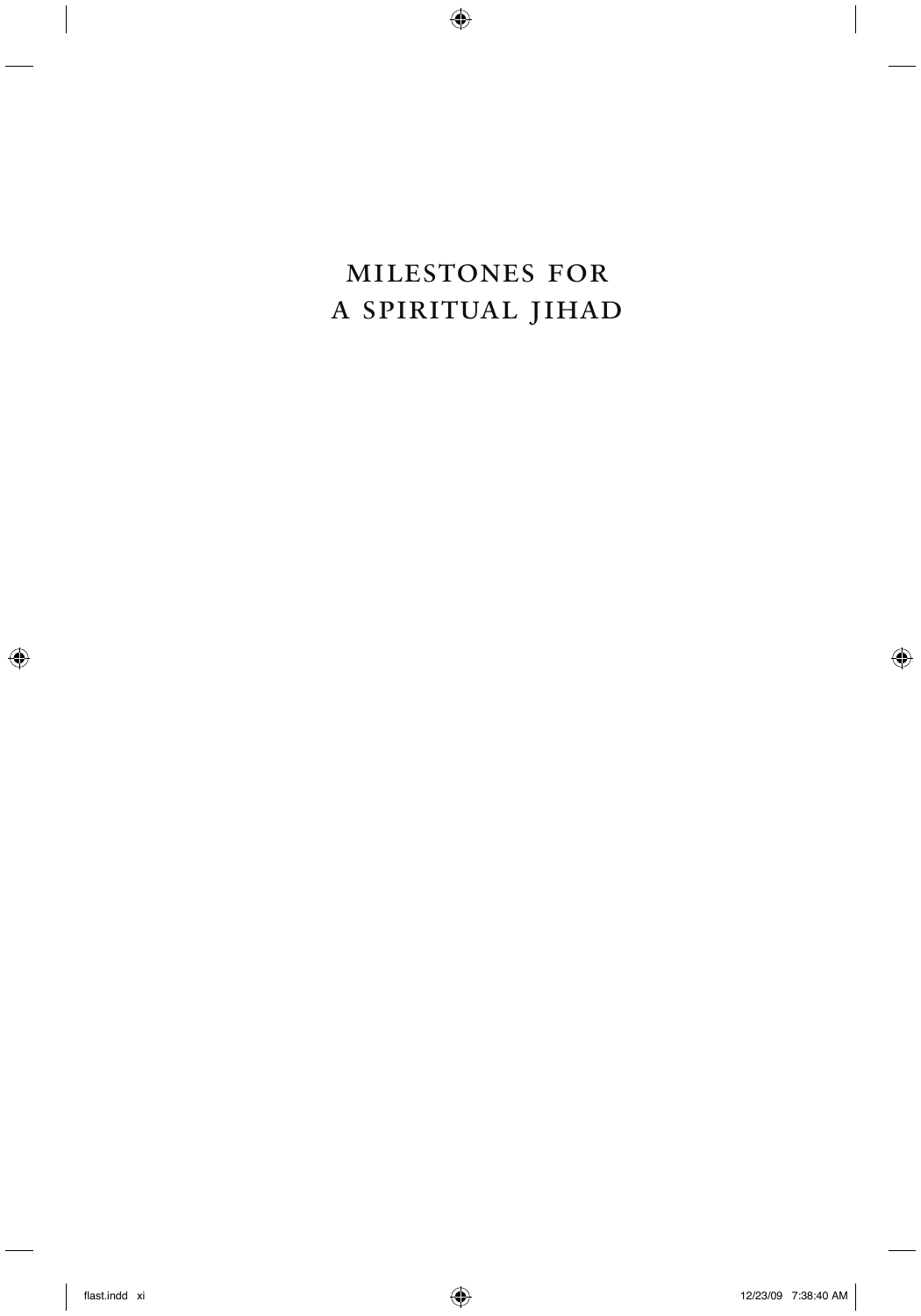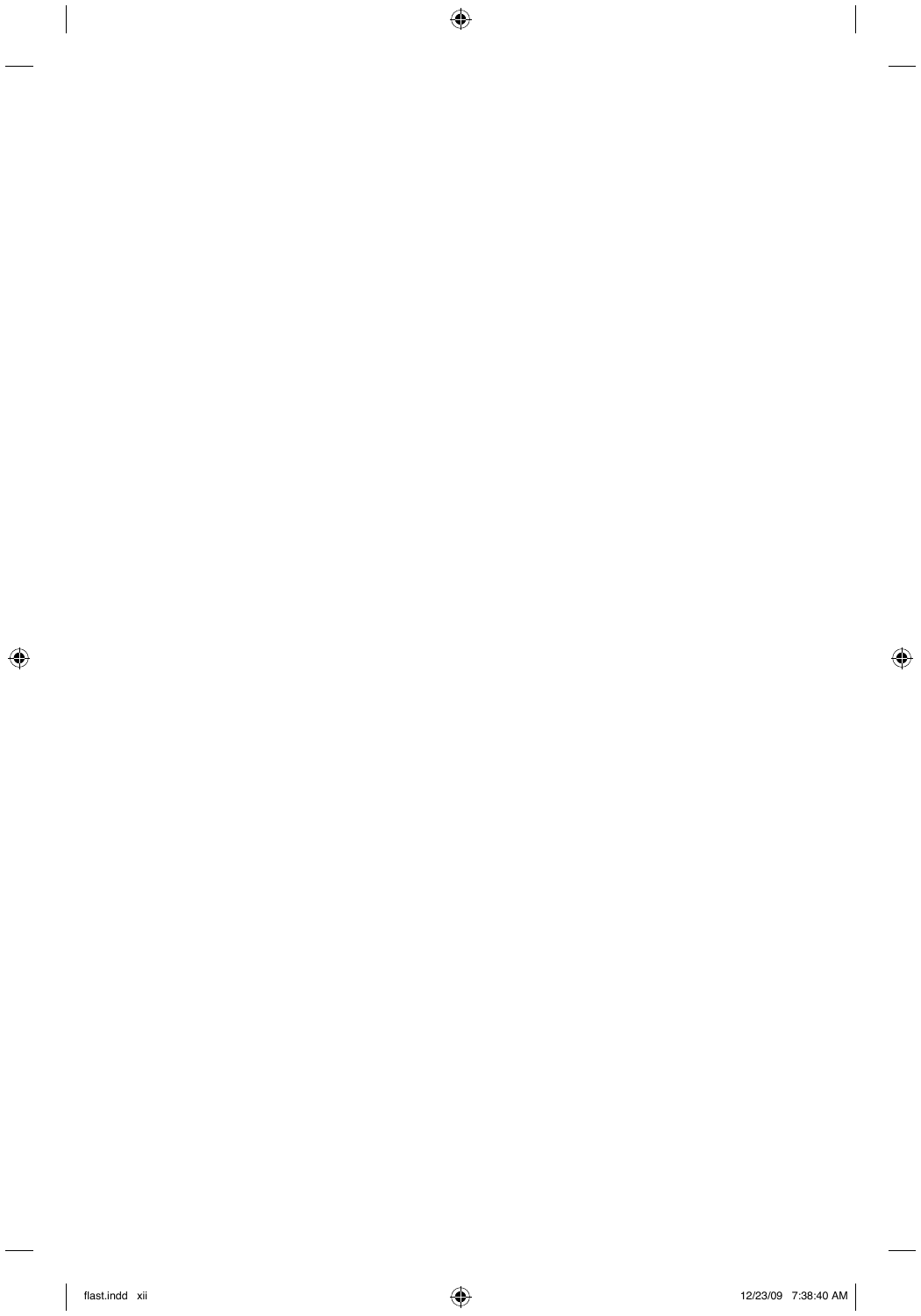## **MILESTONES FOR A SPIRITUAL JIHAD**

⊕

## TOWARD AN ISLAM OF GRACE

*Asra Q. Nomani*

*I am going to quench the fires of hell and burn heaven, so that both these barriers to understanding shall vanish from the eyes of pilgrims, so that they may seek Truth without hope or fear.*

—Rabia al-Adawiiya, eighth- and ninth-century Muslim saint

in my home outside washington, d.c., in the early summer of 2009, I awoke with the dawn as President Obama took to the stage halfway across the world in Cairo, Egypt, to speak to the Muslim world. The years since September 11, 2001, had been filled with pain, grief, and deep sadness in relations between the West and the Muslim world, two communities in which I navigated. I wished for a new reality.

I knew there was one place where I needed to be as I heard Obama's words: next to my six-year-old son, Shibli. To me, he is the future.

Cardinals and blue jays dived through the trees outside as I slipped through the quiet of the morn to settle in beside Shibli, slumbering peacefully before his bus driver, Miss Christie, took him to kindergarten on Bus No. 1. On his nightstand sat relics of our life in the West: a Shining

 $\mathbf I$ 

↔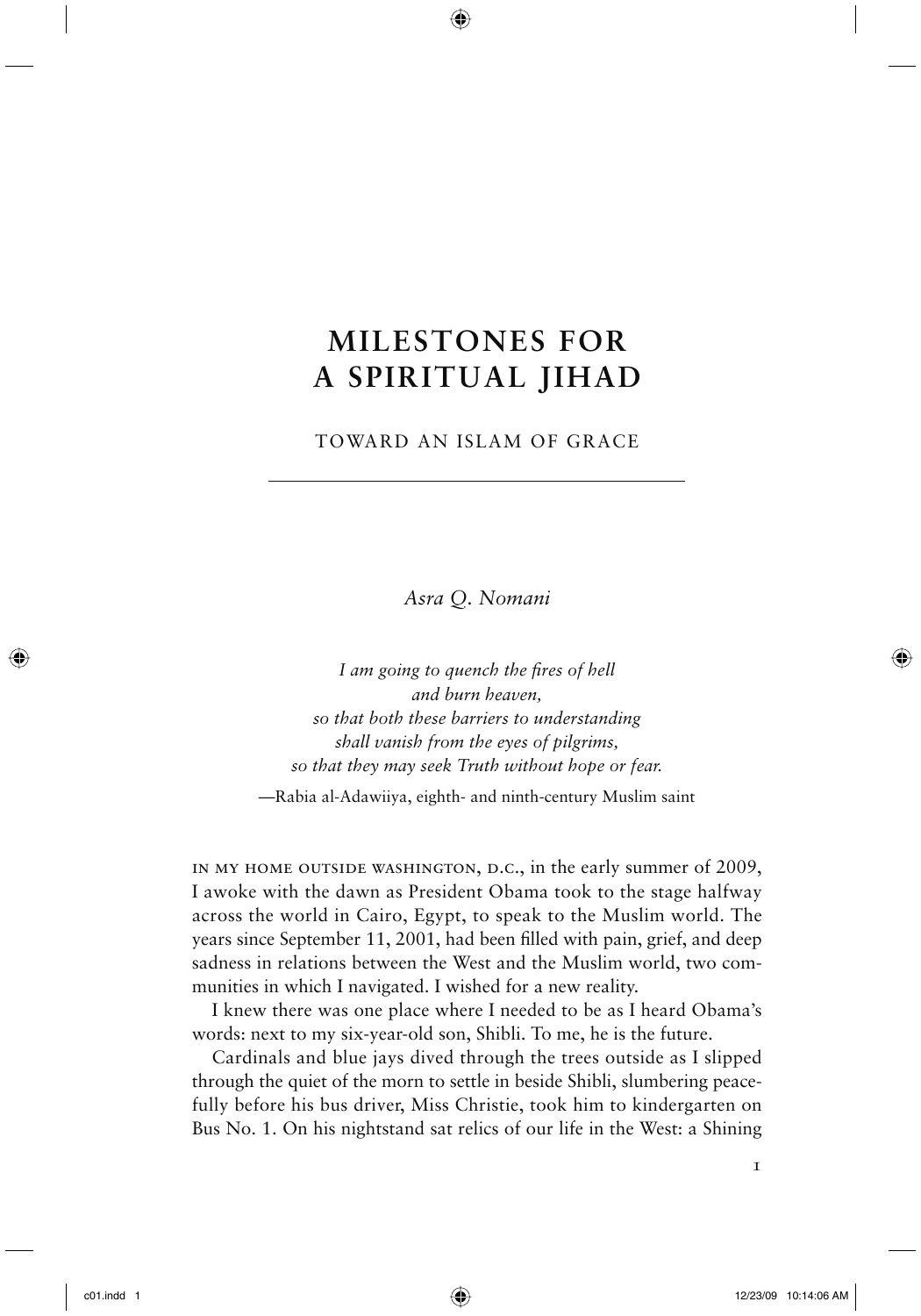Stars blue dragon and a Batman figurine. Not far away, the Qur'an sat on our family bookshelf and a prayer rug was folded neatly in a drawer.

I am an American Muslim.

I was born in Mumbai, India, in 1965, arriving in America at the age of four and growing up in Morgantown, West Virginia, as a "Mountaineer." Through the decades, I have lived with the growing rigidity in the Muslim world. In the 1970s, following an oil boom that filled Saudi Arabia's national treasury with petrodollars and increased its national standing, I experienced the importation of the Saudis' puritanical interpretations of Islam. Far away in our West Virginia Muslim community, there was a corresponding tightening of practices. As a girl, I found the ideology alienating, and in the midst of a childhood filled with prayer and devotion to the rituals of religion, I felt a crisis of faith. In the 1980s, I witnessed a struggle for ideological footholds by Sunni and Shia orthodoxies following the Iranian revolution of 1979. In the 1990s and into the twenty-first century, I saw first hand the reach of the militant ideology of al-Qaeda.

I am also a mother.

My son was born on October 16, 2002, an early member of the post-9/11 generation. When I was in the delivery room, doctors told me that my son's heart rate was falling precariously low. I started saying "*Allah hu*" with every breath, inhaling the power of the Divine and exhaling it out into the universe.

It is for the future of our children that I firmly believe we have to change the course of relations between the Muslim world and the West. So many people seem to feel that it is impossible to have an Islam of grace in today's world. I have known that feeling.

I am also a journalist.

On January 23, 2002, I confronted the darkness that has been expressed in the name of Islam. Daniel Pearl, my pal from our years together at the *Wall Street Journal,* was kidnapped off the streets of Karachi, Pakistan; was held in captivity for about a week; and was then brutally slaughtered in the name of my faith. When the FBI and Pakistani investigators came to my house in Karachi to tell Danny's wife, Mariane, that they had received a video documenting Danny's murder, Mariane ran into the bedroom she had shared with Danny, slammed the door shut, and sent shock waves of blood-curdling screams into the night air. Outside the door, I sat on the stairs, collapsing my head into the open palms of my hands, speaking to myself the Muslim prayer for protection that my mother had taught me in my earliest days.

⊕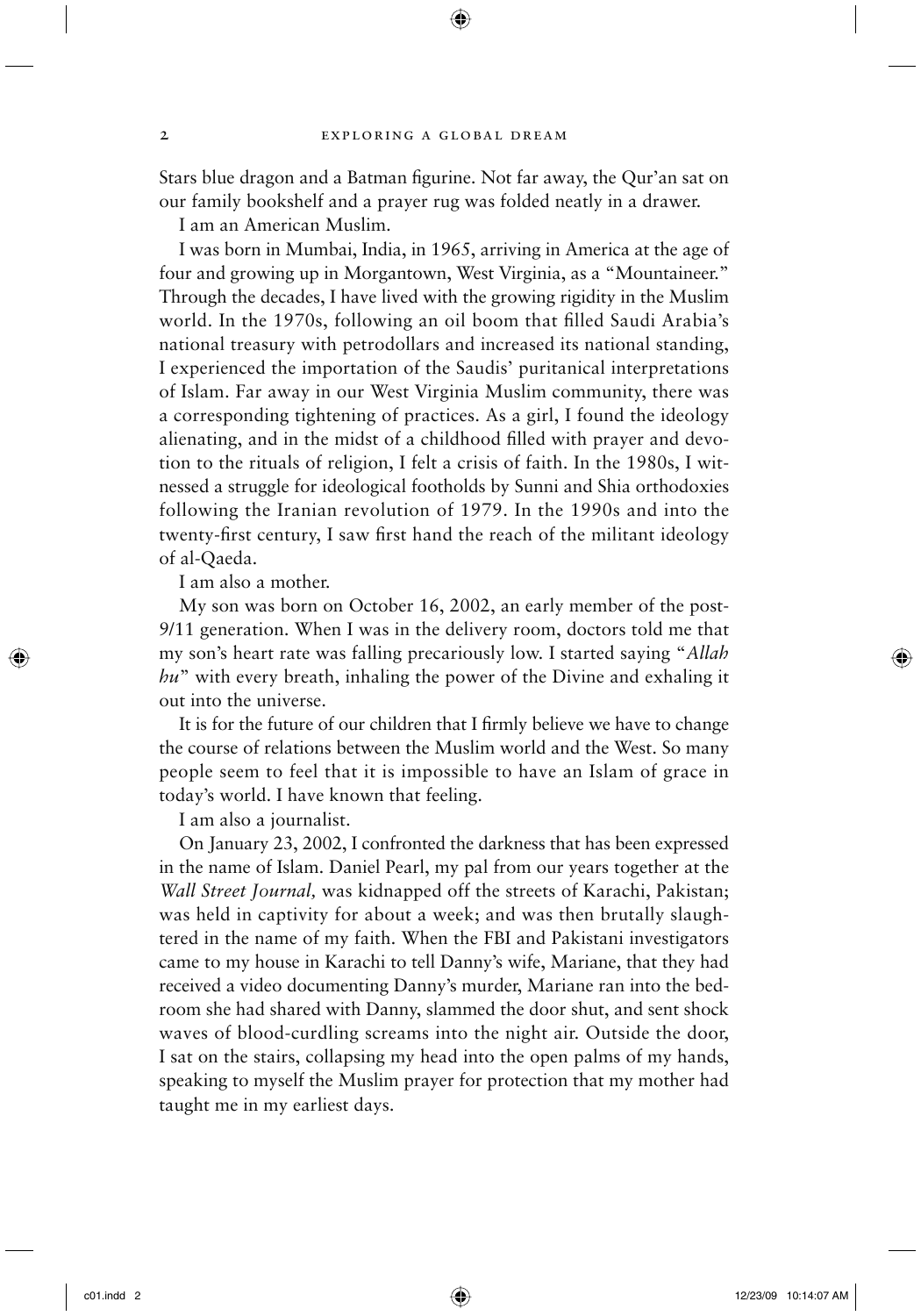#### milestones for a spiritual jihad 3

⊕

In these two moments of peril, I tried to invoke a higher spirit for all of the reasons that religion was created: to usher forward calm and solace.

Over the next years, as I tried to make peace with my faith, I realized that our Muslim world is in a spiritual crisis. Since September 11, 2001, we have been challenged as a community. For some of us, that has meant promoting an Islam that is tolerant and good. For others, it has meant clinging even more tightly to tradition and ideology so that our identity cannot be shaken. The net effect has been devastating. We are failing our youth. We are failing the world. And we are failing our faith.

With my son asleep beside me, I listened to Obama call on Muslims to seek reconciliation, truth-telling, and peace in a "new beginning." For so long, the rhetoric had been one of demonization and fear. It was a good thing for the world to come to a place of deeper understanding of Islam. I could feel a collective sigh of relief among Muslims from India to Indonesia.

I heard clearly the call by Obama for Muslims to achieve "moral authority" through peaceful means and good action, not violence. And in that moment, I had hope for something. In that space, it seemed that Muslims could step away from the walls where too often they had felt thrust. Perhaps now, as Muslims, we could assume responsibility to change the way Islam is expressed in the world.

In this call, I could hear echoed the challenge put to Muslims by the Prophet Muhammad in his last sermon on Mount Arafat: "You are all equal. Nobody has superiority over the other except by piety and good action. Remember, one day you will appear before Allah and answer for your deeds. So beware, do not astray from the path of righteousness after I am gone."

I believe we have strayed far from the "path of righteousness." In 1964, the year before my birth, an Egyptian writer named Sayyid Qutb expressed his concerns for the world in a book called *Milestones*. In his first words, he wrote of his fears:

Mankind today is on the brink of a precipice, not because of the danger of complete annihilation which is hanging over its head—this being just a symptom and not the real disease—but because humanity is devoid of those vital values which are necessary not only for its healthy development but also for its real progress.

He saw the same crisis I feel today for our Muslim world.

It is necessary to revive that Muslim community which is buried under the debris of the man-made traditions of several generations,

⇔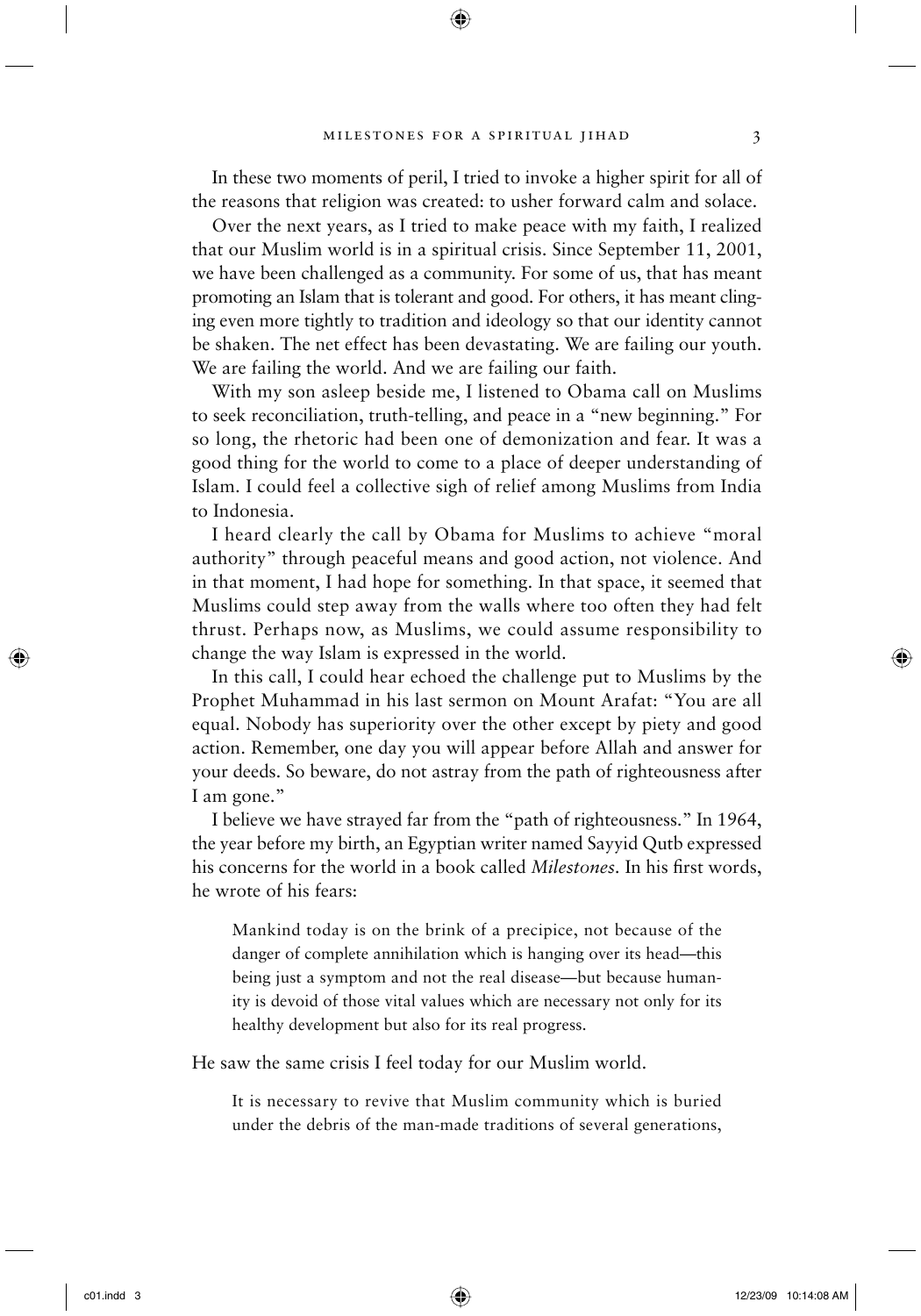and which is crushed under the weight of those false laws and customs which are not even remotely related to the Islamic teachings, and which, in spite of all this, calls itself the "world of Islam."<sup>1</sup>

But Qutb saw a different path to resolving this crisis. For him, Islam was "the only system" that offered the world a remedy. He became the godfather of an ideology that has seeped into the twenty-first century, asserting rigidity, dogmatism, and ultimately violence as the ways to express Islam in the world.

This tension between our need for a renaissance and a solution based on rigidity has caused our communities to become places where unconditional love, compassion, and grace are too often missing. Too often we have allowed closed-minded ideologies to take root in our communities. From my hometown of Morgantown, West Virginia, to villages in Pakistan, we circle the wagons and hide our secrets, for fear we will tarnish the image of Islam.

The Muslim world is in a crisis of global proportions. Honor killings, terrorism, embassy burnings, and suicide bombings are just some of the warning signs that tell us we need a new approach to the way Islam is expressed in the twenty-first century. The Muslim world desperately needs reform if it is to be part of a global dream for a better world, but alas, we are stuck in theological quicksand. Tamim Ansary, the Afghan American author of *Destiny Interrupted: A History of the World Through Islamic Eyes,* writes that in recent years, "the community has stopped expanding, had grown confused, had found itself permeated by a disruptive crosscurrent, a competing historical direction."2 It is time that we pull ourselves out of this quagmire and redefine the way Islam is expressed in the world. We must struggle to imbue the spiritual health of our Muslim communities with the simple principles that we have too often forgotten: living with vision, living with truth, living with authenticity, living with kindness, and living with grace.

It is time, I believe, for us to take back the meaning of *jihad.* Certain scholars of a radical interpretation of Islam pitch *jihad* as a "holy war"; indeed, in the West, *jihad* is commonly understood as "a holy war waged on behalf of Islam as a religious duty." But in Arabic, *jihad* simply means "struggle." Our struggle is between caving in to an exclusive expression of Islam or charting an inclusive expression of the faith. We have to decide whether we are going to be a closed society or an open society. History has chronicled that closed systems usually come to violent ends. The healthier approach for individuals and societies is to open their systems so that they can expand, progress, and grow. The choice for us is simple, I think: evolve.

⊕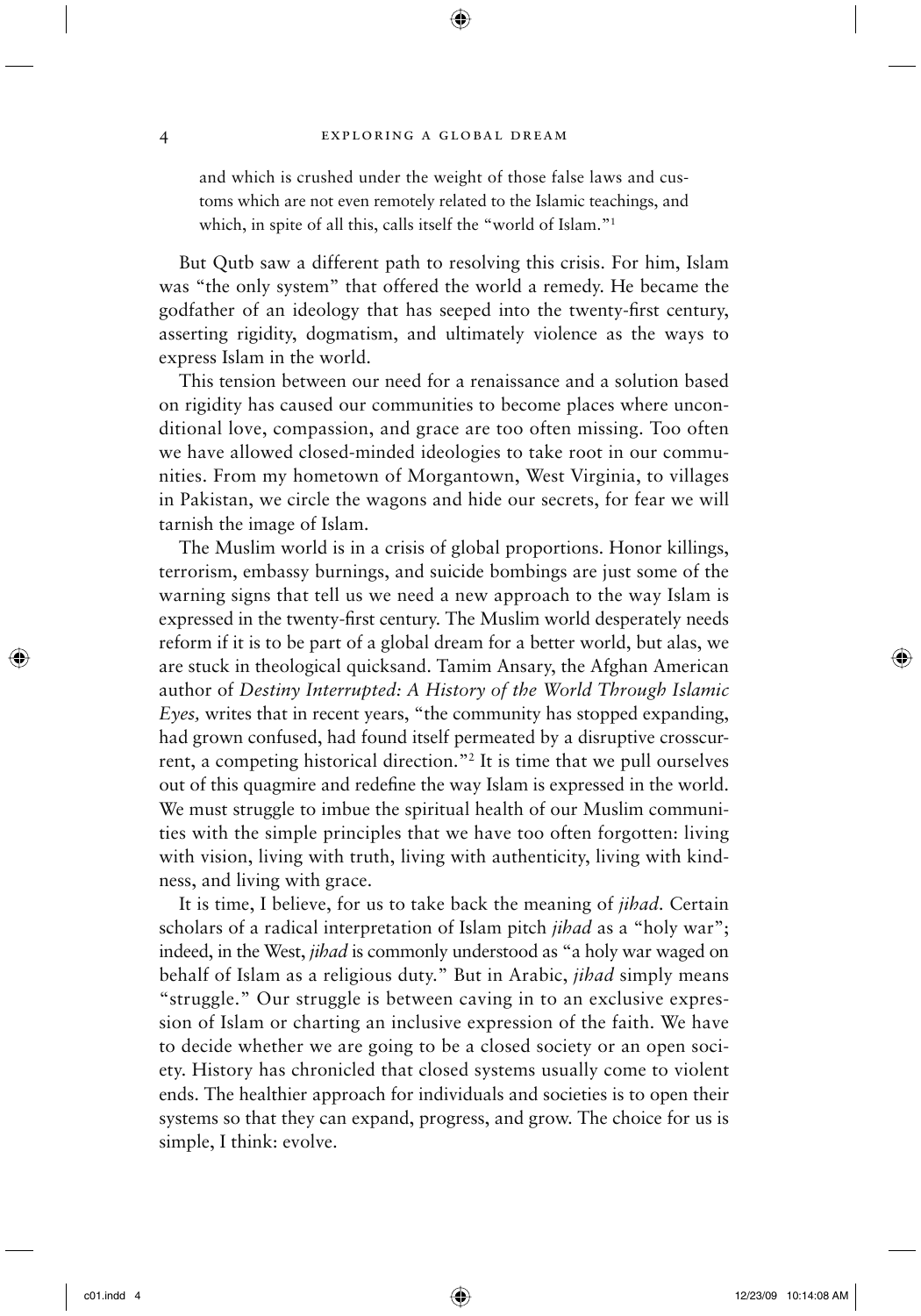## **Believing**

Every day, as a girl growing up in a college town in the foothills of the Appalachian Mountains, I would do the ablution for my Muslim prayer, washing myself in a symbolic act of purification.

I would drape a cotton scarf snugly over my hair and unfurl a soft velvet prayer rug, pointing eastward toward Mecca, the birthplace of Islam. I stepped on the rug and raised my hands to my ear, proclaiming my intention for prayer. I moved gently through my prostrations, my hands first clasped over my heart, then over my knees, and then on my prayer rug, my forehead touching its softness. At the end of my last prostration, I drew my hands before me, burying my face in my palms, and gently whispered one prayer: "Please, God, give me peace of mind." And for my mother, father, and brother, I would seek the same thing: peace of mind, or in Urdu, my native language, *sukhoon.*

As clear as it was to my young mind, I still believe that religion has an important mission to those who turn to it for salvation: to bring us peace of mind. But to me, a very sad thing has happened in the Muslim world of the twenty-first century. The peace of mind and spiritual health of our Muslim community has been lost in literalism.

As a young girl, I experienced this with the edicts I would hear from elders who demanded that women and men be strictly segregated at potluck dinner parties and that girls like me couldn't wear sleeveless shirts when we ran track. As a young teen, when I went to the mosque, I was shepherded into a small room with the other women and girls because my local Muslim community was practicing an interpretation of Islam that believed in a strict segregation of women and men.

For too long, I have observed that we have abandoned spiritual enlightenment for ritual prayer and dogma. This is a struggle that has challenged all faiths. And just as other religions have gone through transformations, I believe a new approach to Islam can become normative, reshaping Muslim communities and public policy and allowing us to realize a global dream in which all religious communities can be models for tolerance, pluralism, and social justice. It is time that we rise to a higher expression of Islam, create a new reality, and reclaim the principles of social justice, women's rights, pluralism, and tolerance with which Islam was born.

This was the dream with which the Prophet Muhammad brought Islam to the world in the seventh century. He banned the killing of girls, the abuse of women, and the wonton lust, greed, and corruption of the time. The period before the Prophet's message of social reform was called *jahiliyya,* the period of ignorance. I believe that the Muslim world of the

↔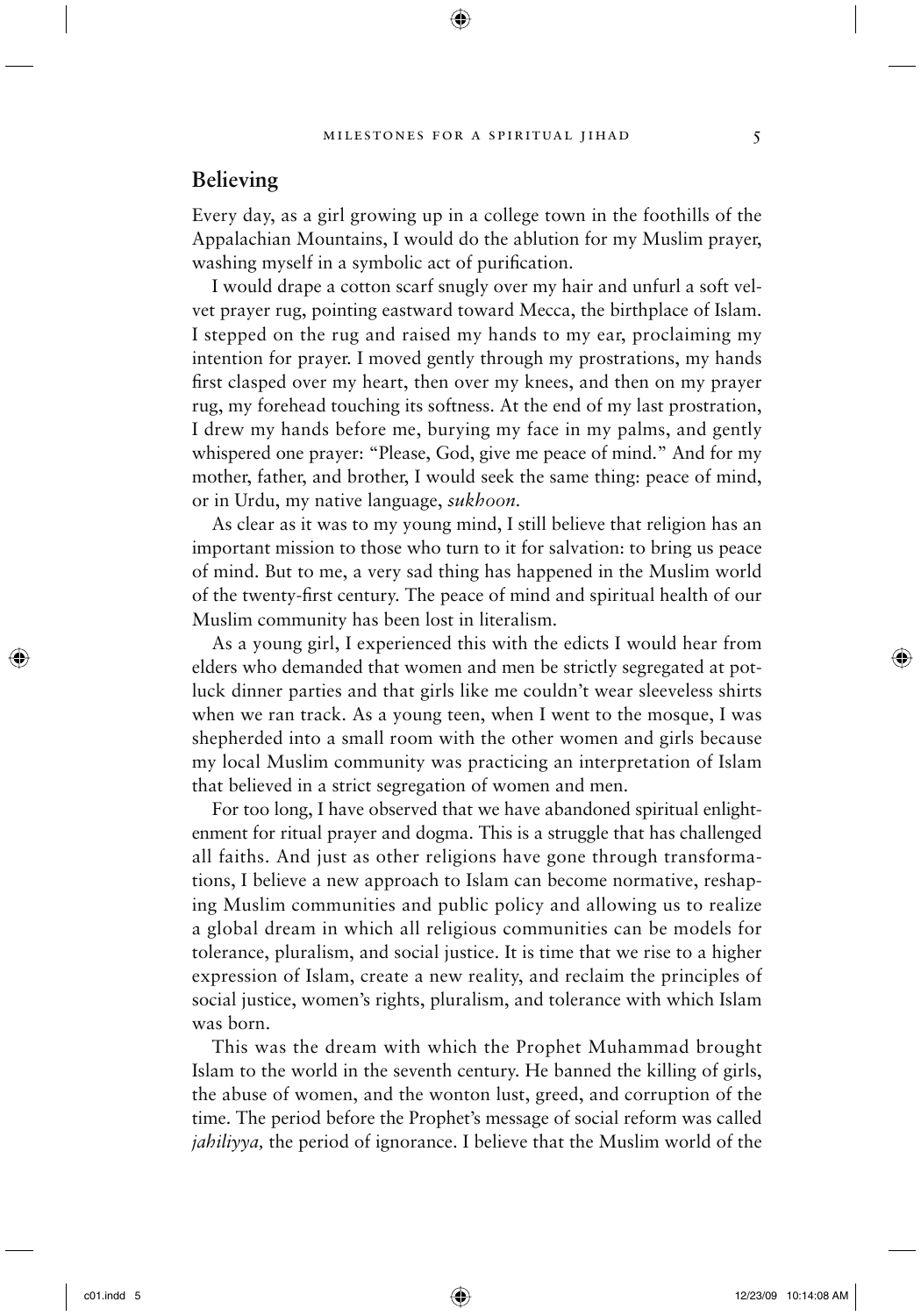### 6 exploring a global dream

⊕

twenty-first century is drowning in a new age of *jahiliyya*. We can blame colonialism, foreign policy, military aggression, and Islamophobia for the woes of Muslims today and feel powerless to make any changes. Or we can accept responsibility for lifting ourselves out of the morass in which the Muslim community finds itself worldwide. We need to stand up for an expansive, inclusive expression of Islam in the world, one that allows Muslims to live with an authenticity in which our words and actions are in sync with our values. To me, realizing the Islamic dream means creating progressive, inclusive, compassionate, and peaceful communities.

In this movement, we can't wait for permission from the clerics to transform our Muslim community. We desperately need to allow ourselves to think—and live—outside the boxes of the schools of law in which we are supposed to confine ourselves. Granted, this is no easy task. Since the beginning of time, people in power have used techniques of intimidation, abuse, and even violence to marginalize new thinkers. In the Muslim world of the twenty-first century, a powerful network delivers the conservative and narrow interpretations of Islamic law to most of the world's 1.3 billion Muslims through its mosques, Islamic centers, and educational institutions with books, periodicals, pamphlets, Web sites, cassette tapes, and videotapes. It's typically led by men with titles such as *sheikh, mufti, imam,* and *mowlana.*

As I've moved through the trenches of reform in our Muslim world, from my hometown of Morgantown, West Virginia, to Barcelona, Spain, and to a village in the southern state of Tamil Nadu, India, it has become clear to me that we are in the midst of a dramatic social and intellectual movement that is sowing the seeds for a new approach to Islam based on the principle of oneness, *tawheed.* This social movement has emerged to reclaim the inclusive principles from the birth of Islam, the rightful role of women as first-class citizens, and the notion of peace. The stakes are high: the success of this movement will change the course of history.

But in seeking to transform our Muslim community, we are simply following the historical narrative of the Jewish and Christian faiths, which have survived challenges to conventional theological doctrine and allowed, though admittedly with some reluctance, for reform. Adherents in all of the faiths have stepped forward to tap the universal spiritual root that binds all of us together, inspiring us to a more humane life on earth. There is an interfaith common ground on which all of us walk, and we can be inspired by spiritual pioneers from all the faiths: Jewish philosophers such as Maimonides, Christian mystics such as Saint John

⊕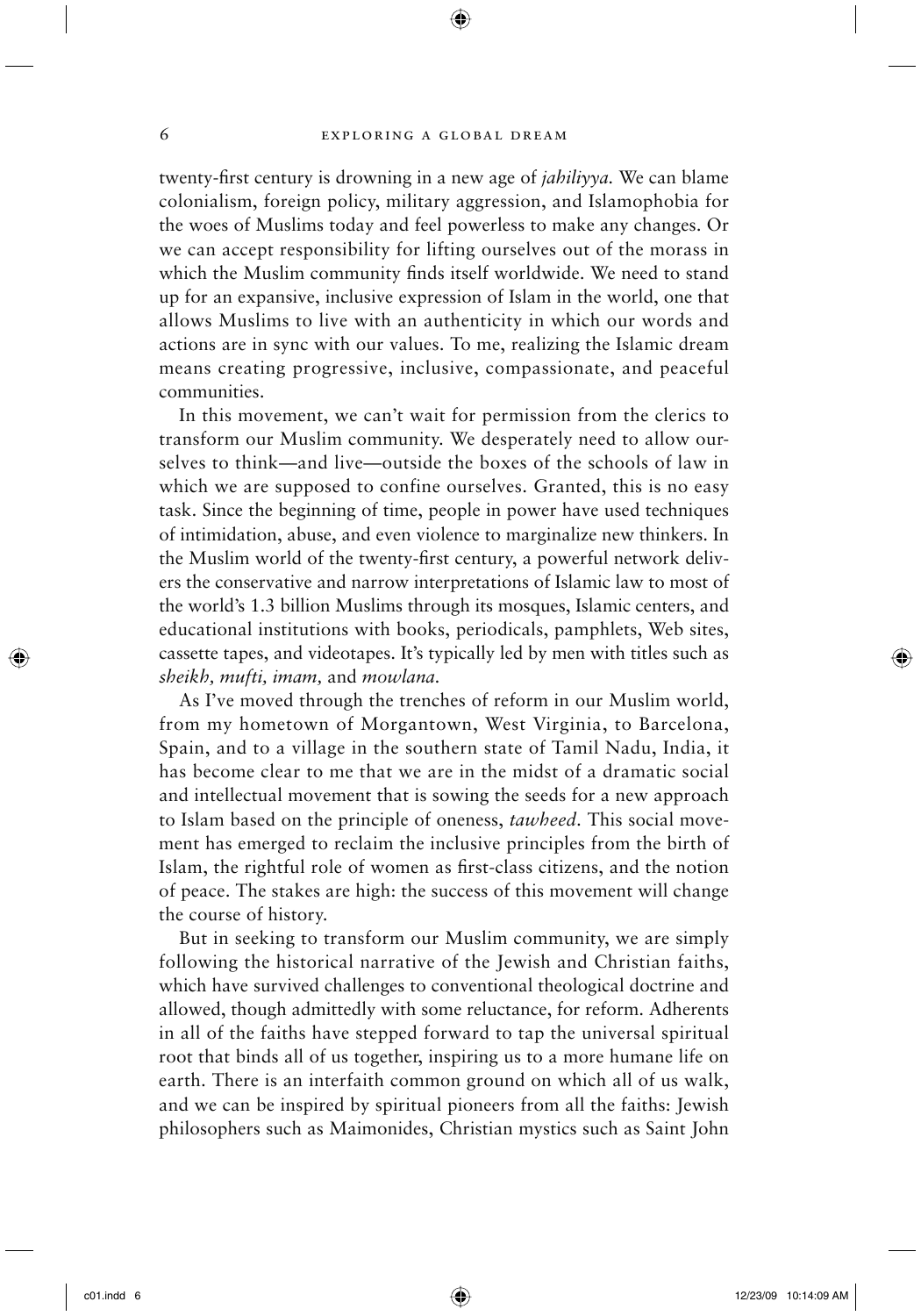of the Cross and Saint Teresa of Avila, and Muslim saints such as Rabia al-Adawiiya and Rumi.

Like them, we can rise to a higher calling.

## **Overcoming Fear**

On January 23, 2002, my friend Danny Pearl left for an interview he thought he was going to have with a spiritual leader named Sheikh Gilani. He was investigating reports that Sheikh Gilani had ties to Richard Reid, "the shoe bomber," who had tried to blow up a transatlantic flight from Paris to Miami by lighting a fuse connected to explosives hidden in his sneakers. Unbeknown to Danny, a young British Pakistani man by the name of Omar Sheikh had hatched a plot to kidnap him. In the early evening, Danny stopped answering his cell phone. Worried, Mariane, his wife, and I began searching for Danny. The next morning, after we alerted the *Wall Street Journal,* the U.S. government, and the Pakistani police, my house became a command center for the investigation.

My boyfriend had been with us the first night, but when he came over the second night, he told me that Pakistani intelligence officials had visited him to find out what he knew about Danny and me. The visit frightened him as well as his parents and friends. He said he wouldn't come around anymore. I wept that night, privately, in a walk-in closet where I knew nobody would find me. And then I wiped away my tears and focused on only one goal: finding my friend. With Mariane, I crossed boundaries rarely breached in that culture. We lived alone in that space that Muslim women rarely claim without a chaperone—their homes and we worked alongside FBI agents and Pakistani antiterrorism specialists trying to piece together the clues left by Danny's kidnappers.

As Mariane and I entered the fifth week of our desperate search for Danny, I realized something shocking: I might be pregnant. A pregnancy test confirmed my suspicion. I was beside myself; I didn't know what to do. I called my boyfriend and asked him to visit me. He arrived that night, and I took him to my bedroom. "I am carrying your baby," I told him, sitting on the edge of my bed. He looked at me stunned. In a pause that I filled with so many dreams, he sucked his breath in hard and said, "I have to go."

The truth revealed itself. He didn't want me to keep the baby, and all of his fanciful talk about marrying me disappeared. I didn't wear a wedding ring, but I didn't feel as if I had done something wrong. I loved my boyfriend deeply and had surrendered myself to him. Even if my assumptions had been wrong, I loved him when I made this baby.

↔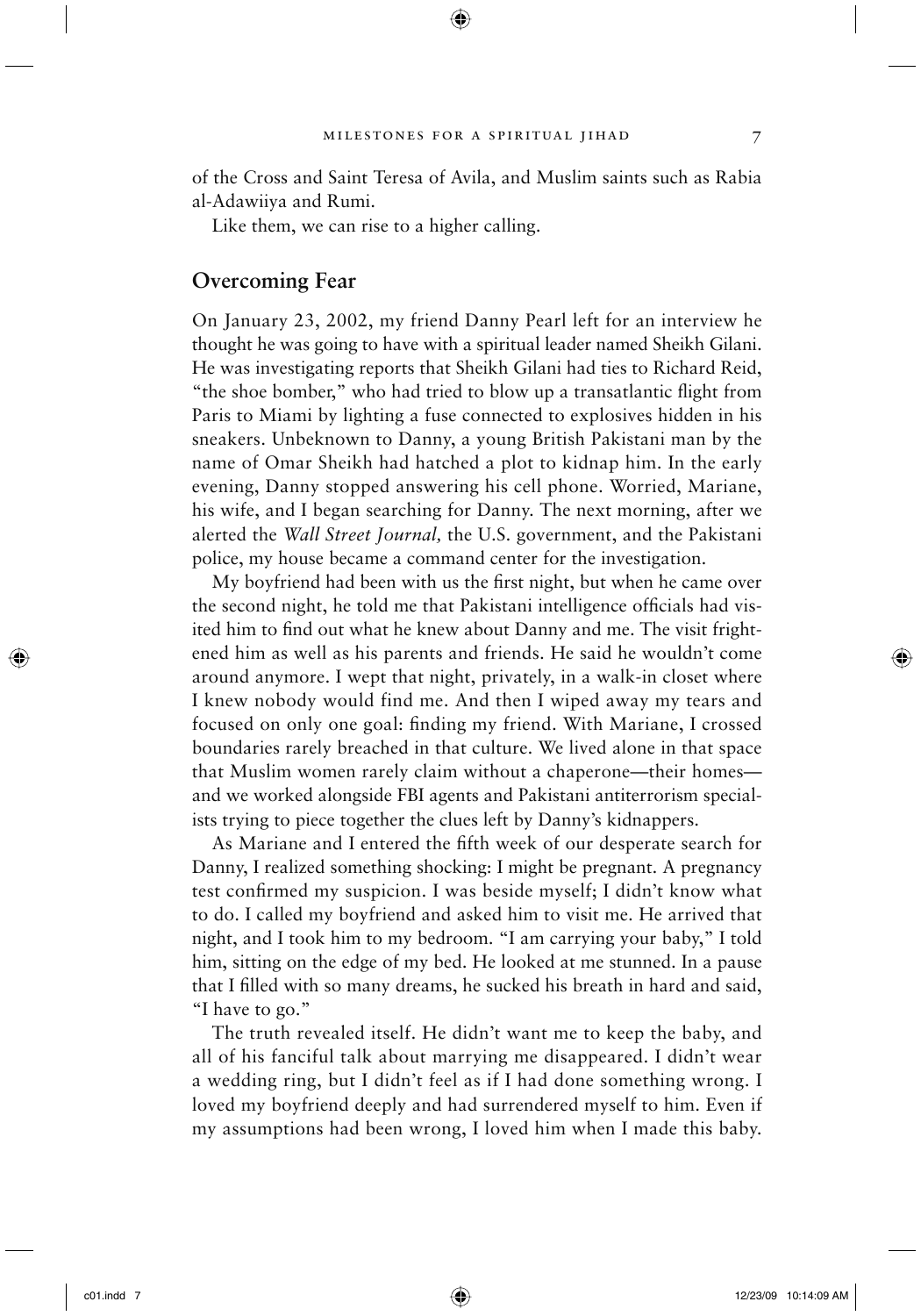#### 8 EXPLORING A GLOBAL DREAM

⊕

He abandoned me, but that was not because of my failure. It was because of his fears.

Despite my intellectual confidence in myself, I felt completely illegitimate. I was an American woman who believed in free will and knew that I had the right to keep my baby and raise him with my head held high. But the voices of my religion's traditions also spoke strongly inside of me. I was consumed by the shame of ignoring the rulings of *sharia,* the "divine Islamic law." In addition, during the reporting I had done on the subculture of sex, drugs, and nightclubs in Pakistan, I learned from a leader of Jamaat-i-Islami, one of Pakistan's religious parties, that laws there governed even sexual intimacy between consenting adults. In 1979, he told me, Pakistan passed laws based on *hudud,* or "boundaries" for moral conduct. Women in Islam are very much defined by *hudud*, which is used to control everything about our lives, from our sexuality to where we can pray in our places of worship. Violating *hudud* could have serious consequences; indeed, my situation could land me in prison. To me, these laws emblemize a crisis of self-determination for women in Islam.

By other names, these types of boundaries have also defined women throughout time in other cultures and religions, including Judaism and Christianity. Religion is often used to impose boundaries that deny women their rights and affect their economic life, identity, sexuality, and political power. But when I discovered I was pregnant, I realized that the deepest boundaries we have are within ourselves. We are often most constrained by the fears that keep us from crossing the boundaries.

Tragically, in the fifth week of our search, we found out that Danny's captors had slaughtered him. They had turned on a camera and taken a knife to his throat and decapitated him. They titled the videotape of his murder *The Slaughter of the Spy-Journalist, the Jew Daniel Pearl.* It lasted three minutes and thirty-six seconds. I was disgusted beyond belief.

The next day, my phone rang. It was Mohammedmian Soomro, the governor of Sindh, the province in which Karachi is located, and his wife, Khadijah Soomro, expressing condolences. They were on hajj, a pilgrimage to Mecca, celebrating a holiday called Eid-ul-Adha, which marks a pivotal moment in the life of Abraham. Like Jewish and Christian children, I was taught that God told Abraham to slaughter his son as a sign of his devotion to God. Modern-day Muslims slaughter goats, sheep, and even camels as a symbolic gesture of their willingness to sacrifice in devotion to God. Outside my house in Karachi, goats had been bleating for days, tied up for the sacrifice. In the hours since we received the news of Danny's murder, their cries had dimmed.

⊕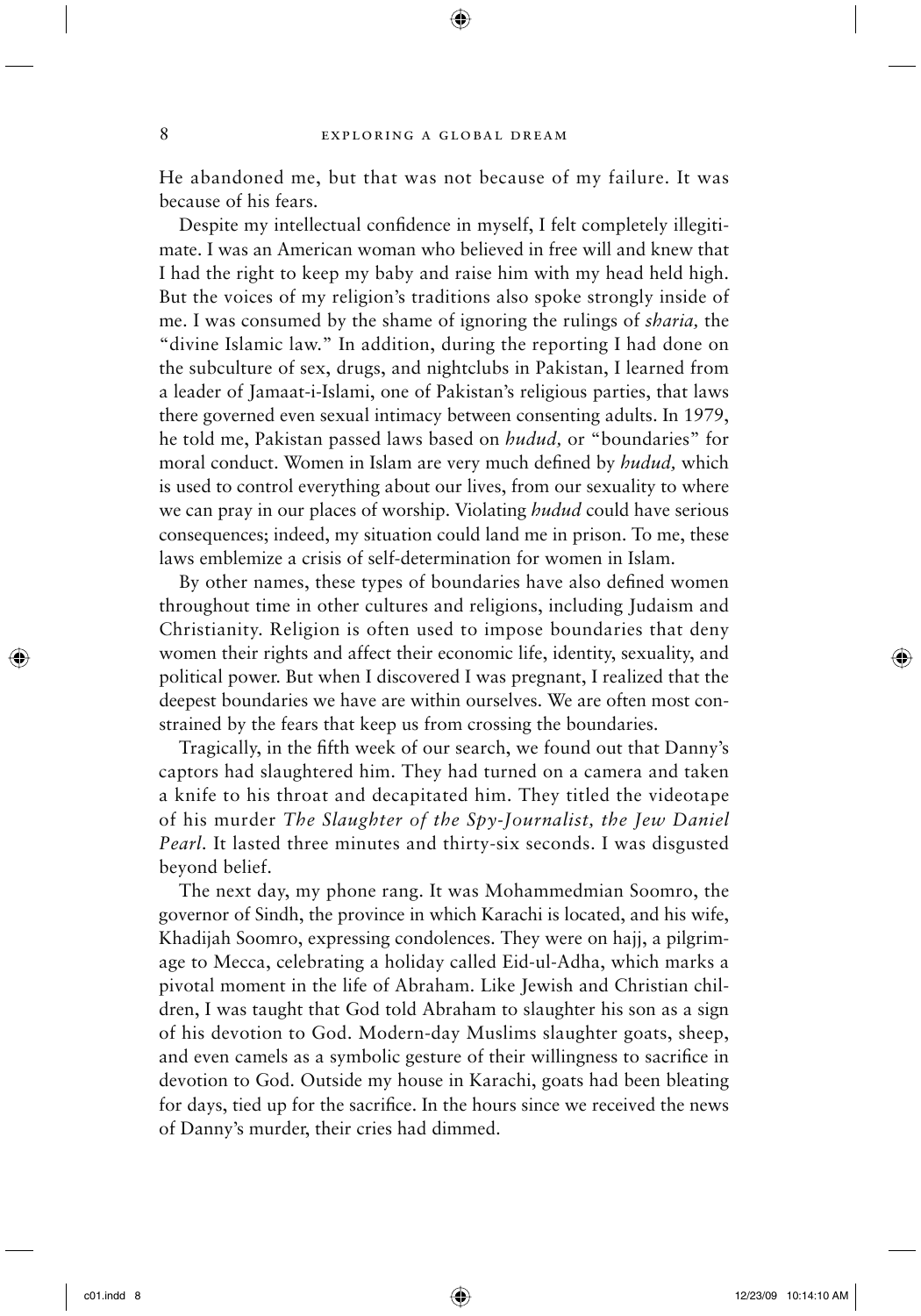#### milestones for a spiritual jihad 9

⊕

I wondered about Islam in the world. In the name of religion, men punished—even killed—women like me who were unmarried and pregnant. In the name of my religion, men hijacked planes and flew them into buildings, murdering thousands of innocents and changing the course of history, both personal and global. In the name of my religion, men had slaughtered Danny, a young man with dreams no more complicated than to buy a double bass for his fortieth birthday, to love his wife, parents and sisters, and to nurture his son.

Instead of Danny's dreams being realized, the police were interrogating four young men who were charged with plotting Danny's kidnapping. They considered themselves devout Muslims. While planning Danny's kidnapping, they had interrupted their strategy sessions to bow their heads toward Mecca for the obligatory five-times-a-day prayers. His murderers videotaped Danny talking about his Jewish heritage, which, in their puritanical hatred of Jews, was an automatic sentence of death. Danny crossed the boundaries of his identity to cover the Muslim world but ultimately lost his life in part merely because of who he was. Some of his last words were, "I am a Jew." I believe he was giving voice to his personal identity before his murderers literally slit his throat.

At dawn after the news of Danny's murder, I felt I was standing in an abyss created by man's distortion of religion. I was engulfed in a pain that made me hear the angels crying when it rained that morning. I was angry. I was afraid. I was sick to my stomach. Yet in that sacred space of my womb, life had been created. In my heart, I felt fear and loathing for my religion. Could I remain in a religion from which so many people sprang spewing hate? Could I find space in my religion for my kind of woman? Could I remain a Muslim? I didn't know the answers, but I wanted to overcome my fears to venture into the heart of Islam.

I returned to Morgantown, exhausted with my life and with my selfidentity in shambles. I didn't even have a bed to call my own. I lived off my parents' credit card. I had just about nothing but myself and the great divine gift of creation growing within me.

So often in life, we confront dualities, and they confront us: true spirituality versus false opportunism, true love versus lust, East versus West, male energy versus female, traditionalism versus modernity, authenticity versus hypocrisy, ego versus heart, fearlessness versus fear, reality versus illusion.

The darkness of Danny's murder made me confront the limitations of life on this earth. I had seen the worst of humanity expressed through betrayal, dishonesty, and murder. I had returned from the precipice of darkness, the deconstruction of my personal self freeing me to begin anew.

⊕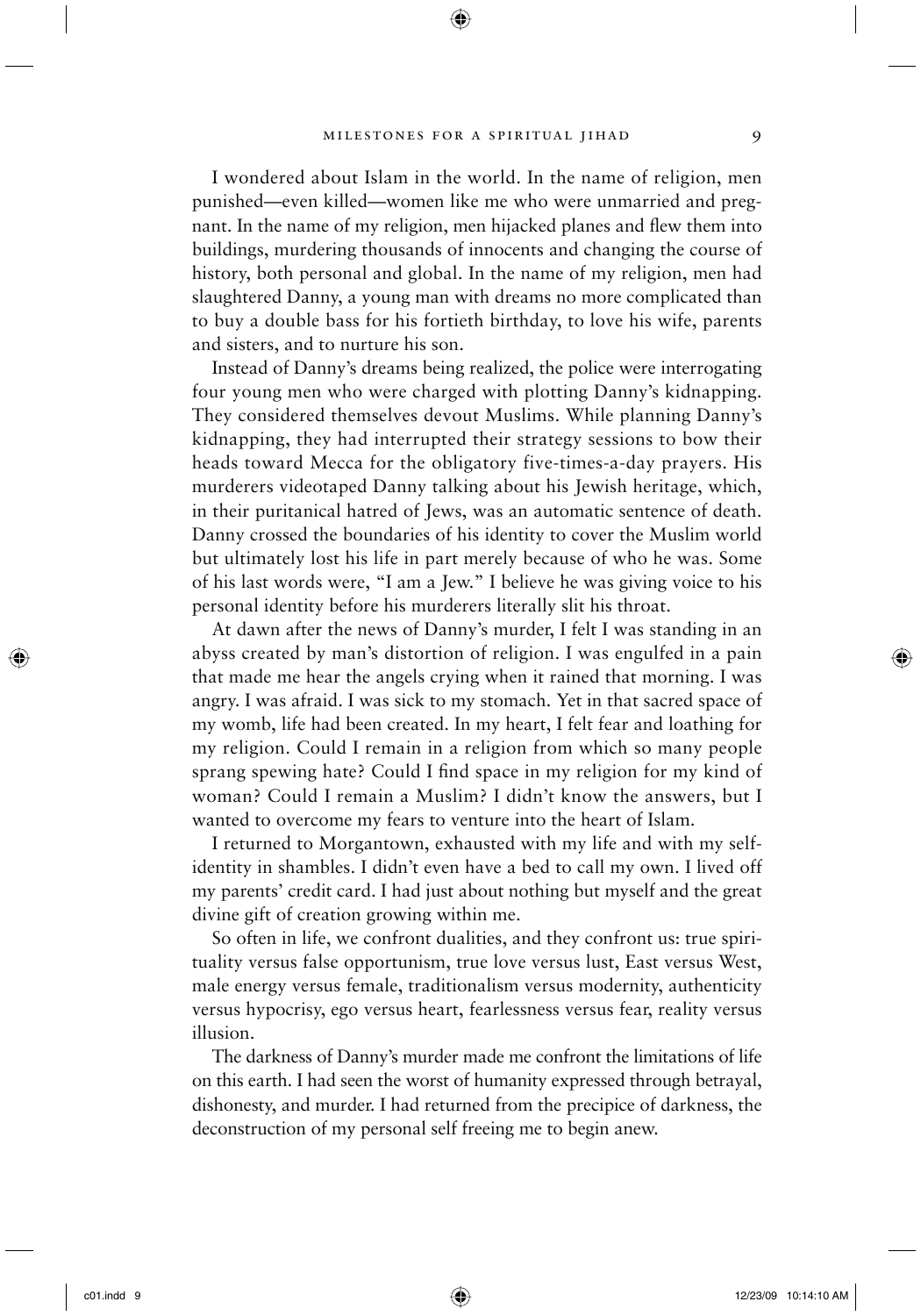We can all choose a path in which we reject labels and arbitrary boundaries. It is a deep responsibility we carry when we work to free ourselves from convention. To do so means staring even into the abyss of darkness and choosing lives outside those preassembled for us. Doing so means overcoming our fears.

## **Living with Authenticity**

It could be said I was an imperfect mother from the moment I conceived. I wasn't wearing a wedding ring. I was a criminal in the eyes of the strictest interpreters of Islamic law. Mothers and their children are disproportionately punished under Islamic sex laws; men very often deny their involvement and walk away scot-free. In Morocco, for instance, babies born to unwed mothers are barred from receiving identity cards, essentially denying them entrance into public education and a healthy life. Thus while my baby's father walked away from me and my swelling belly, I battled the shame of my "imperfection."

In *Milestones*, written while he was in jail, Sayyid Qutb rails against what he perceives to be the sexual immoralities of the West. In response, he argues for a strict interpretation of Islamic law that segregates the sexes and codifies strict punishments for infractions of sexual mores. What I have noticed is that the conflict and dissonance inside the Muslim community expresses itself most intimately on the personal level and very often on issues of deep importance from sexuality to domestic violence and family relations. Repression sends real societal issues into the closet, making them even more difficult for individuals and families to resolve in a healthy way. Like other women racked with guilt, I had to grapple with the question of whether my sexuality had led me astray. My religion strictly attaches sex to marriage, and since I was unmarried when I conceived, I had to wrestle with the issues of religion, sex, and sin. What I believe is that we should not encourage one value system over another—for example, promiscuity over Puritanism—but rather be compassionate realists about the societal challenges our world's citizens face. To me, it is the place of religion to help us when we most feel abandoned—not to abandon us further in a torturous psychological game of shame, blame, and illegitimacy. The doctrines of religion should not set brutal parameters for our bodies and our hearts. All of us adults, both men and women, should be able to make these intimate decisions for ourselves. That way, we can be free of all the guilt and shame that too often mark the lives of people of all religions but do nothing to promote healthy societies.

↔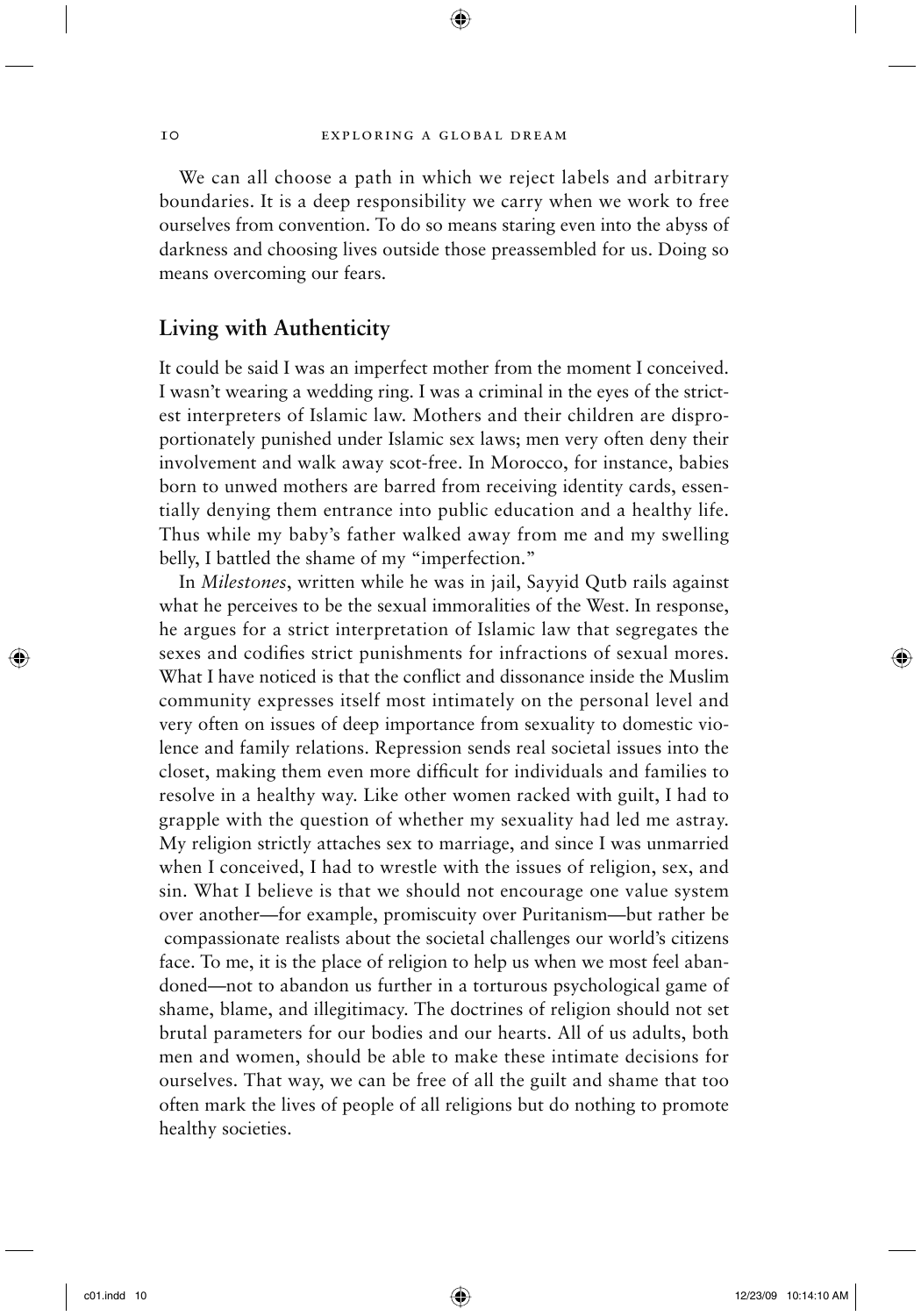When my son was born, wide-eyed and perfect, I was reborn. I gazed at the beautiful face of my son, whom I named Shibli, meaning "my lion cub," and asked myself, could I live with honesty about my son's conception?

Others in my Muslim community have tried to answer that question for me over the almost seven years that my son has been on this earth, projecting prejudices and judgments on both my son and me. One man wrote on a progressive Muslim Web site, "I believe the responsible thing to do would have been to give her child up for adoption so he could benefit from a two-parent home. Having children out of wedlock for whatever reason hurts the children and ultimately degrades the moral fabric of society." Another reader on a spirituality and religion Web site, Beliefnet.com, raised the prospect of an evaluation report on me as a mother: "I am looking forward to another interview with this Muslim journalist five years from now. How is she raising her kid? What values is she instilling in him?" These challenges raised questions in my own mind about myself as a mother.

At one point, I received an e-mail from an elderly Muslim man in San Diego: "An Open Letter to Asra Nomani." He had read my writing. He knew my story. He told me he and his wife were praying that I get married soon to "a nice Muslim man who adopts Shibli as his son." OK, I thought. That's nice enough. I had myself posted a message on Beliefnet's matchmaking site that I could use a little prayer. But the man's logic stunned me. He said I had to get married—"otherwise when Shibli grows old and cannot tell . . . his friends and schoolmates or put [his] father's name [on] . . . forms, he will be miserable and most likely condemn his mother."

"Miserable"? I did a Google search. Sri Lankan victims of the tsunami were miserable after the tidal waves hit Asia. Was my son going to be miserable because he didn't have a father in his life? "Condemn"? Some families of U.S. soldiers condemned President Bush's war on Iraq. Irish newspapers condemned the murder of a journalist in Northern Ireland. A Florida man was condemned for the rape and strangulation of a widow. Was my son going to condemn me if I didn't get married? Was my son going to condemn me because he stayed with his grandparents instead of a father when I was on the road?

## **Daring to Hope**

I got my answer on a wide and desolate plain called Arafat, twelve miles east of Mecca, during the holy pilgrimage of hajj.

↔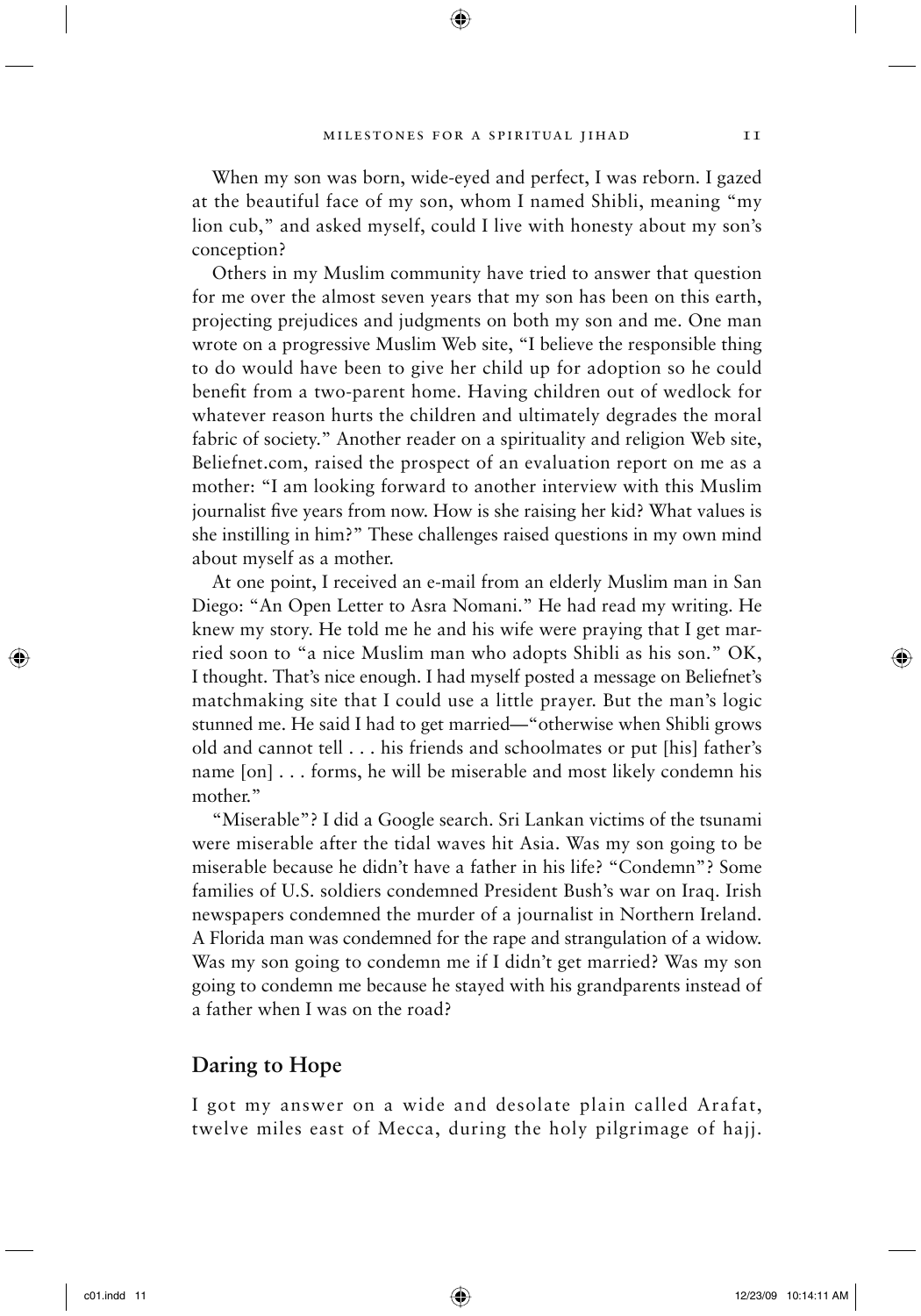The Day of Arafat symbolizes the day when we go before God to be judged for the acts of our life. There are no secrets from God. "The hearing, the sight, the heart—all of these shall be questioned," says the Qur'an (17:36). Since I was a child, I had heard what many Muslim children are told: on our judgment day, we will walk a tightrope the width of a strand of hair. We will be able to find our balance if our good deeds outweigh our bad deeds. "Stay on the straight path," my mother warned my brother and me. If we didn't, a tragedy awaited us: hellfires.

From that moment forward, I despised the fear that religion puts in our hearts. I always had trouble accepting the concept of sin. As in so many religions, it is used in Islam to instill a spirit of fear and punishment that I intuitively rejected. I wanted to be motivated by love of Allah, not fear.

Now as an adult, I pondered forgiveness, and I thought of Eve. The Qur'an, like the Jewish and Christian histories, says that God made Adam and Eve as the first man and woman. The angels protested God's plan: "Will you create beings there who will cause trouble and shed blood, while we praise Your Holy Name?" Indeed, God made Adam and Eve with soul, free will, intelligence, reason, and *fitrat*—an inner nature that seeks God and is disposed toward virtue. After being exiled from the Garden of Eden, Adam and Eve were first separated, but God answered Adam's prayers and reunited him with Eve on the top of a hill called Jabal-ur-Rahma, or the Mount of Mercy, in the valley of Arafat outside Mecca. It's said that Eve spent the whole day with Adam, the two of them standing modestly, thankful and awed in worship of God. For that reason, the hill is called Arafat, meaning "recognition" or "knowledge" in Arabic.

Unlike Genesis, the Qur'an doesn't single out Eve for blame in tempting Adam toward sin. "They both sinned," the Qur'an says. Yet interpretations of Islam portray women as temptresses who can doom a man with just a glance or a strand of hair askew; hence all the prescriptions to protect women's (and thus man's) honor. The story of Eve underscores the issues of sin and redemption that Muslim women face in a religion that defines every aspect of their lives.

On the ground in Arafat, the Prophet Muhammad followed the path of Eve, riding a she-camel in the afternoon of his hajj as far as the middle part of the Arafat Valley on the Mount of Mercy. This is the main hajj rite, the day known as Yawm al-Wuquf, the Day of Standing. The Prophet Muhammad said, "Hajj is Arafat." The Qur'an (42:11) says,

⊕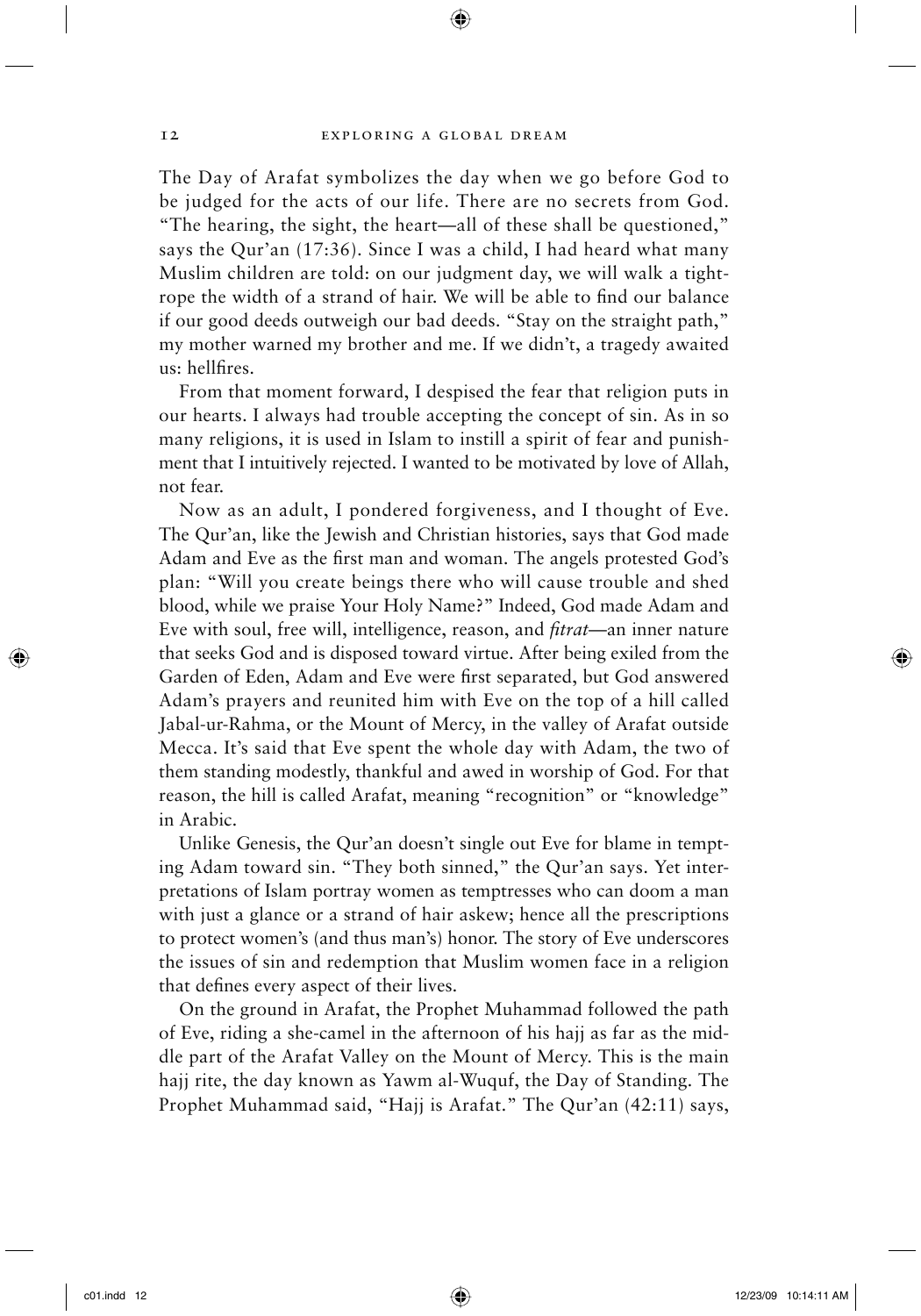"The Beneficent [rose over] the [Mighty] Throne, over the seventh heaven [to us], and he only comes down over the first heaven on the Day of Judgment." We are supposed to stand until sunset in the same valley where the Prophet stood, speak to God, and ask for mercy for past sins, as if our judgment day were at hand.

In the Uranah Valley of Mount Arafat on the ninth day of the month of Hijjah in the year 632, the Prophet seemed to know he was going to die. There, in his farewell sermon, known as the Sermon of the Farewell Hajj, he said, "O People, lend me an attentive ear, for I don't know whether, after this year, I shall ever be among you again. Therefore, listen to what I am saying to you carefully and take these words to those who could not be present here today."

The essential message was one of equality in duties, rights, and obligations. "O People, listen to me in earnest. Worship Allah, say your five daily prayers, fast during the month of Ramadan, and give your wealth in *zakat* [charity]. Perform hajj if you can afford to. You know that every Muslim is the brother of every other Muslim. You are all equal. Nobody has superiority over another except by piety and good action." And he spoke of the golden rule: "Hurt no one so that no one may hurt you."

It's said that the Prophet proclaimed, "There is no day on which Allah frees more of His slaves from fire than the Day of Arafat, and He verily draws near, then boasts of them before the angels, saying, 'What do they seek?'"

During the hajj of 2002, Saudi Arabia's leading cleric took the moment of the great sermon on Arafat to criticize the "pillaging Jews" in Israel. But I could not hear the sermon because the loudspeakers were crackling. We prayed, as the Prophet did, with *wuquf*, devotion. People around us were also praying, begging for forgiveness of sins, weeping, in the spirit of Eve and Adam. Nearby, my father was crying in prayer. The Prophet said that the prayer of this day was the best of all.

I raised my hands to the heavens, my son atop me, and I sought forgiveness first from myself for making ill-fated decisions—and then from the divine powers of this earth that I could move forward in life without judging myself. I knew that I couldn't live with lies, deceit, and hypocrisy. I didn't believe we are meant to suffer so deeply just to deny our true selves and realize societal, parental, and external expectations. I decided then that I wasn't going to live with contradictions in my own life. I looked at my son and knew that we were better global citizens if we lived with authenticity. We suffer only when we live with deceit.

⊕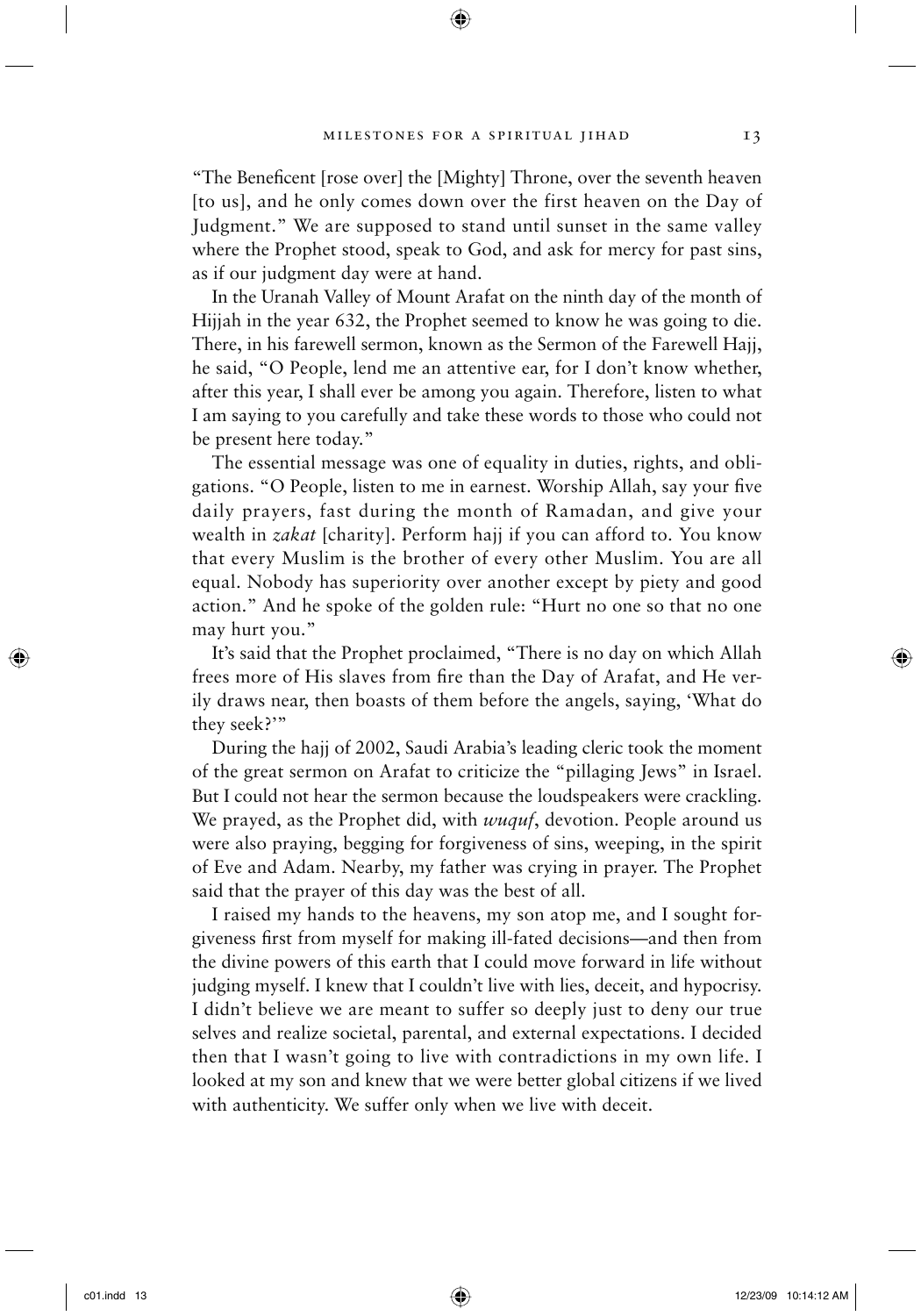## **Standing Up for Social Justice**

*O ye who believe! Stand out firmly For justice, as witnesses To God, even if it may be against Yourselves, or your parents Or your kin.*

—"Al-Nisa" (The Women), Qur'an 4:135

For most of my life, I quietly bypassed traditions instead of directly challenging rules that did not make sense to me. As a coping mechanism, I distanced my life from the Muslim community when I entered adulthood. That changed in the fall of 2003 when I discovered that I lived with deep pain over the way Islam was expressed in the world. After 9/11 and Danny's murder, I realized that I was abdicating my duty as a spiritual citizen of the world if I did not promote an interpretation of Islam that carries with it grace, compassion, and love.

Too often, Muslims like me had sat silently while ideologues wrenched our religion from us and proclaimed themselves the protectors of the faith. My immersion into darkness and my experience in the light of the hajj transformed me. It made me recognize that we all have a role in standing up for the best of religion, rather than being intimidated to follow leaders with corrosive ideas.

Having had Shibli, I wanted to find kinship in my local Muslim community. The opportunity came two weeks after Shibli's first birthday. The board of trustees at the Islamic Center of Morgantown was opening a new mosque that had cost approximately \$500,000 to build. It was a three-story brick building on a street off the campus of West Virginia University, not far from a McDonald's and Hartsell's Exxon. It had a large community room, a kitchen, a small library, and a small office on the first floor, a massive prayer hall on the second floor, and a small balcony on the third floor.

Years earlier, an Iranian American professor of international communications at American University, Hamid Mowlana, taught me that the mosque plays an important role in defining and disseminating Islamic ideology in the world. He identified the mosque as a place that serves not only as a site for daily prayers but also as a place for spreading news and opinion and as a forum for political decision making.

My friend Danny's kidnappers had used a mosque in Karachi as a drop-off point for the photos the world saw of Danny in shackles. I felt

↔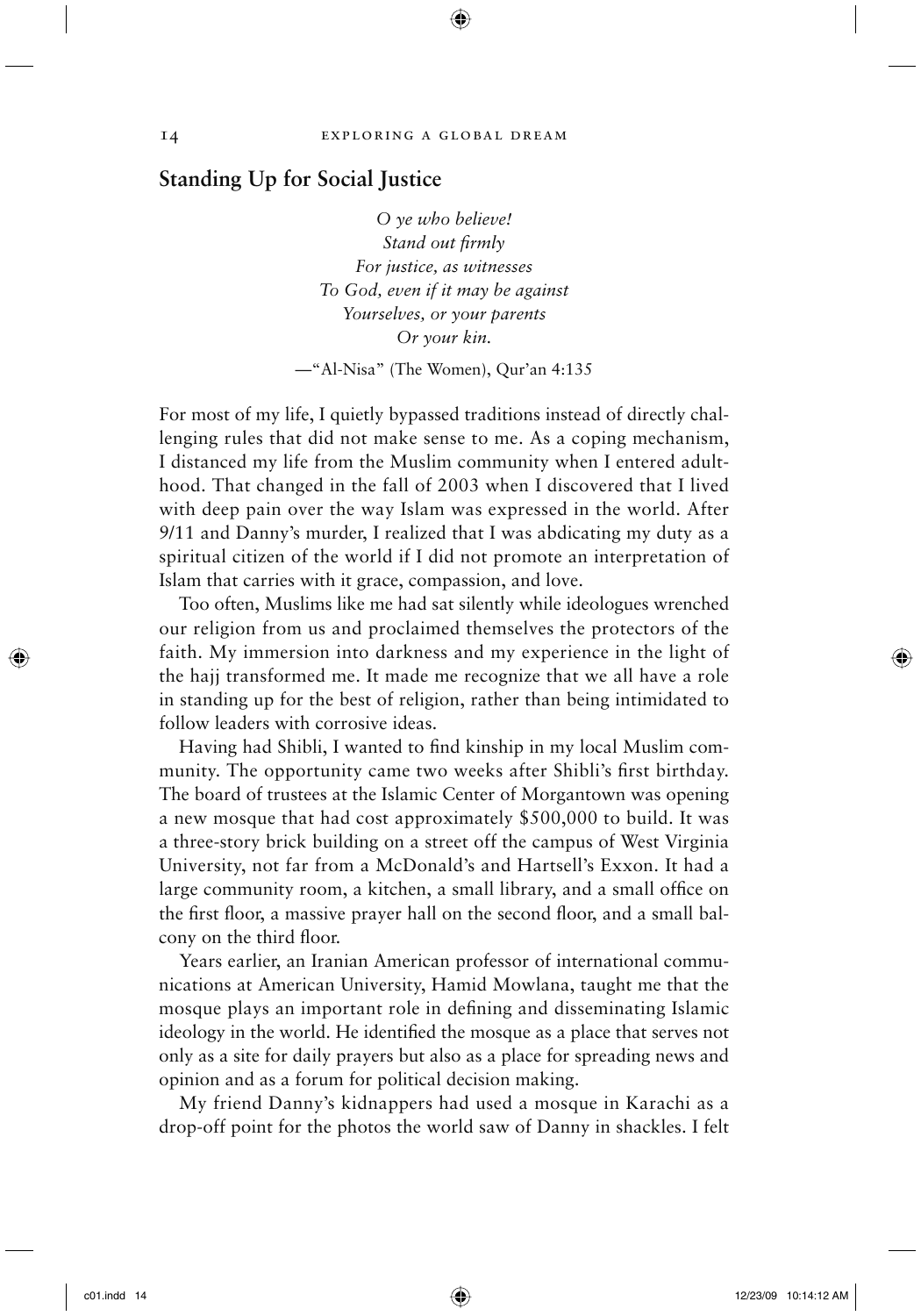it was imperative to make mosques—not to mention all places of worship—safe refuges for men, women, and children, not safe houses for hatred, division, and puritanical ideology.

I met with a West Virginia convert to Islam at the McDonald's by the mosque, and I drafted a seven-point "manifesto for equal participation by women" that included equity in access, accommodations, facilities, and services. The women's restroom, for example, included no footbaths, while the men's restroom had spacious facilities for *wudu,* the ritual cleansing mandatory before prayer. My father joined us and took the manifesto to a meeting of the board that night. He reported to me that they didn't respond, but they listened to the points. With hope and great enthusiasm, I walked up to the freshly painted green doors of the new mosque. It was the eve of Ramadan, the holiest month for Muslims and a time when we abstain from food, drink, and sex from sunup to sundown on the path to liberate us from our attachments to worldly desires. I had enjoyed this month since my childhood days as a sort of spiritual boot camp. I wore the same flowing white *hijab* I had worn in Mecca, Medina, and Jerusalem.

"Sister, take the back entrance!" the board president, an Egyptian American man with a Ph.D., yelled at me. I was stunned, not only by his message but also by his tone. It had none of the warmth I'd received from both women and men in Mecca and Jerusalem. He didn't even give me the typical Muslim greeting, "*As-salaam alaikum.*" I was taken back to Mina, a stop on my pilgrimage in Saudia Arabia, where I had learned that small acts of kindness can mean so much.

He expected me to take the wooden walkway along the right side of the building to the rear door. It opened into a back stairwell that led to an isolated balcony considered the "sisters' section." I was so stunned that I proceeded through the front door. But I didn't dare go up the set of stairs to the right that led into the main sanctuary. Somehow I knew it was off limits to me as a woman. I walked through the community room and slipped into the back stairwell and climbed to the balcony. Resentful, I sat down on the carpet, cross-legged, and placed Shibli on my lap. I felt humiliated and marginal. I stared at a half wall. I couldn't see into the main hall unless I looked over the edge, and I—a woman who had fearlessly crisscrossed the globe, meeting with heads of state, the Taliban, and chief executives—didn't have the nerve to look over the wall. I heard the disembodied voices of prayers and lectures from the main hall downstairs, but with the distance, the inadequate sound system, and the chatter of women who were socializing because they were disconnected from the mosque's main activities below, I could barely make out what they were

↔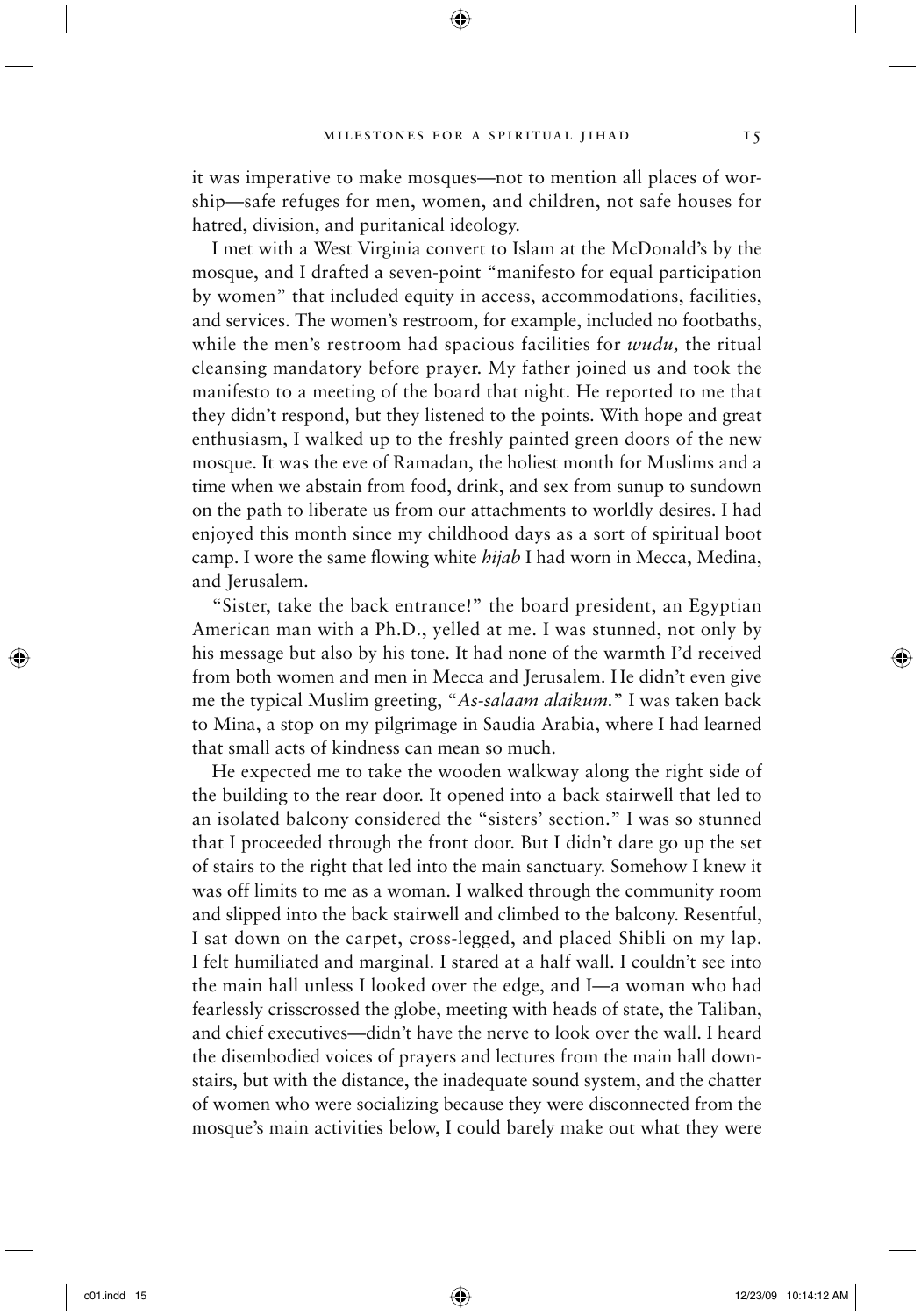saying. I didn't have the nerve to speak up or protest. If I had something to say, I was supposed to write my thoughts on a piece of paper, pluck some child from play, and ask the child to pass my note to the men in the main hall. I felt like a second-class citizen.

Worse yet, I was confused. I had never been treated so rudely at the Sacred Mosque in Mecca or in the Holy Sanctuary in Jerusalem. I had walked through those gates freely. I had navigated the halls without restraint. In Mecca, I had emerged into the courtyard that housed the sacred Ka'ba without interference. Even though I opposed most of Saudi Arabia's policies toward women, the government made the hajj experience more equitable than I could have ever imagined. The Saudis hadn't forced families to separate to observe the usual strict segregation that the state imposed on men and women in the public sphere. And yet it was unacceptable for me to walk through the front doors of my own mosque in Morgantown, West Virginia? I hadn't attached much significance to the moment when I had stood before the Ka'ba with my family, unhindered by gender segregation, but I was slowly learning that there were no moments from the hajj that were without meaning.

I went to my parents' home angry. I yelled at my father, "Who decided that women are so worthless?" He shook his head, sharing my frustration but feeling helpless. It was an uphill battle to assert women's rights in the Morgantown mosque. "They're male chauvinists," my father said. We were lucky that the women hadn't been consigned to a totally closed-off room. The board had originally accepted a design in which the wall overlooking the main hall would have been floor-to-ceiling. My father protested that it would cut women off too much. But the board wouldn't abandon the design until the fire marshal told them that they would have to pay thousands of dollars for a sprinkler system if it kept the balcony barricaded.

I tried to accept the status quo through the first days of Ramadan, praying silently upstairs, listening to sermons addressed only to "brothers."

On Friday, the discrimination became even more blatant. The community was gathering to break the fast at a sunset meal called *iftar.* A new female medical resident at the university arrived at the mosque for the dinner. Enthusiastic about being a part of her new Muslim community, she walked up to the front door with a covered dish. A man wouldn't even look her in the eye as he issued his order. "Women—over there!" he yelled, pointing to the old mosque. "This is the opening of the new mosque. I want to enter," she protested. But how could she penetrate the phalanx of engrained cultural misogyny and discrimination that made the new mosque a men's club? She slunk over to the cramped old mosque, where a posse of kids ran wild.

⊕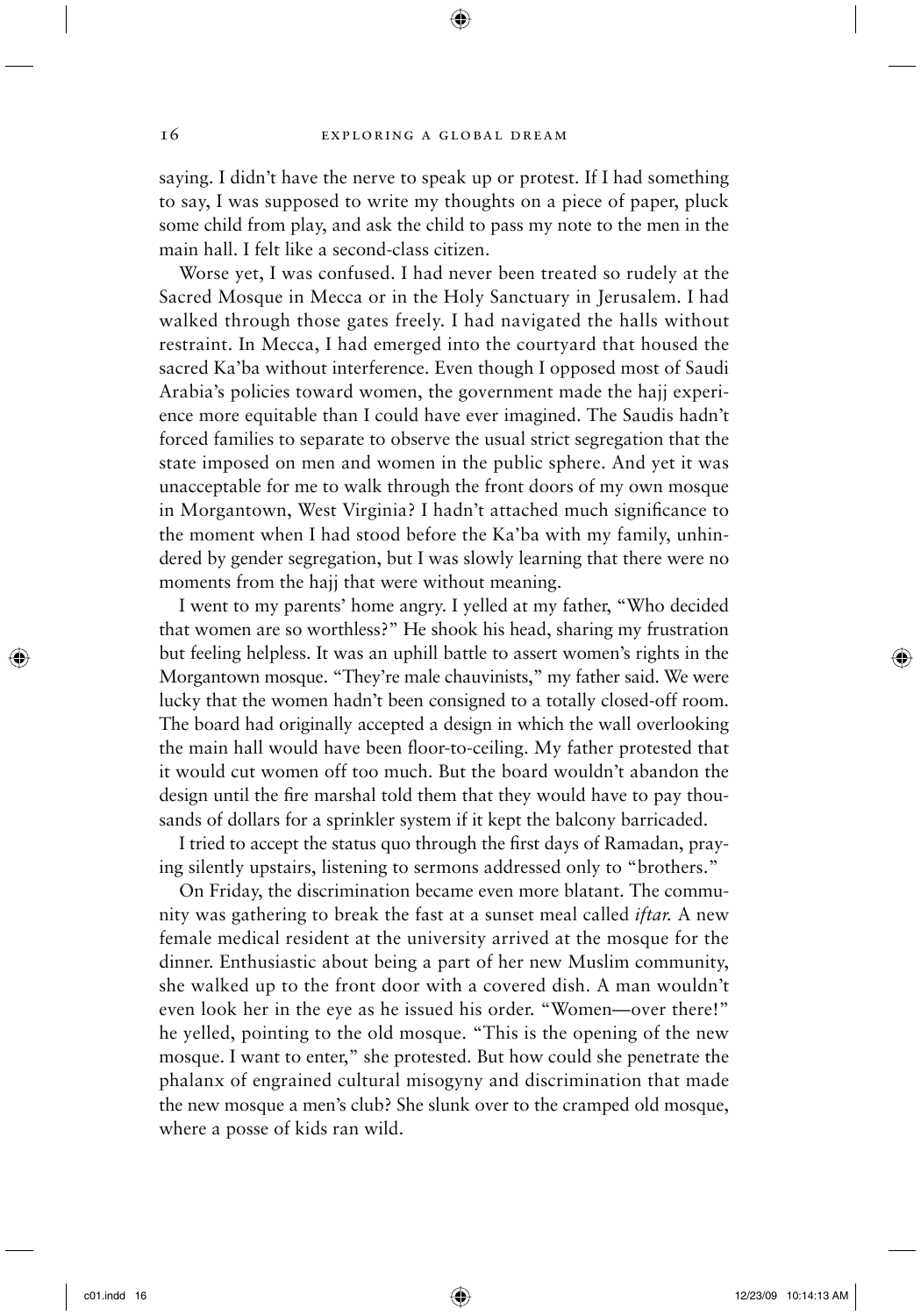#### milestones for a spiritual jihad 17

⊕

The women got a dingy room in the old mosque. We sat on white trash bags on the floor next to ratty filing cabinets that seemed ready to topple over. It was so cramped that my plate of food tumbled to the floor when I stood up as a boy ran by me in play. I went outside and stared at the brightly lit new mosque across the street. I could see the chandeliers inside sparkling in the main hall. The men streamed in and out of the mosque, happily enjoying their dinner inside the spacious community room. We were not included in their definition of community.

Fed up, my mother dispatched a boy to get my father. On the ride home, my mother expressed her frustration. "If I was a man, I couldn't even eat my dinner if I was getting the best while the women and children were getting the worst. I would take the worst and give them the best." I thought of my nephew, Samir, who had refused to see the Prophet's original mosque in Medina when his sister couldn't. This was the kind of enlightened thinking we needed to awaken in our men. Not a single one of them should have accepted their entitlement to the spanking new mosque knowing that their wives, daughters, sisters, and children were being denied access to it.

Despite my outrage, I felt I would be an interloper if I protested. But every time I prostrated in prayer, my forehead touching the carpet below me, anger and resentment filled my heart, polluting my prayer and making it impossible to attain spiritual transcendence. And each night, I lay in bed despising the men who had ordered me to use the mosque's rear entrance and questioning the value my religion gave women.

I called Alan Godlas, an Islamic scholar at the University of Georgia, for guidance. He empathized with me immediately. He said it wasn't Islamic to treat women as the men in my mosque were doing. He also knew that the wound I was feeling ran deep. "Your anger reveals a deeper pain," he said. Over the next days, I wondered about what he had said, and I saw that it was true. I had witnessed the marginalization of women in many parts of Muslim society. But my parents had taught me that I wasn't meant to be marginal. Nor did I believe that Islam expected that of me or any other Muslim. I realized that we deny ourselves our own spirituality if we live with dissonance between our actions and words and our values. For each person, this equation expresses itself differently, but I realized that as a society, Muslims must be more honest about reconciling the truth of life on this earth with our religion if we are to be healthy, productive, and peaceful as individuals and as a community in the world.

So finally, on the eleventh day of the holy month of Ramadan, in a predawn lit by the moon, my mother, my niece, and I walked through

↔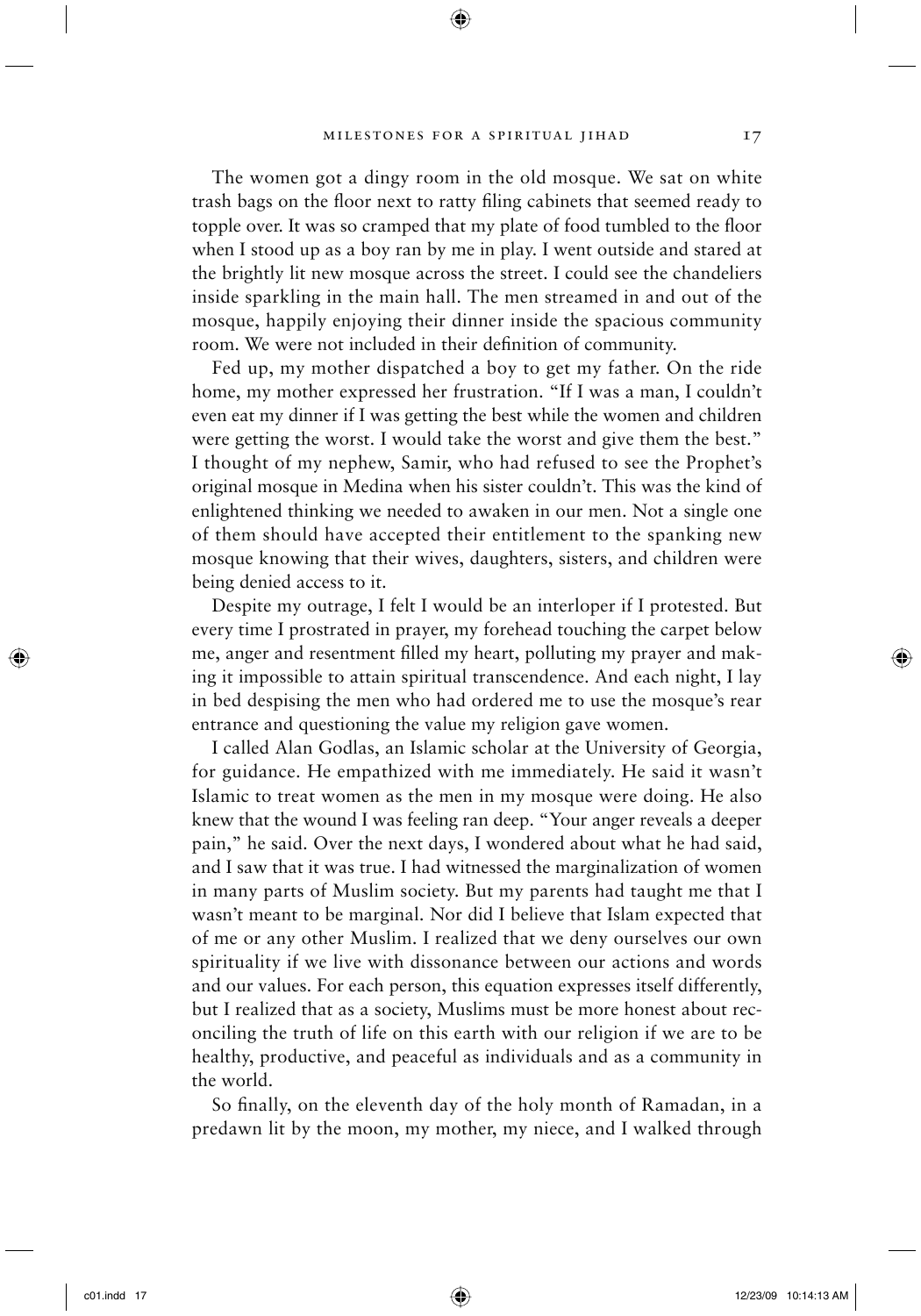the front doors of our brand-new local mosque alongside my father, my nephew, and my infant son. We ascended to the hall to pray together, my stomach churning all the way.

My mother, my niece, and I sat about twenty feet behind the men. Suddenly, a loud voice broke the quiet. "Sister, please! Please leave!" It was the man who had shouted at me days earlier to enter the mosque through the back door. "It is better for women upstairs," he said.

"Thank you, brother," I said firmly. "I'm happy praying here."

"I will shut down the mosque," he thundered. I had no idea if he would make good on his threat. But I had no doubt that our act of disobedience would soon embroil the mosque, and my family, in controversy. Nevertheless, I knew we were standing up for our rights, for social justice.

The mosque leaders allowed me to worship in the main hall, but I was treated like a pariah. "Grin and bear it. It will change one day," one American Muslim leader suggested to me. A woman in my mosque pleaded with me not to talk about any of this publicly. Many women accept these rules; their apathy helps perpetuate the status quo. Their gentle ways protect gender apartheid in our mosques, and we do no one a service by allowing it to continue, least of all the Muslim community.

I am heartened that some Muslim men are fighting for women's rights. When I made it clear that I would pray in the main hall, my seventy-yearold father stood by me as a mosque elder said to him, "There will be no praying until she leaves."

"She is doing nothing wrong," my father insisted. "If you have an issue, talk to her." Four men bounded toward me. "Sister, please! We ask you in the spirit of Ramadan, leave. We cannot pray if you are here." Calmly, I replied, "I prayed like this from Mecca to Jerusalem. It is legal within Islam." I remained where I was.

The next day, the mosque's all-male board voted to make the main hall and front door accessible only by men. My father dissented and wept as they cast their vote in the mosque kitchen. "Please welcome our daughters into the mosque," my father cried.

After one of the final nights of Ramadan, considered a "night of power," my father gave me an early *eidie,* a gift elders give on Eid, the festival that marks the end of the holy month. He handed me a copy of the key to the mosque's front door, sold the night before at a fundraiser. I traced the key's edge with my thumb and put it on my Statue of Liberty key chain, because it is here in America that Muslims can truly liberate mosques from cultural traditions that belie Islam's teachings.

"Praise be to Allah," my father told me. "Allah has given you the power to make change."

⊕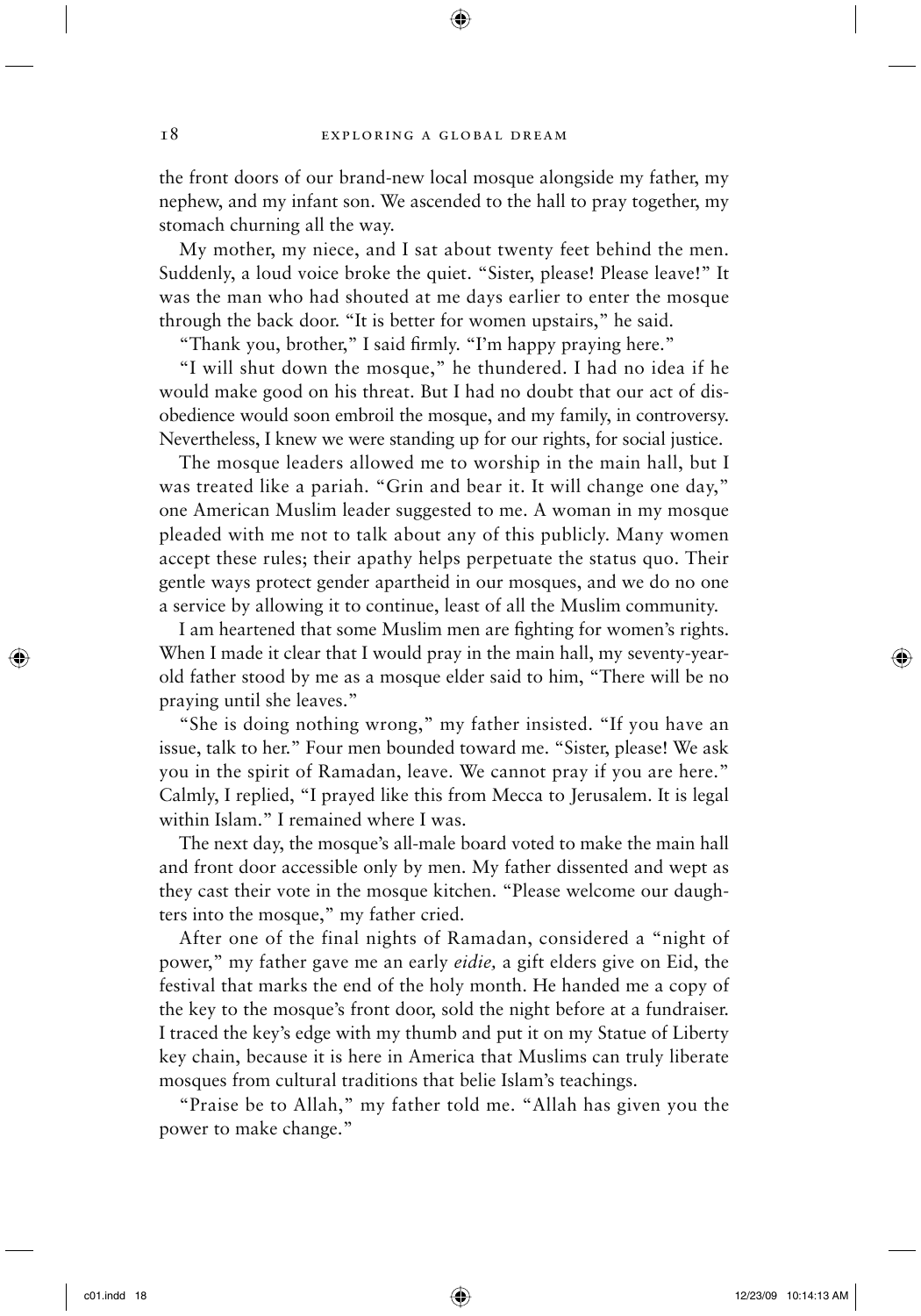I rattled my keys in front of my son, who reached out for them, and I said to him, "Shibli, we've got the key to the mosque. We've got the key to a better world."

### **Recognizing Many Paths to the Divine**

The first centuries of Islam's 1,400-year history were characterized by scores of schools of jurisprudence, many of them progressive and womenfriendly. There were many paths to God.

In the eighth century, a school of Islamic theology called *Mu'tazili*  thrived in Basra, Iraq, relying on principles of logic, rational thinking, and allegorical interpretations of the Qur'an, rather than literal reads. Sadly, this intellectual development was stunted in the tenth century when certain scholars closed the gates of *ijtihad,* the process of critical thinking.

Unfortunately, only eight *madhâhib,* or Islamic schools of jurisprudence, from the ninth and tenth century have survived into the twentyfirst. These eight schools control the world's Muslims with narrow interpretations on issues from family law and criminal law to interfaith relations and war. The schools come out of the men's club that controls most of our Muslim community, and each school carries the name of a man who set the religious law, or *figh*.

The Shafi'i, Hanafi, Maliki, and Hanbali schools are in the majority Sunni sect. The Shafi'i school was founded by Imam Shafi'i, who lived in Medina, in modern-day Saudi Arabia, in the third century. The Hanafi school was founded by Abu Hanifa al-Numan, who died in 767, and is predominant in central and western Asia and India. It is the tradition that my family followed. The Maliki school was founded in Medina by Malik ibn-Anas, who died around 796, and it is predominant in Upper Egypt and northern and western Africa. The Hanbali school was founded by Ahmad ibn-Hanbal, who died in 855, and is predominant in Saudi Arabia.

The Jafari and Zaydi schools are in the minority Shiite sect; the Ibadi and Thahiri schools are among other Muslims.

I believe that each of these schools has largely failed in giving the Muslim world a moral and ethical compass by which to realize the highest principles of Islamic teachings of compassion, justice, women's rights, and tolerance. Instead, they have given us dogmatic interpretations of faith.

It is not Islam that requires women to wear a headscarf but rather these schools of law. It is not Islam that says thieves should be punished

⇔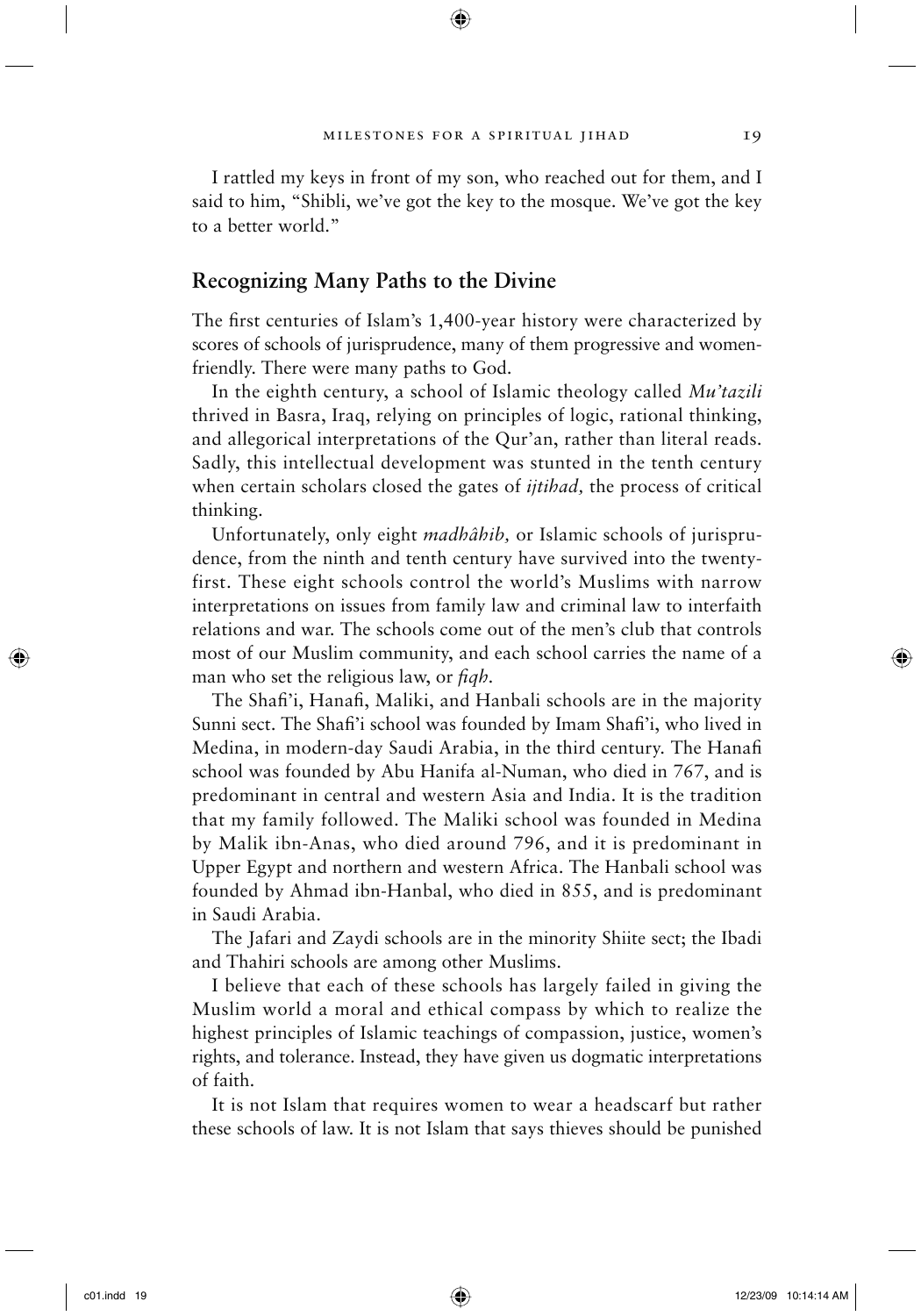by the cutting off of their hands; it is these schools of law. It is not Islam that says a woman is half the witness of a man; it is these schools of law. It is not Islam that says that only men can lead congregational prayers; it is these schools of law.

Scholarly evidence overwhelmingly concludes that mosques that bar women from the main prayer space aren't Islamic. They more aptly reflect the age of ignorance, or *jahiliyya*, in pre-Islamic Arabia. Excluding women ignores the rights the Prophet Muhammad gave them in the seventh century and represents "innovations" that emerged after the Prophet died. As Daisy Khan, executive director of the ASMA Society, an American Muslim organization, notes, "The mosque is a place of learning. . . . If men prevent women from learning, how will they answer to God?"3

The mosque was not a men's club when the Prophet Muhammad built an Islamic *umma,* or "community." Nothing in the Qur'an restricts a woman's access to a mosque, and the Prophet told men, "Do not stop the female servants of Allah from attending the mosques of Allah."

The Prophet himself prayed with women. And when he heard that some men positioned themselves in the mosque to be closer to an attractive woman, his solution wasn't to ban women but to admonish the men. In Medina, during the Prophet's time and for some years thereafter, women prayed in the Prophet's mosque without any partition between them and the men. Historians record women's presence in the mosque and participation in education and in political and literary debates. They asked questions of the Prophet after his sermons, transmitted religious knowledge, and provided social services. After the Prophet's death, his widow, Aisha, related anecdotes about his life to scribes in the mosque. And Abdullah bin Umar, a leading companion of the Prophet and a son of Omar bin al-Khattab, the second caliph, or leader of Islam, reprimanded his son for trying to prevent women from going to the mosque.

"Women's present marginalization in the mosque is a betrayal of what Islam had promised women and [what] was realized in the early centuries," says Asma Afsaruddin, a professor of Arabic and Islamic studies at the University of Notre Dame.<sup>4</sup> And that marginalization seems, if anything, to be worsening. The Council on American-Islamic Relations (CAIR) has concluded, based on a 2000 survey, that "the practice of having women pray behind a curtain or in another room is becoming more wide spread" in this country.<sup>5</sup> In 2000, women at 66 percent of the U.S. mosques surveyed prayed behind a curtain or partition or in another room, compared with 52 percent in 1994, according to the survey of leaders of 416 mosques nationwide.

⊕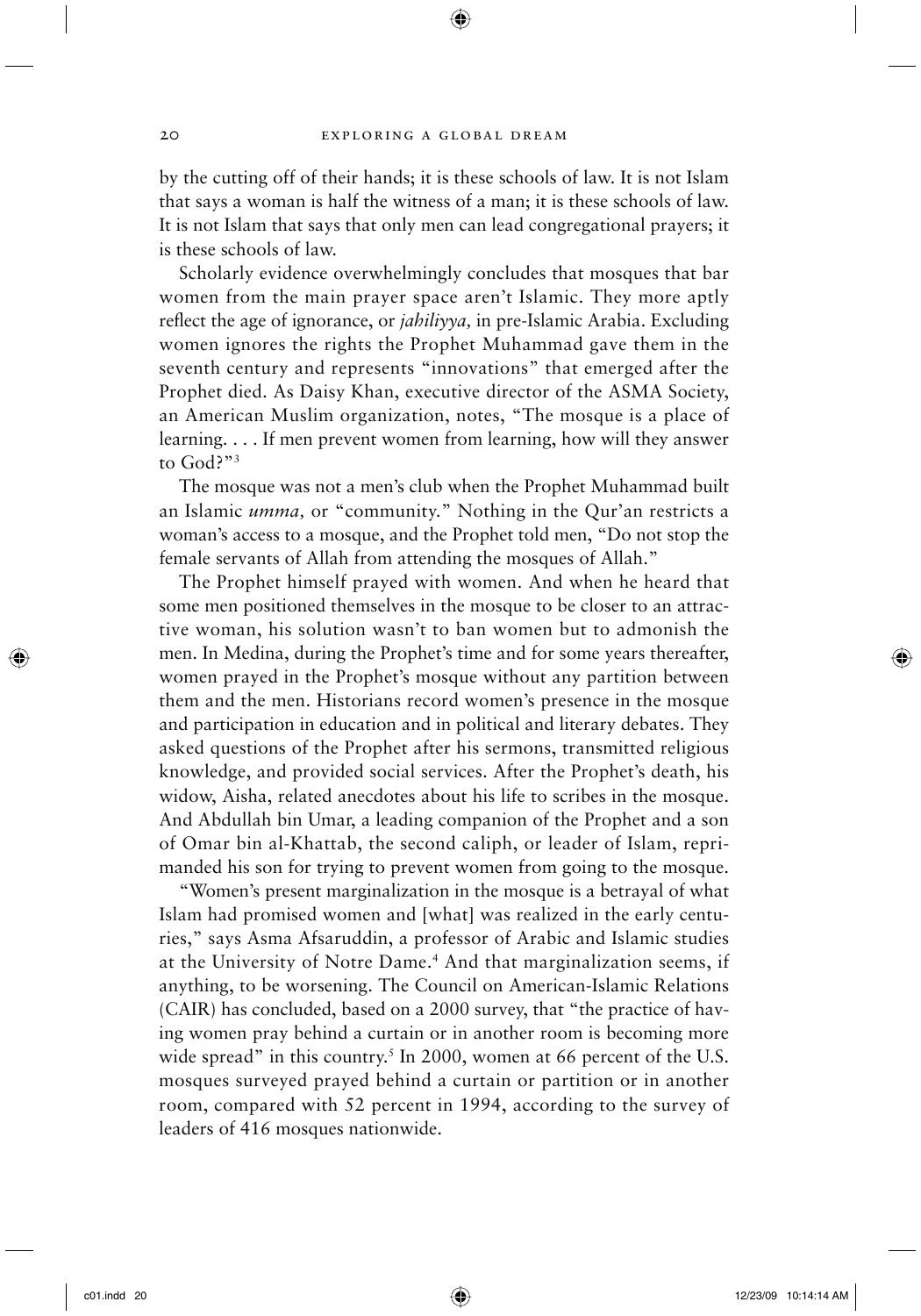All too often the mosque in America "is a men's club where women and children aren't welcome," says Ingrid Mattson, an Islamic scholar at the Hartford Seminary and an American Muslim community leader.6

One of the issues working against American Muslim women—an issue not much discussed outside the Muslim community—is the de facto takeover of many U.S. mosques by conservative and traditionalist Muslims who follow strict interpretations of Islam, some of them coming from the strict Wahhabi and Salafi schools of Islam, which largely exclude women from public spaces. Much of this discrimination is practiced in the name of "protecting" women. If women and men are allowed to mix, the argument goes, the mosque will become a sexually charged place, dangerous for women and distracting to men. In our mosque, only the men are allowed to use a microphone to address the faithful. When I asked why, a mosque leader declared, "A woman's voice is not to be heard in the mosque." What he meant was that the sound of a woman's voice—even raised in prayer—is a sexual provocation to men.

In the past hundred years, we have seen even more hard-core movements emerge from these schools in the name of political Islam. They include movements under names such as Wahhabi and Salafi, which preach and promulgate a literal, rigid interpretation of Islam that segregates women and demonizes people of other faiths and beliefs. They are the religious ideologies that fuel al-Qaeda and other militant organizations in the Muslim world.

In Saudi Arabia, the tradition of Wahhabism, spinning from these schools of law, says that a woman cannot drive a car or travel without a male chaperone. In Pakistan, women are being sent to prison under an Islamic law that criminalizes sex outside of marriage. In Malaysia, men are taking second, third, and fourth wives on the grounds that Islamic law makes polygamy legal. In Egypt, men are beaten for being gay. In my hometown of Morgantown, West Virginia, an imam preached that a husband could beat his disobedient wife "lightly" if other remedies failed.

I have heard from many women about their experiences of discrimination. Erum Afsar, a young woman in Canada, wrote to tell me about the neighborhood mosque she was afraid to enter because of its hostile policy toward women. Pamela Taylor, a Muslim convert and writer, had to step on a path of crushed, rotten cherries leading to the rear women's entrance at a mosque in south Florida. Sara Tariq, a young Arkansas physician, lost access to her childhood mosque in Little Rock when conservative men took over.

⇔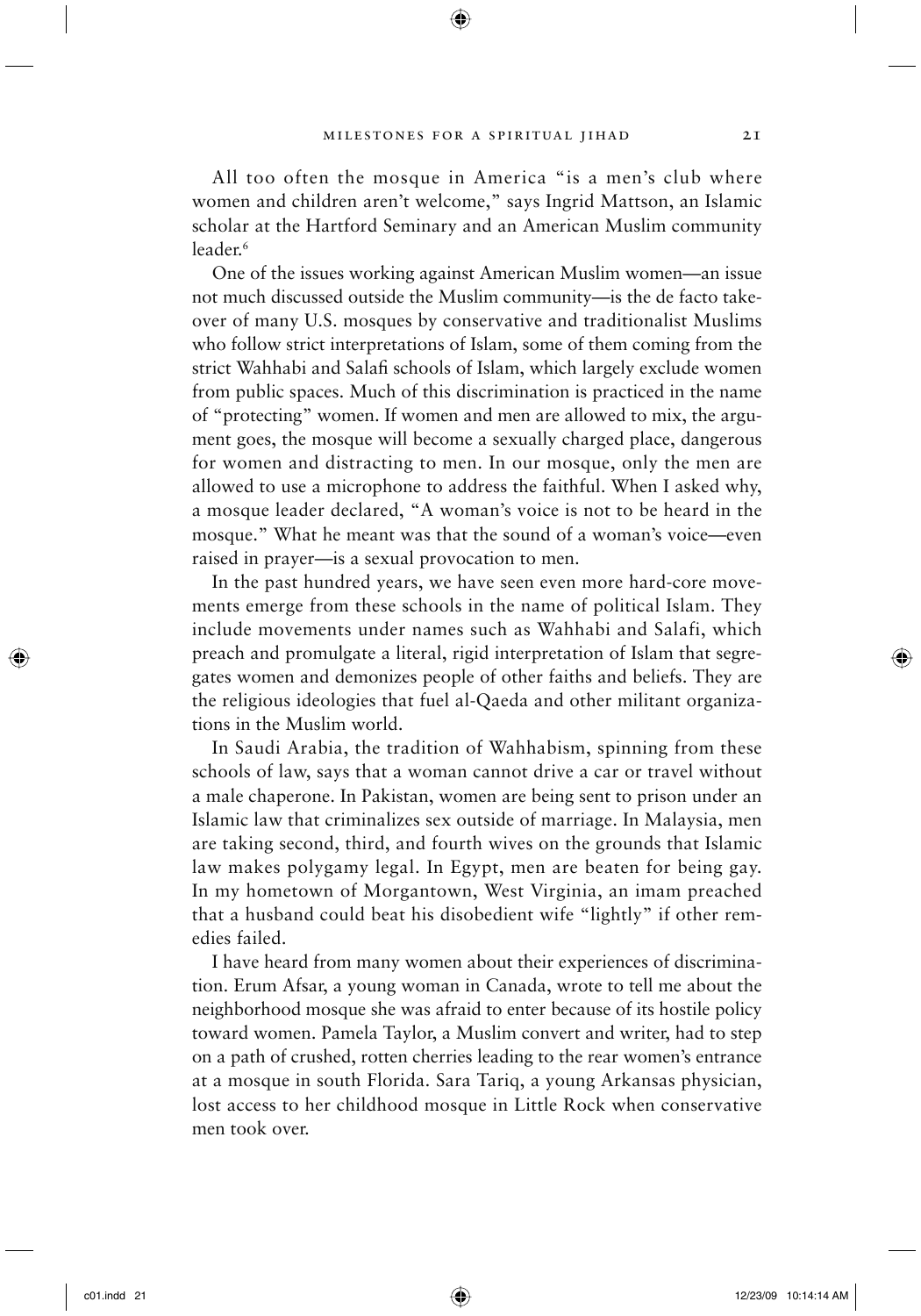## **Feeling Helpless and Hopeless**

Every week, I receive e-mails from young Muslim women and men from around the world, struggling with the contradictions of their values and the expectations of the Muslim community around them. They are spiritually tortured. They exhibit responses much like the reaction documented by Martin Seligman in the 1960s. Seligman, today a University of Pennsylvania psychology professor, exposed a group of dogs to shocks they could escape. The dogs remained active and alert between shocks. He exposed another group of dogs to shocks they couldn't escape. These dogs gave up and passively accepted the shocks, a phenomenon Seligman branded "learned helplessness."7

Much as the American psyche is often associated with attention deficit disorder, mental health professionals describe a growing phenomenon of helplessness and hopelessness permeating the psyche of the Muslim community.

Shortly after the 9/11 attacks, I traveled to Pakistan to report on the growing incidence of depression and suicide in the Muslim community. Traveling from psychiatric hospitals to family homes, I got to see first hand the psychological impact on people for whom Islam did not offer solace or peace of mind.

At the psychiatric clinic of Rizwan Taj in Islamabad, a survey of the posters in the waiting room offered a window into the reach and high profits of pharmaceutical drugs that send their culture-specific messages to Pakistanis. In the clinic, Mohammad Zubair, a bearded man in an embroidered Kashmiri hat and simple *shalwar kameez* (a local outfit consisting of a long tunic and baggy pants)*,* sat in an armless leather console. Above Zubair hung a poster with "DEPRESSION" splashed across it in bold letters. It showed a gloomy young woman with long black hair, the classic image of a Pakistani woman, clutching what looks like a pillow, gazing blankly upward, brows knitted. She was selling Anafranil, the country's second-best-selling antidepressant, repackaged under the name Clomfranil, manufactured by Novartis Pharma (Pakistan) Ltd., a unit of Switzerland-based Novartis Pharma AG. Analysts report that the company saw \$1.4 million in sales of the antidepressant in 2000, a 15 percent increase over the year earlier. The poster proposes that Clomfranil "makes life worth living again."8

At the clinic, across from the office of a "consultant dentist" and a case of Oral-B electric toothbrushes, Pfizer had a poster for the antidepressant Zoloft with a cropped shot of bright yellow flowers and the message "Bringing Joy Back to Life."<sup>9</sup> Pfizer brought Zoloft to Pakistan in

⊕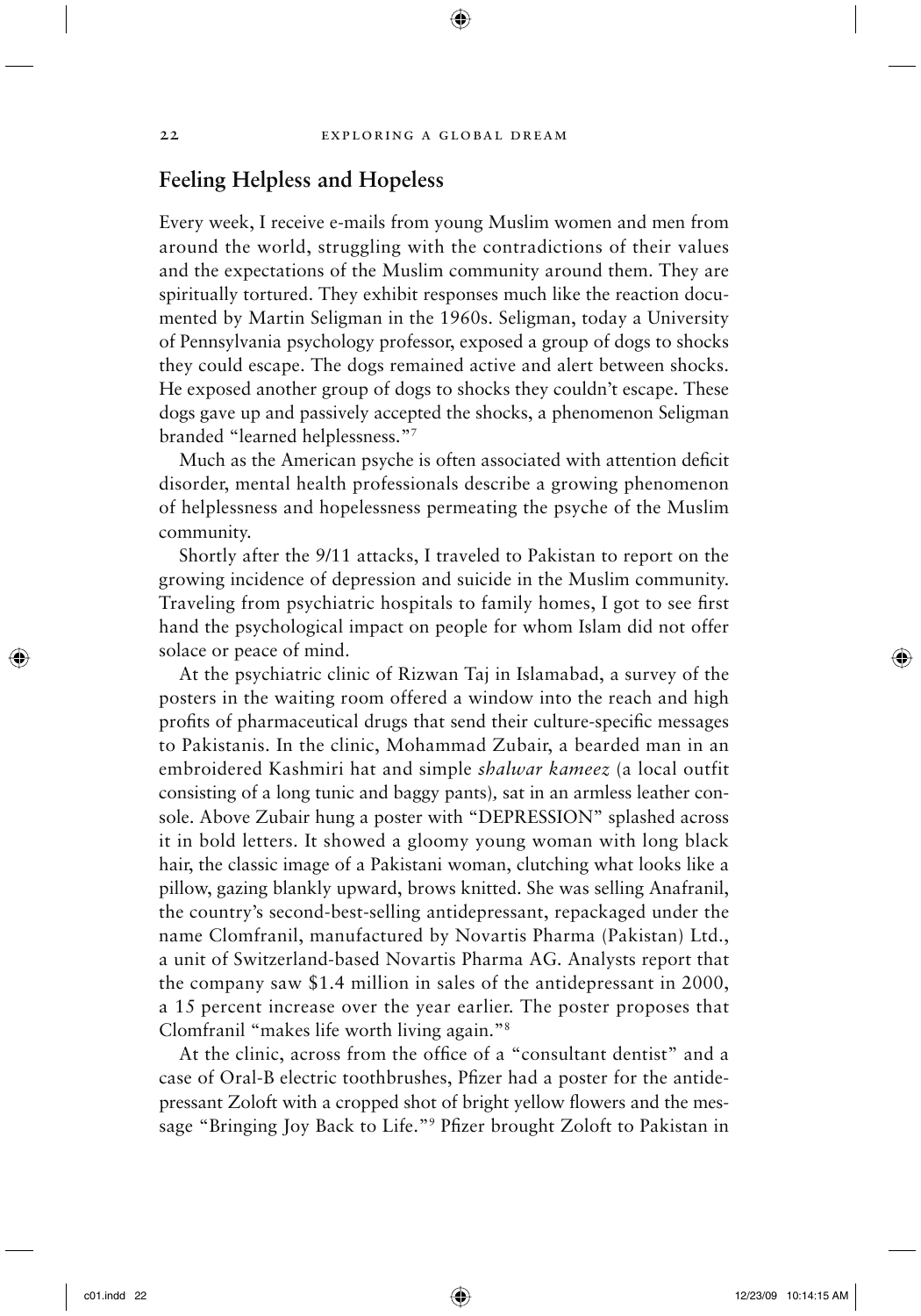1999 and was still lagging behind other antidepressants in terms of sales. Nearby, another poster for Prozac, from Eli Lilly, featured a shining sun in the *o* in *Prozac,* the same symbol used in the drug's U.S. campaign. "Depression?" the poster asked across the top. At the time of my visit, it was the third-best-selling antidepressant in Pakistan.<sup>10</sup>

Drug firms didn't even balk at invoking Allah. They sent prayer rugs to clients during the holy month of Ramadan. Highnoon Laboratories Ltd., a Lahore drug firm, sent doctors ceramic tiles to market its antidepressant, Faverin. One such tile sat inside Taj's office with a line from the Qur'anic sura known as Al-Naml, "The Ants." The verse asks who is better: God or false gods? He who sends rain from the skies? Or causes trees to grow in orchards? The Highnoon tile then asks: "Or who listens to the anxious [soul] when it calls on Him and who relieves its suffering (27:62)." Iram Tariq, group product manager at Highnoon, distributor and manufacturer for Solvay Pharmaceuticals, a unit of Belgium-based Solvay S.A., says, "We are not saying that our product is equivalent to God, but He has given us the problem, the disease, and the solution."<sup>11</sup>

On another wall, Knoll Pharmaceuticals Ltd. advertised Prothiaden as "the beacon of light in the darkness of depression." The drug ranked fifth in antidepressant sales but was the estimated largest volume seller in 2000 because of the popularity of tricyclic antidepressants over more expensive SSRI drugs.12 Islamabad-based Pharmacia Pakistan Pvt. Ltd., a unit of Peapack, New Jersey, Pharmacia Corp., tapped state-run PTV star Noman Ejaz for a show it taped showing how Xanax, a leading tranquilizer worldwide, took the edge off a middle-class man's anxiety. Drug company executives increasingly tap psychiatrists they call "key opinion leaders," or "KOLs," to influence colleagues at industry-sponsored seminars and conferences.13

To be sure, depression, anxiety, and other mental health illnesses are serious medical and physiological issues that require professional attention and treatment. Religion isn't a panacea. But it can be a healing force in our lives if it expresses itself in ways that make us feel better. To me, it's crucial to fight for an expression of Islam that is healthy and positive to improve the mental health of individual Muslims and the community as a whole.

## **Promoting an Emotionally Intelligent Islam**

*Thus it is due to mercy from Allah that you deal with them gently, and had you been rough, hard hearted, they would certainly have dispersed from around you.*

—Qur'an 3:159

⊕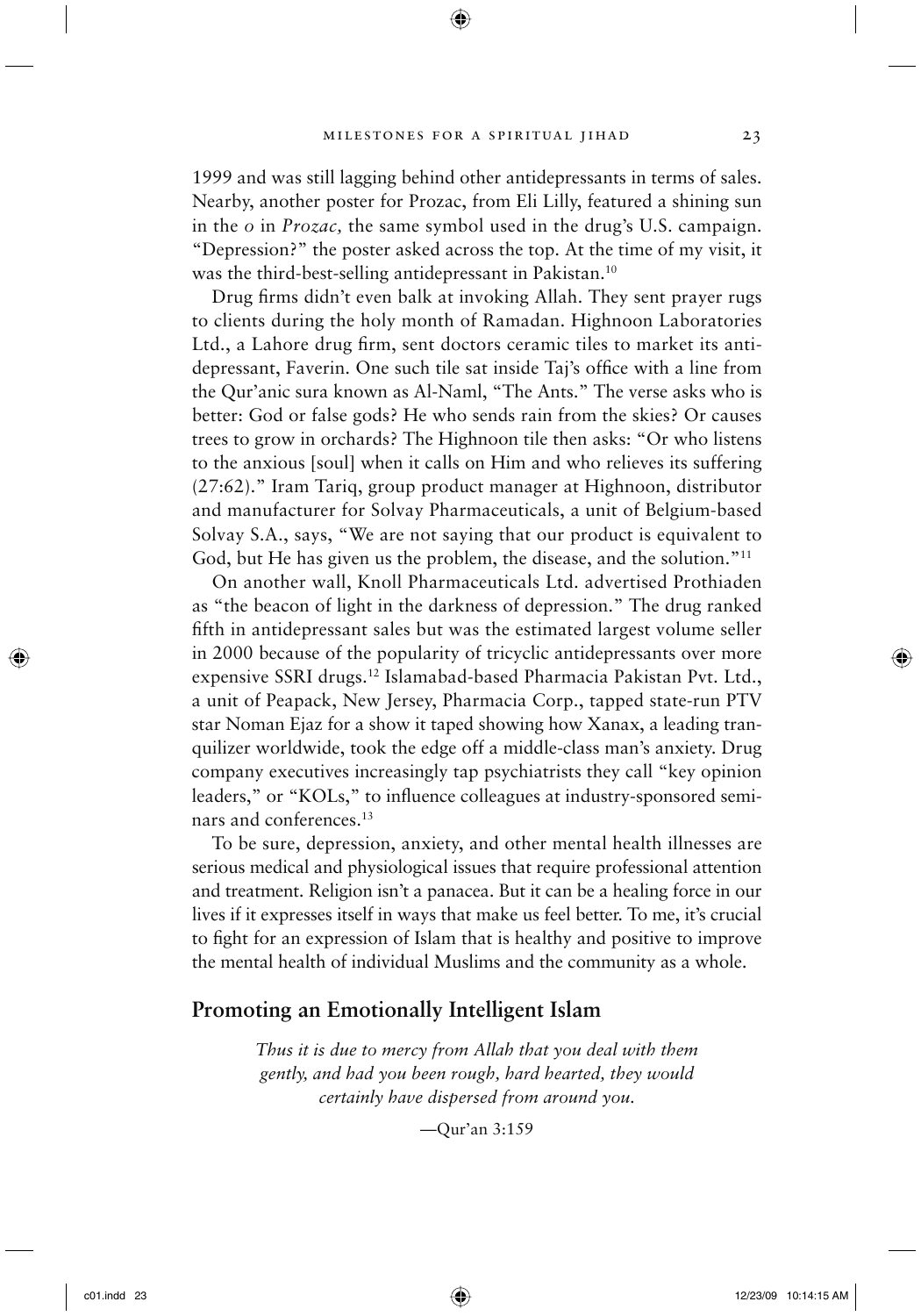#### 24 EXPLORING A GLOBAL DREAM

⊕

*O you who believe! Why do you say that which you do not do? It is most hateful to Allah that you should say that which you do not do.*

—Qur'an 61:2–3

Alan Godlas and several other Muslim leaders and thinkers have begun conversations advocating for an "emotionally intelligent Islam." In late 2008, Esam Alkhawaga, a psychiatrist at Wright State University, presented a lecture, "Raising Muslim Children with a Healthy Self-Esteem," in which he raised the importance of working with the present generations for a positive future of Muslims.14

If we want to progress, we need to borrow from some of the leading thinking in improving relations between human beings. In 1983, Howard Gardner's book *Frames of Mind: The Theory of Multiple Intelligences* chronicled the phenomenon of interpersonal intelligence, which allows us to understand the intentions, motivations, and desires of other people, and that of intrapersonal intelligence, which allows us to understand our own feelings, fears, and motivations.15 Too often, amid fears, darkness, and insecurity, we have lost these gifts. Daniel Goleman's best seller *Emotional Intelligence: Why It Can Matter More Than IQ* institutionalized the concept of emotional intelligence, defined by self-awareness, selfmanagement, social awareness, and relationship management.<sup>16</sup> Other experts consider emotions a crucial navigating tool for social environments, defined by the ability to perceive, use, understand, and manage emotions. What comes with emotional intelligence is anger management, social intelligence, and empathy. We need this in our Muslim world for the health of our individual citizens and for the health of the community.

Too often, I believe, in our Muslim communities, we are not expressing basic skills of kindness, good manners, and civil discourse, allowing instead rigidity and tyranny to trump compassion and gentleness.

It is time that we learn to be wise and kind. From there, hope and peace will flow.

### **Invoking the Divine**

*Wake up from your sleep and say, "Bismillah."* —Dawud Wharnsby Ali, Canadian Muslim singer

From our earliest days as Muslims, we are taught to say, "*Bismillahir-rahman ir-raheem,*" an Arabic invocation that means "In the name of

↔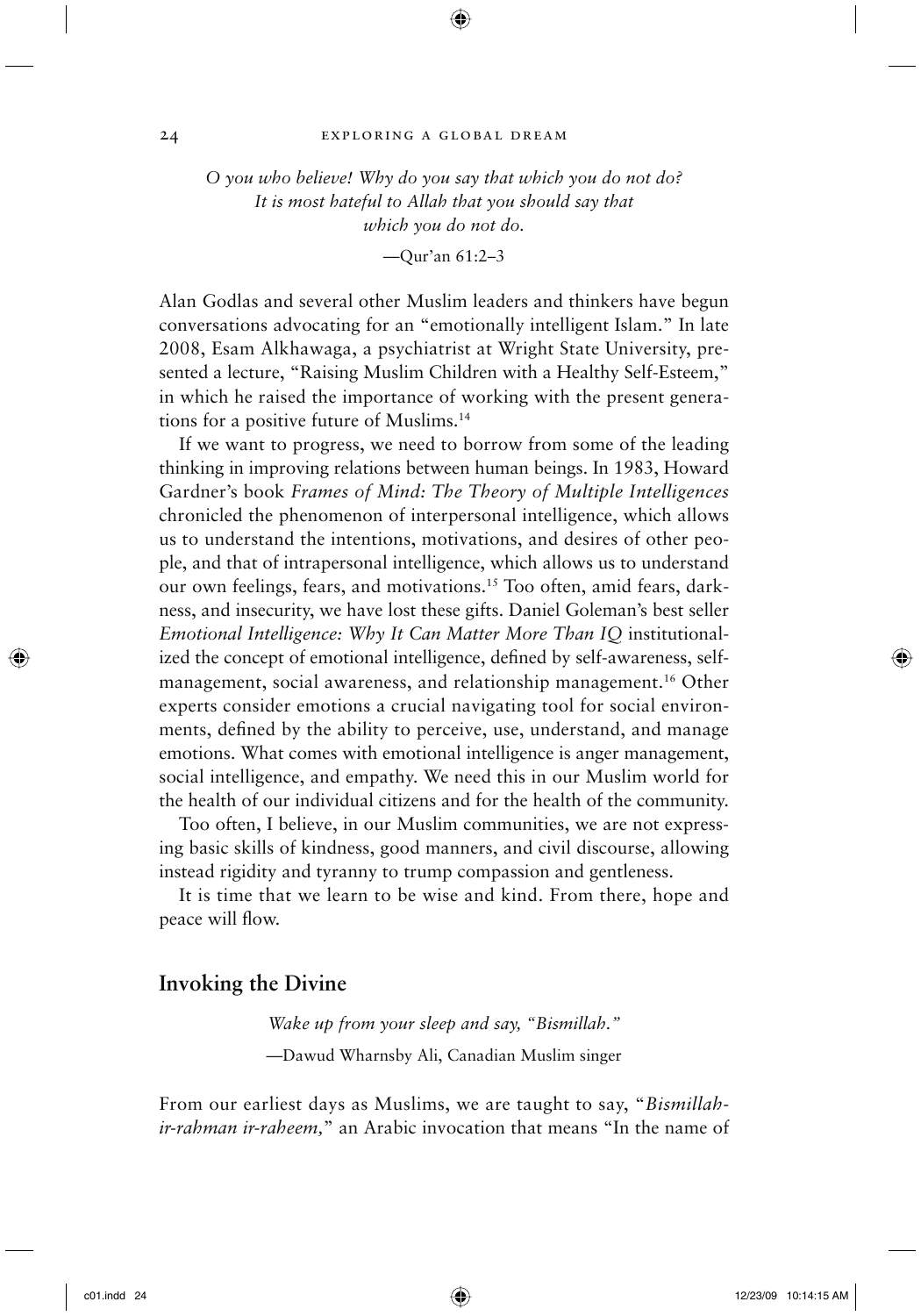#### milestones for a spiritual jihad 25

⊕

Allah, the merciful, the compassionate" before we take any step, quite literally. The expression is intended to keep us mindful of a higher calling in all of our actions. When I was a child, my mother taught me to say this invocation before I embarked on any action—from walking through a door to taking an exam—so I that I would connect all of my actions to the power of the Divine. Dawud Wharnsby Ali also wrote of the fears he imagined the Prophet Muhammad felt on his deathbed for the future of the Muslim community, the *umma.* He sang of the stillness around the Prophet as the companions gathered near his deathbed: "As Aisha, his wife, held tight to his hand, the Prophet spoke again before he passed away. 'My *umma,* those who follow me, the future of the faith makes me worry until I cry. My brothers and my sisters in Islam, will they be strong and carry on after I die?'"<sup>17</sup>

I asked myself these questions through my tears: Brothers and sisters in Islam, will we be strong? What is the future of our faith?

Not long after, on the first Friday of June 2004, I realized—albeit for just a day—the kind of sisterhood and brotherhood that I had dreamed about so many times as I stood alone in my mosque. Five Muslim women and one Muslim man descended on my hometown to march through the front doors and into the main hall with me and my father, mother, brother, and son to affirm the rights of women in mosques everywhere.

They were new friends I had made in the six months since I had decided to take a public stand to claim my rights at my mosque. We all felt a deep connection. The first one in the group was Saleemah Abdul-Ghafur, who had recently left her job at *Azizah,* a magazine about Muslim women, to edit an anthology of young American Muslim women's voices, *Living*  Islam Out Loud.<sup>18</sup> Her mother, Nabeelah Abdul-Ghafur, a civil rights activist from the 1960s, also arrived. By including Saleemah's mother and my mother, we acknowledged the powerful women from whom we came. Mohja Kahf, a poet and literature professor, flew in from Fayetteville, Arkansas. Samina Ali, a novelist born in India and living in San Francisco, flew to Washington, D.C., and then drove to Morgantown with Sarah Eltantawi, an activist and writer living in New York. The man with us was Michael Muhammad Knight, a young American Muslim novelist who had converted to Islam and started a movement called "Muslim punk," challenging traditional edicts in an unconventional way.

Before the group's arrival, I worked into the night to create a brochure for our event. We were Muslim women redefining the boundaries established to control and define us. I struggled until I finally settled on the perfect expression of what we were doing: "The Daughters of Hajar: American Muslim Women Speak."

⊕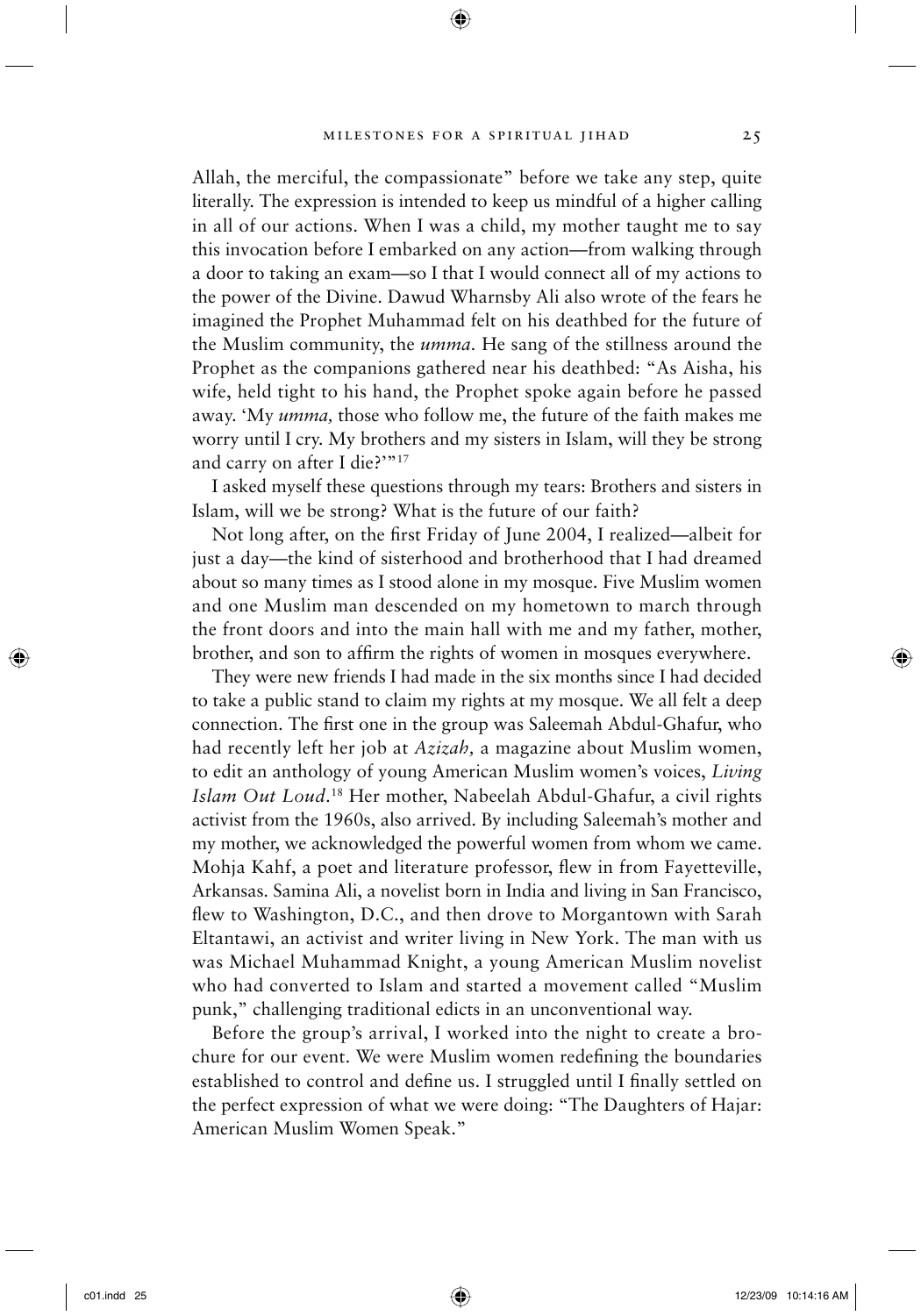#### 26 exploring a global dream

⊕

The day before our march, the Associated Press's Allison Barker sent out a dispatch in which my mosque said publicly for the first time that women could walk through the front door and pray in the main hall. We had won the struggle to open the doors of the mosque to women. We walked down Law Center Drive, crossing the street onto University Avenue, passing Sanders Floor Covering, Hartsell's Exxon, and the golden arches of McDonald's, chanting the call to prayer that I had declared the year before on the holy pilgrimage of the hajj. "Here I come," Saleemah said, leading us.

"Here I come!" we responded.

"At your service, O Lord," Saleemah continued.

"At your service, O Lord," we repeated.

When Saleemah paused during our march, Mohja started us in a second prayer said by the Prophet when he entered a mosque: "God grant before me light, and behind me light, and on my right light, and on my left light, and above me light, and beneath me light, and grant me light."

Shibli rustled in my arms. Our voices rose in an exaltation that surprised even me as we marched to the front door of my mosque. By walking over its threshold and ascending into the main hall, we symbolically posted a message on its door: women have an Islamic right to equity in the Muslim world, and we will no longer accept the marginalization imposed by cultural traditions. Inside, we stood together, and I felt the press of many shoulders beside mine. There was hope for a new future.

For far too long, certain traditions and ideologies have contradicted the essential teachings of Islam as a religion of peace. The veteran *Washington Post* Middle East correspondent Carlyle Murphy notes, "The task of reinterpreting Islam for modern times is the essence of Islam's contemporary revival . . . around the globe. If this 'interpretive imperative,' as some Muslims call it, is fully embraced, Islam's revival will become Islam's renaissance, ushering in a new era of intellectual creativity for Muslims. . . . This is the promise of Islam, and the source of passion for Islam."<sup>19</sup>

I believe there are some fundamental changes the world of Islam must make in order to be true to the spirit of the religion. First, we must live by the golden rule common to all of the religions and philosophies of the world. We must respect others. Second, we must open the doors of Islam. Muslims around the world must open the doors of their mosques to women and to non-Muslims. Saudi Arabia must open the doors of Mecca and Medina to non-Muslims. Third, we must open the doors of *ijtihad,*

⊕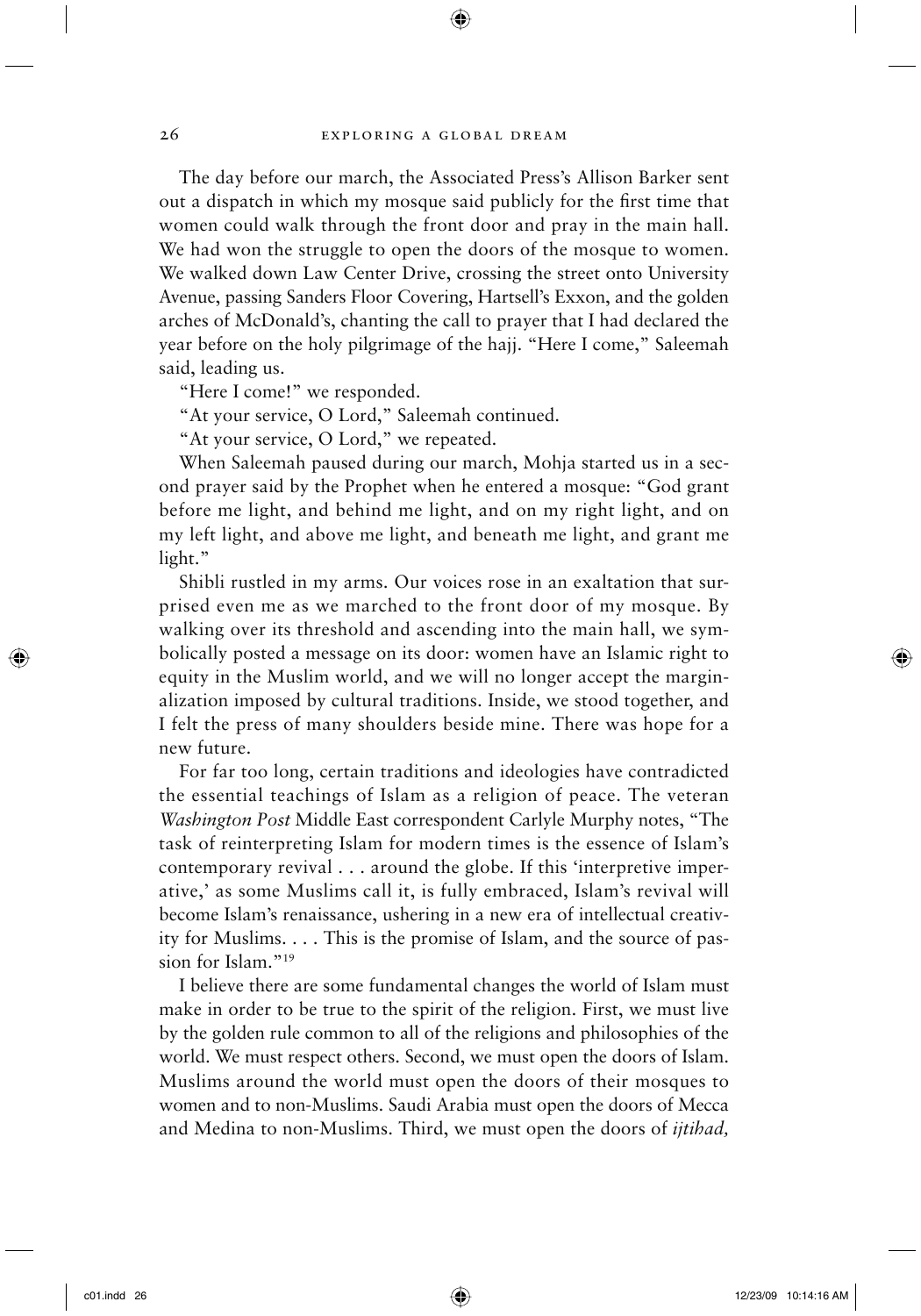the process of critical thinking, in the Muslim world. Fourth and finally, we must honor and respect the voices and rights of all people.

Standing in the back rows of my mosque in Morgantown, my young niece had asked me, "Why didn't you go to the front?" It was an obvious question for a teenage girl raised in a country where she was told, as I had been told, that she could be anything she wanted to be and that she was an equal to all others. It is not enough for us to progress but leave our youngest dreamers behind. With that in mind, I set about to create a space where indeed a young girl could stand in the front row in worship in our Muslim world.

Trying to overcome my fears and tame my hopefulness, I walked up to the front door of my mosque on the first of March 2005, snowflakes tumbling around me, and posted a simple treatise, "Ninety-Nine Precepts for Opening Hearts, Minds, and Doors in the Muslim World," on the green front door. (It is reprinted at the back of this pamphlet.)

As I taped the precepts to the door, I felt an exaltation I could not have predicted. Standing there, at the front door, I felt spiritually free. When I was done, I went around back to the "women's entrance" and taped a copy of the precepts there as well. Less than two hours later, a professor of engineering arrived for the early afternoon prayer. He was a student of Sayyid Qutb's *Milestones*. He believed in rigidity, literalism, and dogmatism. He studied the precepts and then raised his hand and ripped the poster off the front door, tearing it in half and crumpling it in his hands. Tellingly, the copy I posted on the women's entrance stayed up for days, undetected by the men. It became clear to me that we could create a new reality if we simply overcame our fears.

On a clear, sunny day, March 18, 2005, Amina Wadud, an African American scholar of Islam, stood at a makeshift pulpit before an assembly of about 125 Muslim women and men in New York City, making history.

I sat in the front row, my African American friend Saleemah Abdul-Ghafur beside me, and we took back the faith, creating a new spiritual reality in the Muslim world. As we gathered for prayer, a Muslim man greeted me with respect and kindness, and a woman breastfed her baby. A woman, Sueyhla El-Attar, sang to the heavens the call to prayer that for too long in the Muslim world has been heard only in the voices of men. And I sang with Saleemah as she led us in a simple chant we uttered thirty-three times: "O light, O light, O light." We were the light. We were rejecting the darkness.

By leading the congregation in prayer, Wadud was defying traditional Islamic legal doctrine: in each and every school, Islamic jurisprudence

↔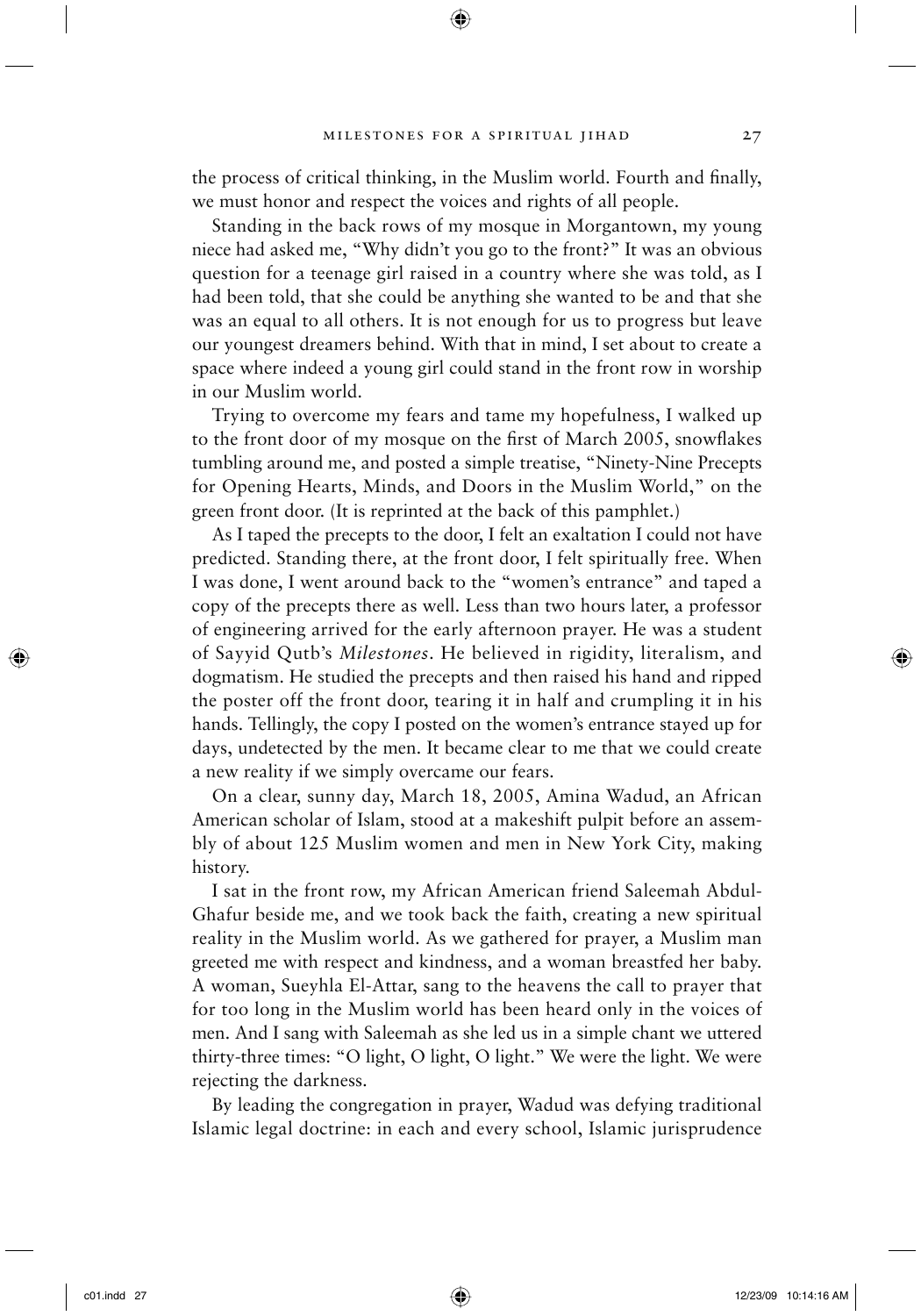asserts that a woman cannot be an imam, or prayer leader, to the women and men of the community. "I do not belong to a *madhhab,*" she declared to the congregation in her *khutba,* or sermon. "I belong to the *madhhab* of the Prophet Muhammad, peace be upon him." Invoking a "tawheedic paradigm," based on the Islamic principle of *tawheed,* or oneness, she laid a case for reform that challenged the status quo in our Muslim world. As I sat in the front row that day, the words resonated deeply with me.

Outside, Muslim protesters damned us to hell for daring to defy centuries of tradition. "Gender Mixed Prayer Today. Hell Fire Tomorrow," read one sign. The Internet buzzed with an e-mail carrying the subject line, "Stop Women from Leading Friday Mixed Prayers."

Inside, as Wadud said her final blessings, I turned to Saleemah and exclaimed, "We did it!" For days, I couldn't stop smiling. As a girl, I had loved reading the Qur'an and memorizing its lines in the original Arabic, as we had been taught. As I recited a chapter over and over with my mother again, I felt the pulse of my girlhood return. I felt again the enthusiasm I had once known for religion.

In the same way, I believe we can restore a vigor for our faith that too many of us have lost, beaten down by the most oppressive and unjust interpretations of our religion.

### **Dreaming New Realities**

On straw mats in a two-room building in the bustling city of Pudukkottai in India's southern state of Tamil Nadu, a band of about thirty Muslim women in animated debate are making history. Dicing through tales of marital woes and family travails, streams of tears mixing with belly laughter, they could be extras in a Dixie Chicks music video. Instead, they are part of a radical new generation of lawbreakers: Muslims who are challenging laws written in the name of Islam by men. They offer many people some of the best hope there is for realizing social justice, human rights, and political reform in the Muslim world.

From Tunisia to Toledo, Ohio, scholars, activists, and community leaders are challenging traditional interpretations of Islamic law. Women are on the cutting edge of the change because they have so little to lose and so much to gain. In Barcelona, Spain, in the fall of 2006, ten Muslim women took to the dais for the second Congress on Islamic Feminism, this one focusing on the implementation of Islamic law on matters related to family. From Indonesia, the activist Lily Munir, the "Dr. Ruth of the

⊕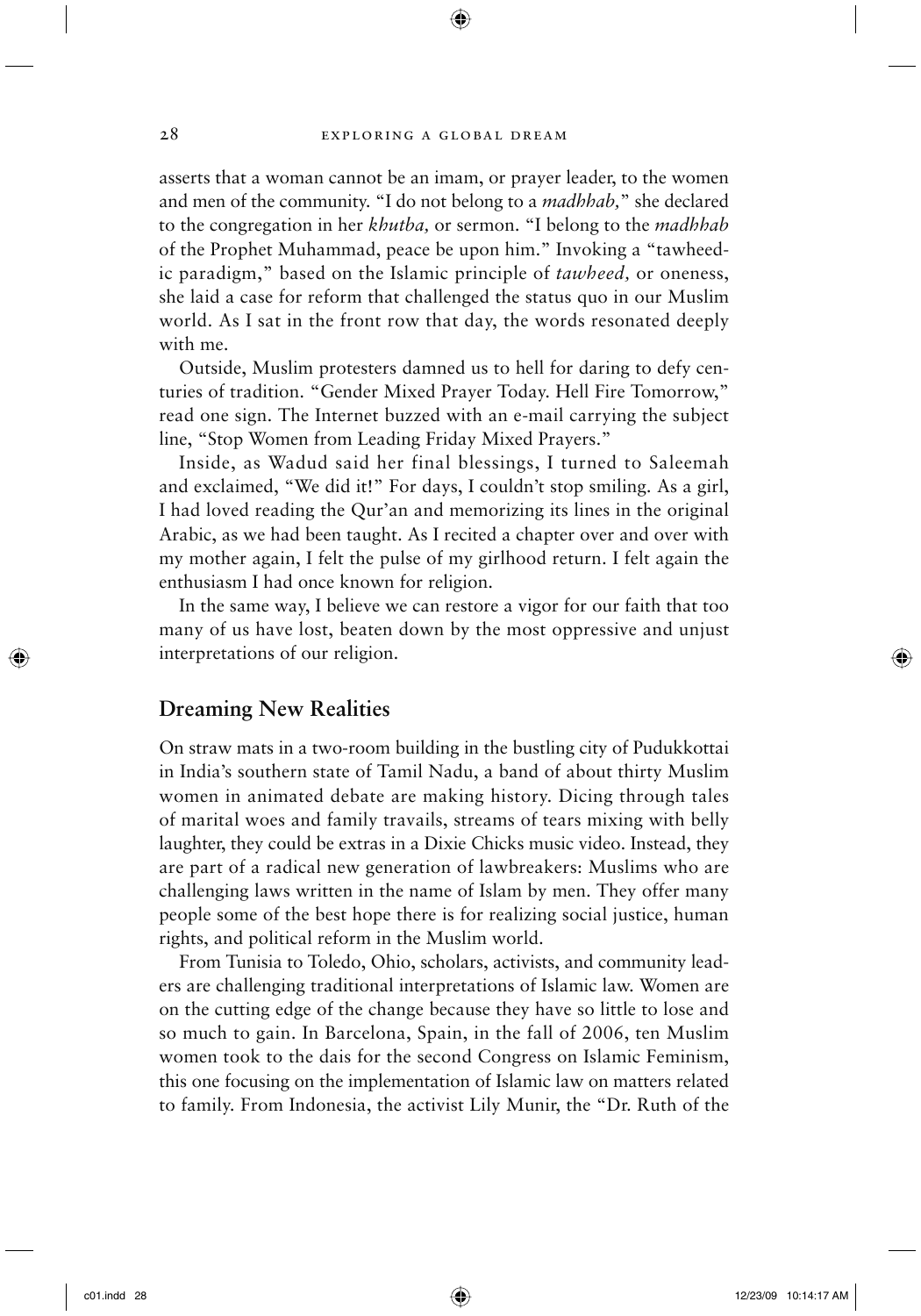Muslim world" delivering straight talk about sex, challenged Islamic polygamy laws that allow men to have more than one wife. Offstage, the Sudanese scholar Balghis Badri huddled with the Tunisian scholar Amel Grami over how to effectively challenge notions that Islamic law requires head coverings (the *hijab*).

Later that month, in Islamabad, Pakistan, Muslim women activists and politicians won passage of the Women's Protection Bill, making rape a civil crime and rejecting laws written in the name of Islam that punishs rape victims for immorality. Not long after that, in December, about one hundred women from around the world descended on the Westin at Times Square in New York City to create an international all-women *shura*, or council, which organizers said was the first of its kind in the world, to issue Islamic rulings on personal disputes.

The women from Tamil Nadu sent their leader, Sharifa Khanam, director of a nonprofit women's rights organization called STEPS, to the New York summit. Not long before, tired of sexist judicial rulings from male-only *jamaats* ("assemblies") that met in mosques in which women weren't allowed to enter, Khanam created a *jamaat* of women. Now women emerge from their houses in the predawn to ride for hours from their villages to adjudicate disputes based on progressive interpretations of Islamic law. When Khanam returned to Tamil Nadu, the women eagerly listened to her report from New York City, enjoying the Hershey's Kisses she packed for them. And they began to lay the bricks for their challenge to the old rules: the building of a women's mosque.

In the United States, Muslim community groups have come together across the country: from a small band of Muslims who meet every Sunday at the Brookville Reformed Church in Brookville, New York, to American Muslims Intent on Learning and Activism in San Francisco. Meanwhile, the digital revolution has interconnected progressive Muslims on the global and regional levels with social networking sites including Naseeb, based in Karachi, Pakistan, and MeetUp, based in cities from New York to San Diego. In addition, the Internet and self-publishing have allowed for the development of nontraditional means of communication, including the creation of a progressive Muslim electronic magazine, *MuslimWakeUp* of Mount Kisco, New York, and the *Alternate Voice,* a newsletter published by a community of Muslims in Toledo, Ohio. Yet many Muslims who would otherwise embrace new interpretations of Islam remain largely unaware of these new possibilities due to the lack of media coverage about Islam. It is our duty as spiritual pioneers to open our eyes and be inspired by the changes around us.

⊕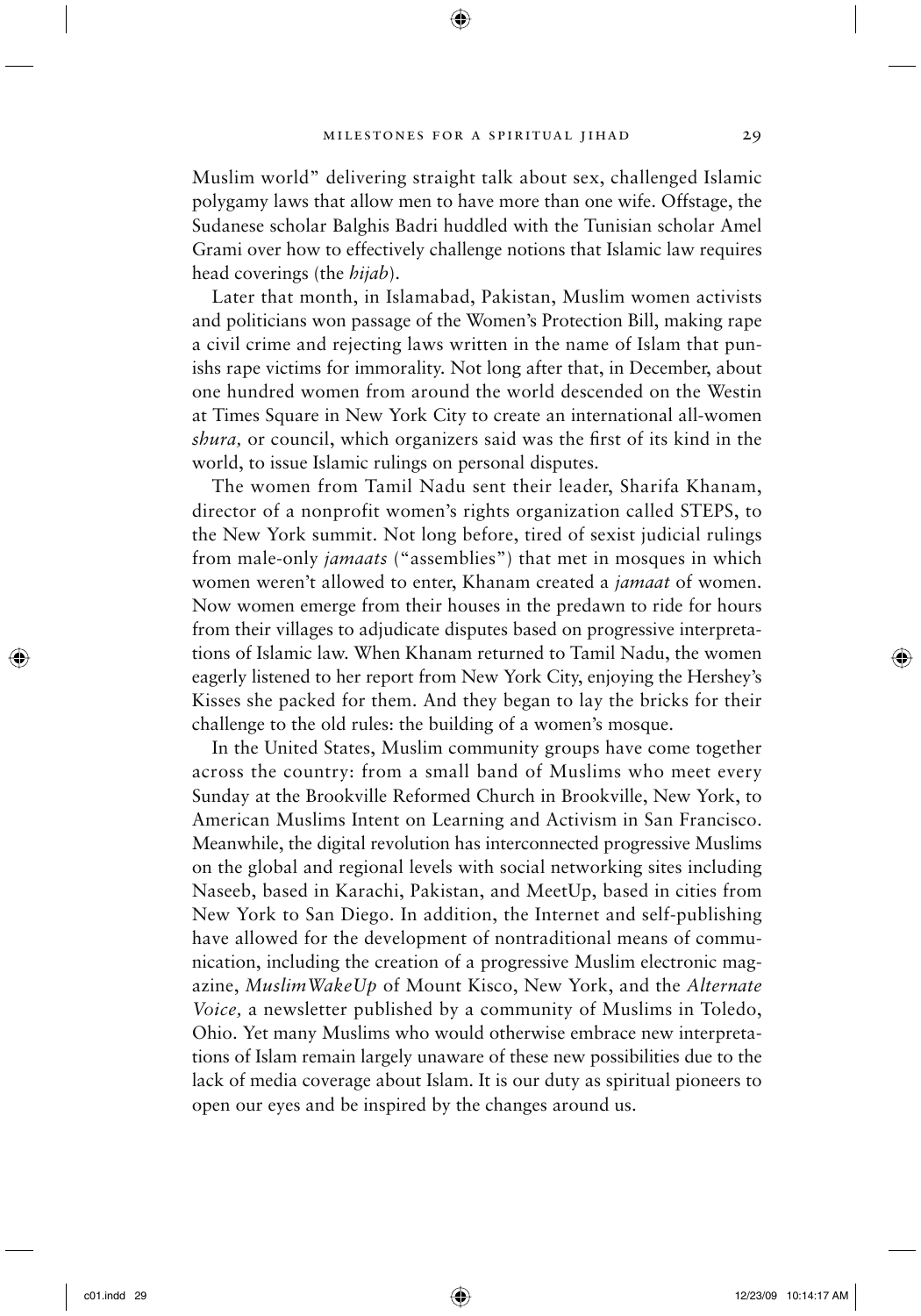## **Breaking the Silence**

In the spring of 2007, poets, scholars, policymakers, writers, business leaders, and corporate executives from around the globe jetted into the cosmopolitan port city of Dubai for a promising conference, the World Summit on Innovation and Entrepreneurship. The conference theme was bold: "Our Future. Inspired by Innovation." I was excited to speak in a Muslim country—the United Arab Emirates—about the global campaigns for Muslim women's rights on a panel, "Beating the Gender Odds: Creative Minds Gone Right."

That morning, I moderated a panel, "Using New Science to Rewire the Brains of Youth: Education That Dazzles," that sought to offer leaders ways to "improve intelligence to empower youth to think, to question the status quo, to dispute the facts, and to decide on the pros and cons of life." On the stage, bathed in bright lights, Danah Zohar, an American physicist, author, and philosopher, called on the Muslim world to teach its youth principles of "critical thinking" so they could progress. I heard her call as music to my ears. "In our Muslim world," I said, "we call critical thinking *ijtihad,* and we desperately need to practice *ijtihad* in order to move forward in the twenty-first century."

When the floor opened for questions, a young Egyptian woman stood up, a tight scarf wrapped around her head. "We need change," she said, her voice trembling and tears streaming down her face. She boldly told the audience, many of them conservative Muslims, that she had friends who were gay, liberal-minded, and not orthodox. When she sat down, I applauded her for her courage. Then we got a reality check: a local Muslim woman took the microphone to declare, "Stop this talk! There is only one way to read the Qur'an, and that is it."

Within hours, conference organizers told me that "the Establishment" had called to lodge a protest that the panel had been offensive. Under pressure from the office of the crown prince of Dubai, Sheikh Hamdan bin Mohammed bin Rashid al-Maktoum, the organizers canceled the panel for which I had jetted to Dubai to speak, "Beating the Gender Odds." "We don't want to push the envelope too far," an organizer told me.

Rather than dissuade me, however, something important happened that week: I became even further emboldened in my belief that we need a dramatic transformation of our Muslim world, led by the principle of *ijtihad,* critical thinking, so that we can reclaim the principles of social justice, women's rights, pluralism, and peace with which I believe Islam was born fourteen centuries ago.

⊕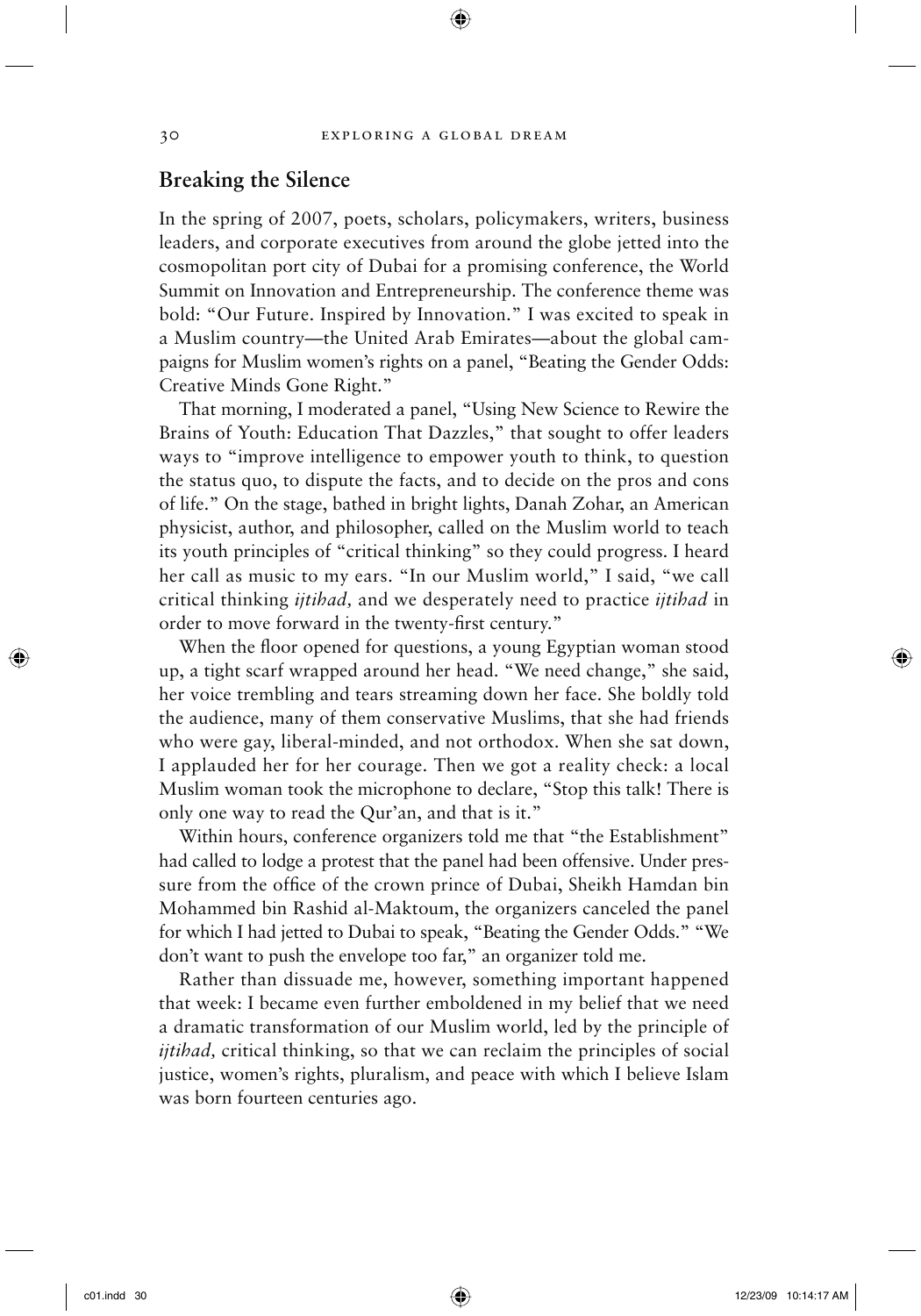There are important spiritual principles on which Islam rests, and it's crucial that we remember them. Instead of allowing for inequity, Islam seeks equity, *istihsan.* It seeks justice, *adl.* Rather than expecting blind faith, it requires critical thinking, *ijtihad.* Instead of lacking common sense, it invokes wisdom, *hikma.* Rather than force-feeding an ideology to the community, it considers the needs of the community, *istihsal,* a priority.

If we are open to it, we can find expansive teachings in Islam on issues related to terrorism, war, interfaith relations, women's rights, family law, criminal punishments, and personal rights.

I lived an easier life before I tried to make peace with my faith, because I wasn't dealing with the hard issues. Now I am doing that, and life has become a lot more difficult on many levels. It is hard work to mobilize people and define a movement that can stay within Islam but reject so many of the notions that keep us narrow-minded, rigid, dogmatic, and violent.

The alternative is tragic. The wife of the man who organized Danny Pearl's kidnapping had just given birth to a child before her husband hatched his plot to kidnap Danny. He had basically decided, as a father, that he was going to impart this legacy to his son. He was a young man, raised in England, who got caught up in this puritanical, ideological, dogmatic expression of Islam. So what we have now is a boy, not much older than my son, whose father is sitting in prison for this kidnapping. And Danny's son, Adam, is growing up without knowing his father. This human tragedy of twisted Islam is our ultimate crisis, I think. This is the kind of suffering we must learn to stop.

We are at an important junction in Islamic history. We are starting to develop new approaches in the form of exciting new scholarship coming from the Arab world, Indonesia, Pakistan, Iran, France, England, and America. A new movement is emerging framing Islam for the twenty-first century as a religion of peace. It is the greatest responsibility that the Muslim world has to realize in the world.

↔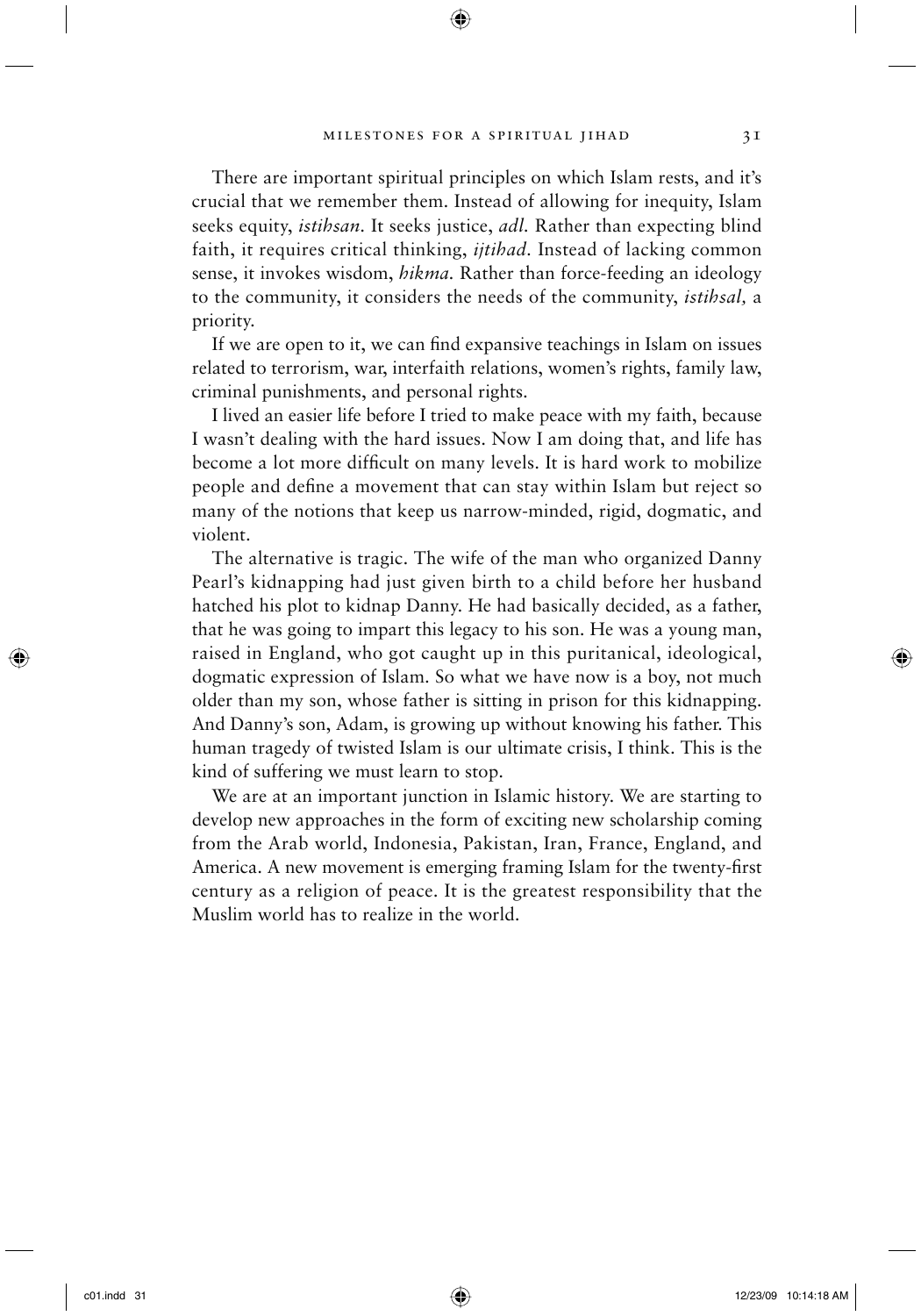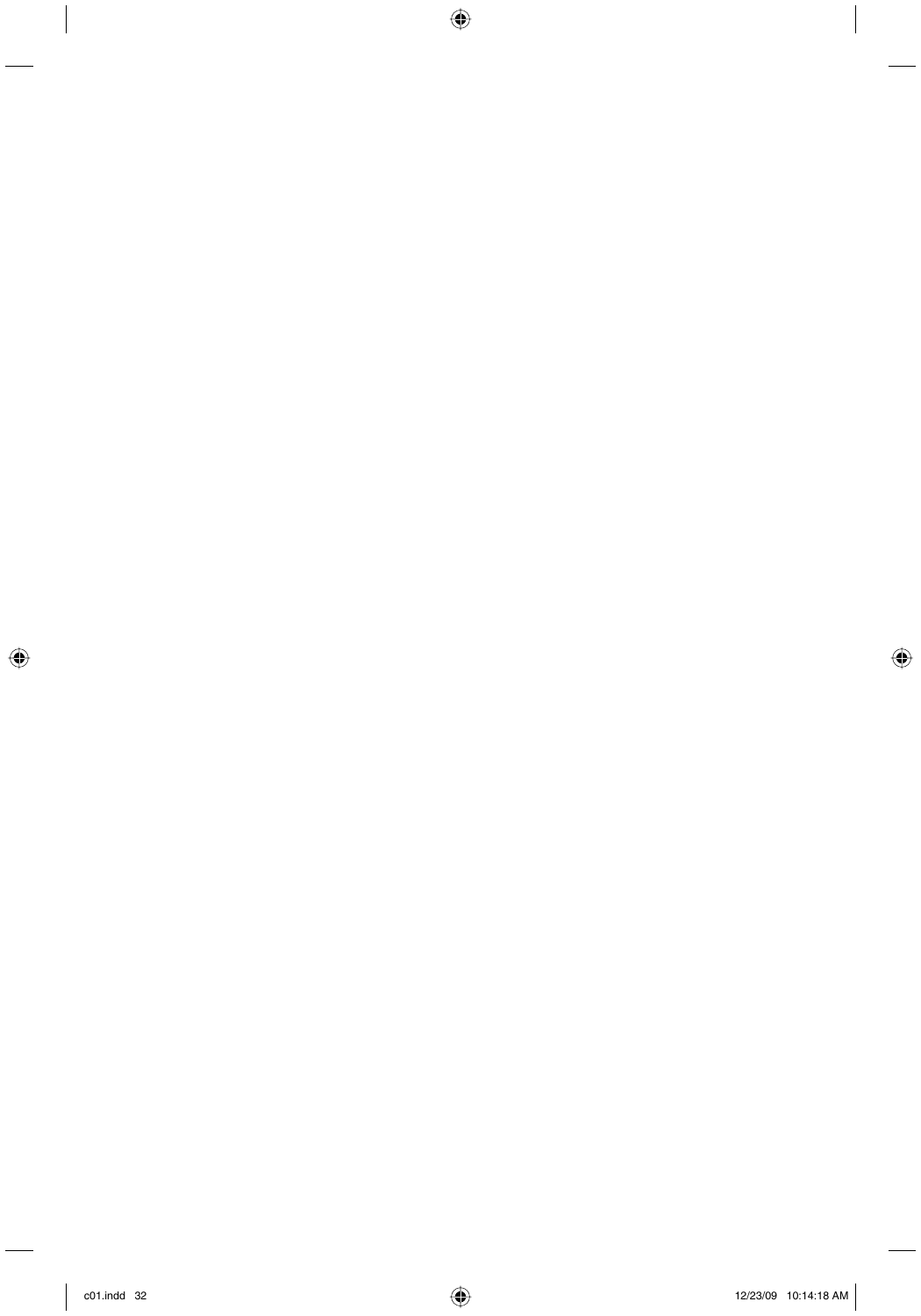## **NINETY-NINE PRECEPTS FOR OPENING HEARTS, MINDS, AND DOORS IN THE MUSLIM WORLD**

⊕

#### **OPENING HEARTS**

- 1. The Loving One: Live with an open heart to others.
- 2. The Only One: We are all part of one global community.
- 3. The One: All people—women and men, people of all faiths, cultures, and identities—are created and exist as equals.
- 4. The Self-Sufficient: All people—women and men, people of all faiths, cultures, and identities—have a right to self-determination.
- 5. The Creator of Good: All people have a human right to happiness.
- 6. The First: A fundamental goal of religion is to inspire in us the best of human behaviors.
- 7. The Preserver: Religion isn't meant to destroy people.
- 8. The One Who Gives Clemency: We aren't meant to destroy people.
- 9. The Absolute Ruler: We are not rulers over each other.
- 10. The Owner of All: No individual or group of individuals may treat any of us as property.
- 11. The Mighty: Spirituality goes far deeper than mere adherence to rituals.
- 12. The Appraiser: We are the sum of our small deeds of kindness for others.

33

↔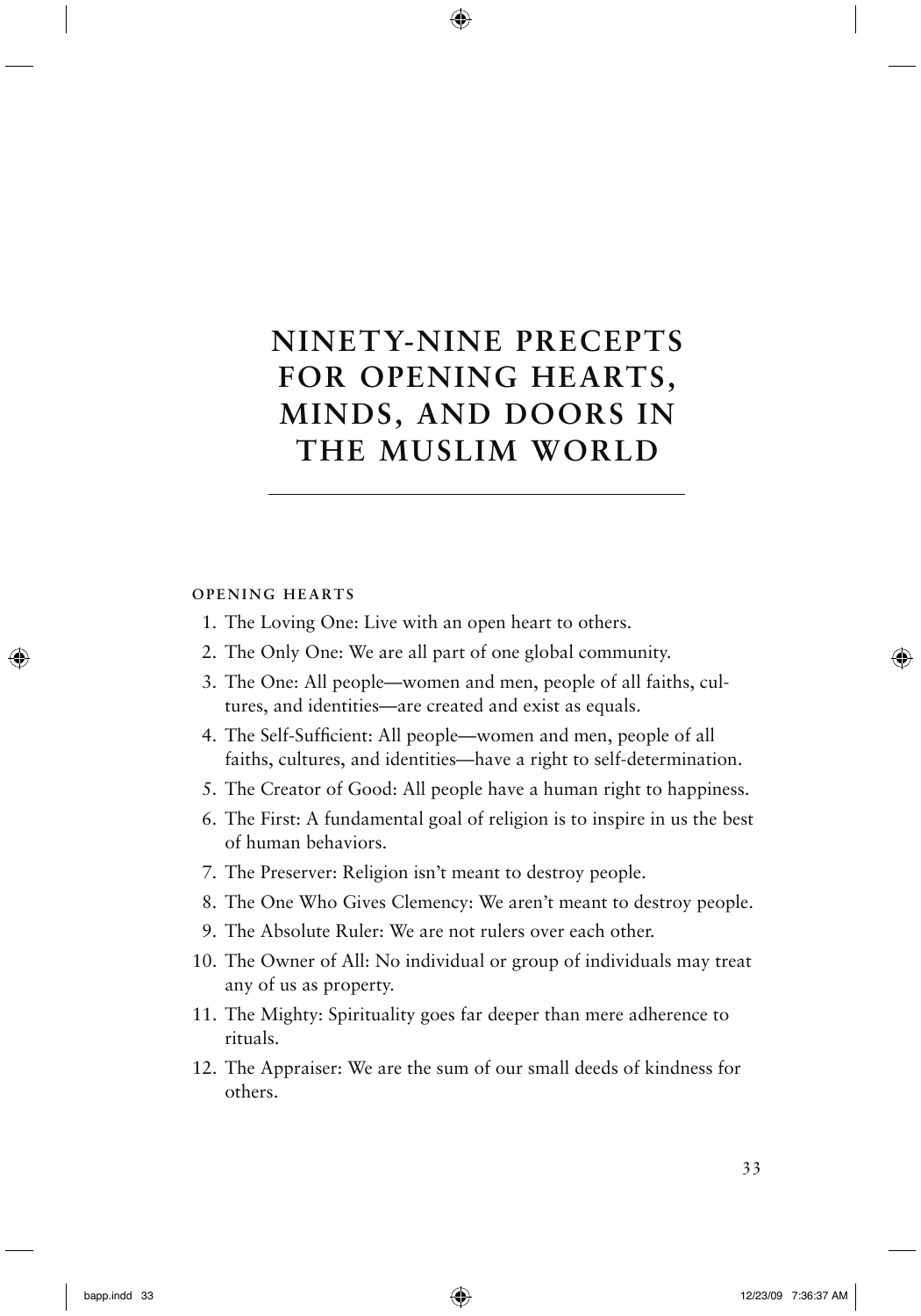#### 34 NINETY-NINE PRECEPTS

⊕

- 13. The Inspirer of Faith: It is not for human beings to judge who is faithful and who is not.
- 14. The One with Special Mercy: Humanity and God are best served by separating the "sin" from the "sinner."
- 15. The Finder: Virtue doesn't come with wealth.
- 16. The Supreme One: All people are created with an inner nature that seeks divine nature and is disposed toward virtue.
- 17. The Doer of Good: Therefore live virtuously.
- 18. The Greatest: Have the courage to take risks.
- 19. The Possessor of All Strength: Have the courage to stand up for your beliefs, for truth, and for justice even when they collide with the status quo.
- 20. The One Who Honors: Respect one another.
- 21. The Magnificent: Glorify one another with kind words, not harsh words.
- 22. The Forgiver: Forgive one another, and yourself, with compassion.
- 23. The All-Compassionate: Be compassionate with one another.
- 24. The Compeller: Love the soul even when we don't love the "sin."
- 25. The All-Merciful: Be motivated by love of God, not fear of God.
- 26. The Supreme in Greatness: Be kind, respectful, and considerate with one another.
- 27. The One Who Rewards Thankfulness: Appreciate the freedoms you enjoy.
- 28. The Accounter: Know that we are all accountable for how we treat one another.
- 29. The Gatherer: Know that anyone you wrong will testify against you on your judgment day.
- 30. The Expander: Be friends to one another.
- 31. The Exalter: Win the greatest struggle—the struggle of the soul, *jihad bil nafs*—to do good.
- 32. The Highest: Rise to the highest principles of Islam's benevolent teachings.
- 33. The Giver of All: Rise to the highest values of human existence, not the lowest common denominator.

↔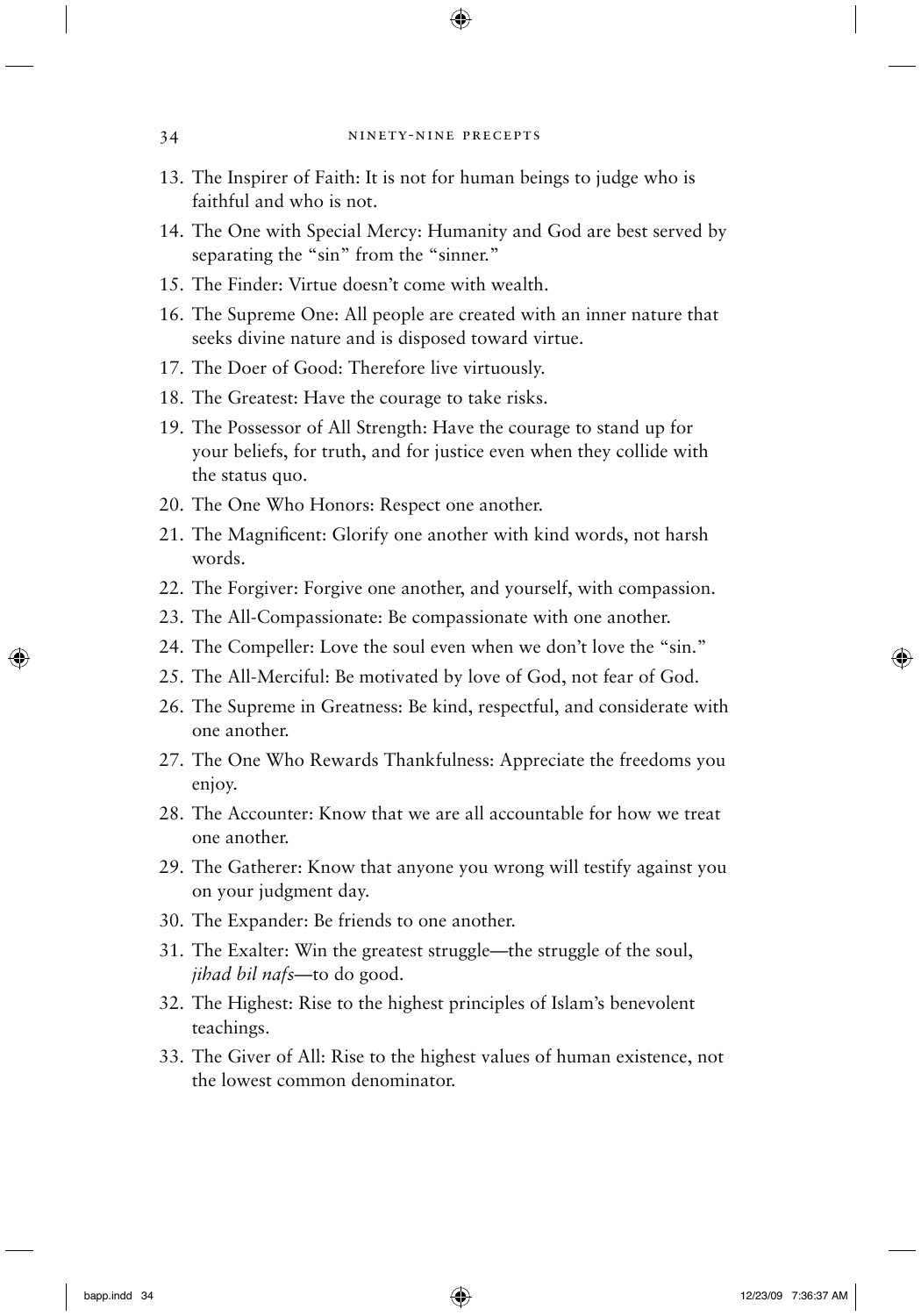#### ninety-nine precepts 35

⊕

#### **OPENING MINDS**

- 34. The One Who Opens: Live with an open mind.
- 35. The One Who Enriches: The Qur'an enjoins us to enrich ourselves and our communities with knowledge.
- 36. The Subtle One: Islam is not practiced in a monolithic way.
- 37. The All-Forgiving: We allow ourselves to be more positively transformed if we accept rather than despise our dark side.
- 38. The Maker of Beauty: Islam can be a religion of joy.
- 39. The Maker of Order: In any society governed by oppression and senseless rules, there will be rebellion, whether expressed publicly or in private.
- 40. The Guide to Repentance: Evil is expressed in the forms of social injustice, discrimination, prideful rigidity, bigotry, and intolerance.
- 41. The Nourisher: We were all created with the right to make our own decisions about our lives, our minds, our bodies, and our futures.
- 42. The One Who Withholds: Certain traditions and ideologies betray Islam as a religion of peace, tolerance, and justice.
- 43. The Creator of the Harmful: Repression creates fears that are manifested in dysfunctional ways.
- 44. The Generous: Women possess the same human rights as men.
- 45. The All-Comprehending: Chastity and modesty are not the sole measures of a woman's worth.
- 46. The Last: Puritanical repression of sexuality and issues of sexuality are self-defeating and create a hypersexual society.
- 47. The Seer of All: The false dichotomy between the private world and the public world leads us to avoid being completely honest about issues of sexuality.
- 48. The Majestic One: The Qur'an tells us: There is no compulsion in religion.
- 49. The All-Aware: The Qur'an enjoins us: Exhort one another to truth.
- 50. The Knower of All: Therefore seek knowledge.
- 51. The All-Powerful: Do not put any barriers in front of any person's pursuit of knowledge.
- 52. The Ever-Living One: Reject ignorance, isolation, and hatred.
- 53. The Truth: Live truthfully.

⊕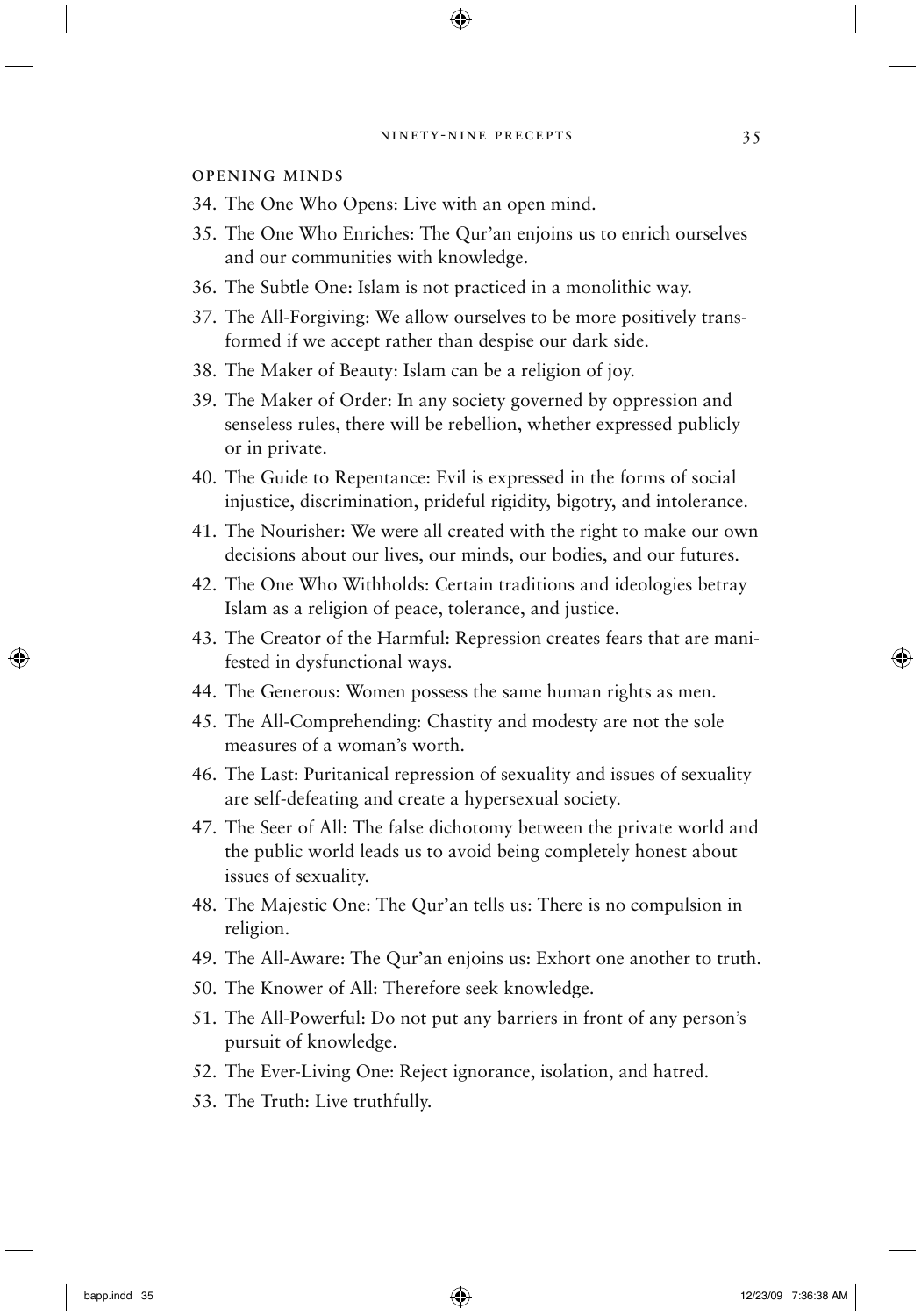#### 36 ninety-nine precepts

⊕

- 54. The Praised One: Praise worthy aspiration, not destruction.
- 55. The Manifest One: Be the leader you want to see in the world even though you lack position, rank, or title.
- 56. The Perfectly Wise: Lead with wisdom.
- 57. The Originator: Open the doors of *ijtihad* (critical thinking) based on *istihsan* (equity) and *istihsal* (the needs of the community).
- 58. The One Who Is Holy: Honor and respect the voices and rights of all people.
- 59. The Sustainer: Empower one another, particularly women, to be self-sustaining.
- 60. The Governor: Do not allow anyone to unleash a vigilante force on any man, woman, or child.
- 61. The Hearer of All: Be honest about issues of sexuality in our communities.
- 62. The Expeditor: Lift repression.
- 63. The Guardian: Reject a sexual double standard for men and women.
- 64. The Restorer: Reform our communities to reject bigoted, sexist, and intolerant practices.
- 65. The Righteous Teacher: Question defective doctrine from a perspective based on the Qur'an, the traditions of the Prophet, and *ijtihad*.
- 66. The One Who Resurrects: Know that we all will face a reckoning for our deeds.

## **OPENING DOORS**

- 67. The Guide: We must open the doors of Islam to all.
- 68. The Creator of All Power: We are in a struggle of historic proportions for the way Islam expresses itself in the world.
- 69. The Mighty: The Qur'an is clear: Stand out firmly for justice, as witnesses to God, even if it may be against yourselves, your parents, or your kin.
- 70. The Satisfier of All Needs: Political expediency does not override our morally compelled duty to tell the truth.
- 71. The Responder to Prayer: Spiritual activism is a noble pursuit.
- 72. The One Who Humiliates: Sexism, stereotypes, and intolerance are the common denominators of all extremism.

⊕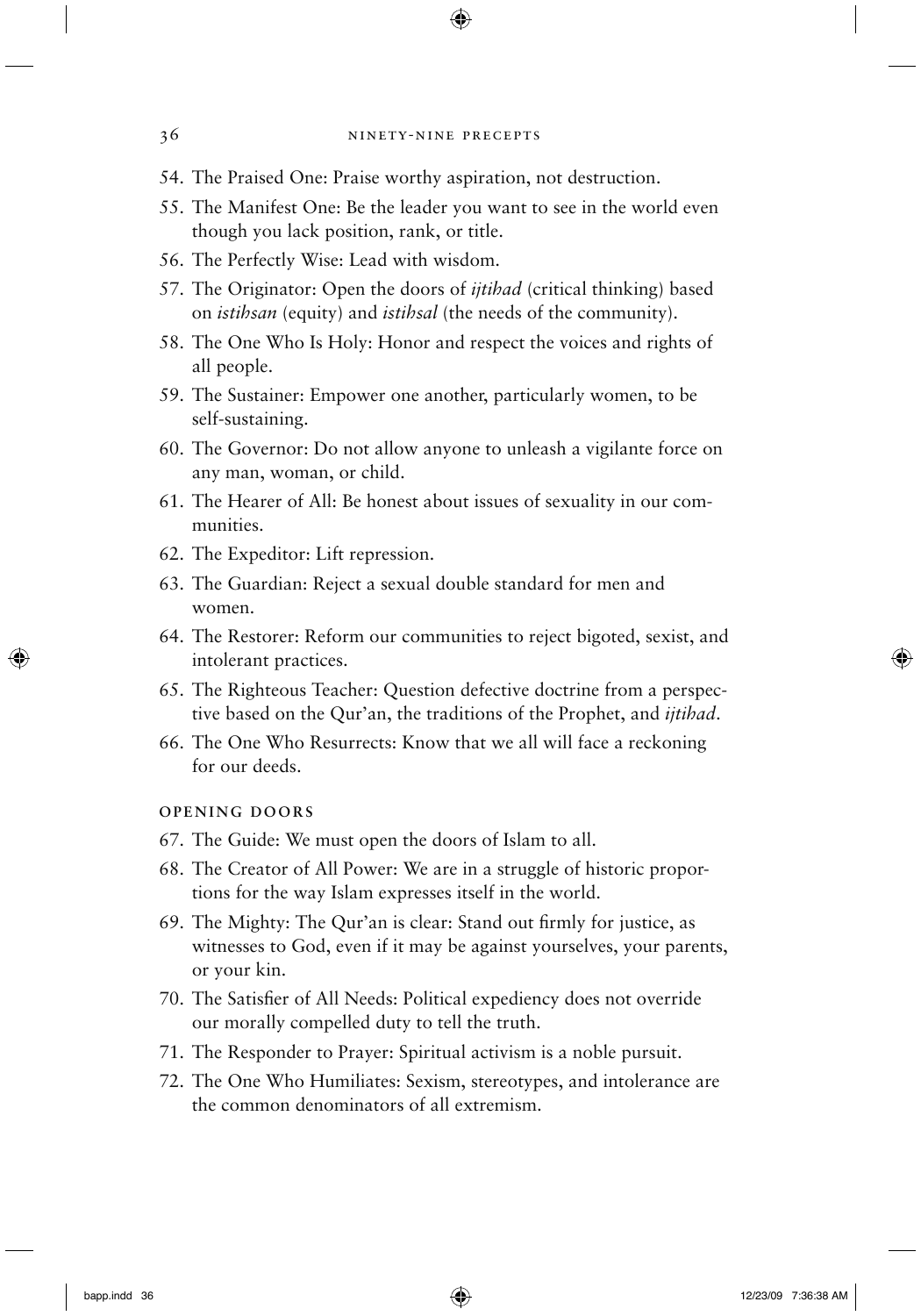#### ninety-nine precepts 37

73. The Giver of Life: We cannot accept murder in the name of Islam.

⊕

- 74. The Inheritor of All: Racism, sexism, and hatred are unacceptable in God's world.
- 75. The Taker of Life: Dogmatism and intolerance lead to violence.
- 76. The One Who Abases: Making women invisible is a defining feature of violent societies.
- 77. The Just: Women and men are spiritual and physical equals.
- 78. The Equitable One: Women's rights are equal to men's rights.
- 79. The Witness: Nothing we do is without a witness.
- 80. The One Who Prevents Harm: Rejecting injustice is more important than protecting honor.
- 81. The Delayer: Honor can be the worst expression of ego.
- 82. The Judge: Justice is not necessarily what the majority believes is right.
- 83. The Forbearing One: We are not judges of each other.
- 84. The Ruler of Majesty and Bounty: If change will come tomorrow, we should not wait but should create it today.
- 85. The Trustee: Therefore know that women have an intrinsic right to be leaders in all capacities in our Muslim world, including as prayer leaders or *imams*.
- 86. The Creator: Reach inside to create the change you want to see in the world.
- 87. The Forceful One: Stand strong for justice.
- 88. The One Who Subdues: Stand up to extremists and all forms of extremism.
- 89. The Self-Existing One: Break the silence sheltering injustice and intolerance.
- 90. The Originator: Create a new reality.
- 91. The Glorious: Stand up to the forces of darkness.
- 92. The Watchful One: Question the source of hate in order to dismantle it.
- 93. The Protector: Respect women's equal rights and human dignity everywhere, from the mosque and the public square to the workplace and the bedroom.
- 94. The Avenger: Use principles of social justice to define our communities.

↔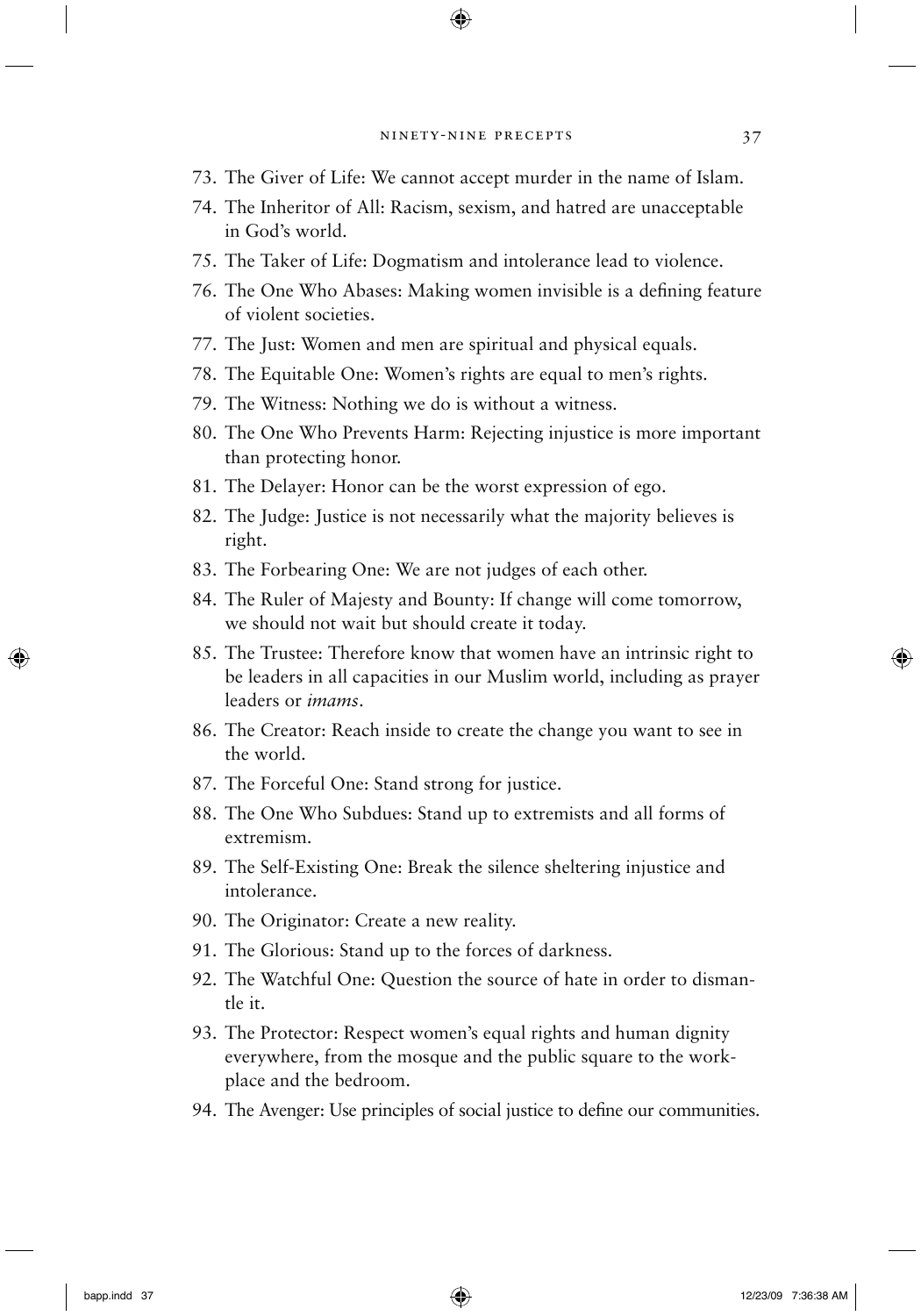#### 38 NINETY-NINE PRECEPTS

 $\bigoplus$ 

- 95. The Everlasting: Stand up to create an everlasting Muslim world that will enrich our global society.
- 96. The Patient One: Exercise patience as a virtue, not as an excuse.
- 97. The Source of Peace: Live peacefully with others.
- 98. The Light: Create cities of light to overpower the darkness in our Muslim world.
- 99. The Hidden One: Ultimately our choice is only one. We must create communities with open minds, open hearts, and open doors.

⊕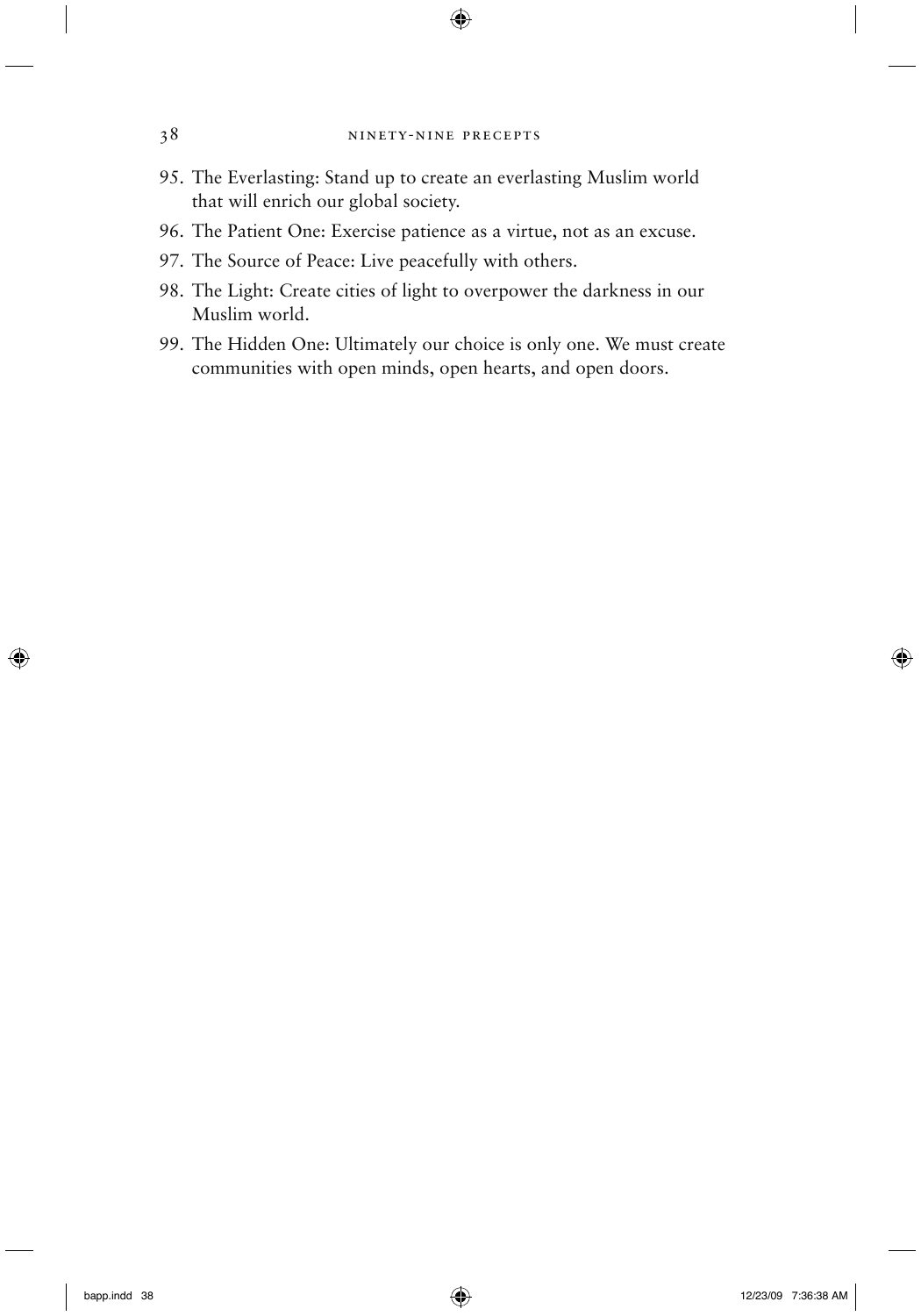## **NOTES**

⊕

- 1. Sayyid Qutb, *Milestones* (Cedar Rapids, Ia.: Mother Mosque Foundation, 1981), pp. 1–2. (Originally published 1964)
- 2. Tamim Ansary, *Destiny Interrupted: A History of the World Through Islamic Eyes* (New York: Public Affairs, 2009), p. xix.
- 3. Interview with Daisy Khan, Nov. 9, 2003.
- 4. Interview with Asma Afsaruddin. Nov. 13, 2003.
- 5. Council on American Islamic Relations, *The Mosque in America: A National Portrait* (Washington, D.C., 2001) p. 11.
- 6. Interview with Ingrid Mattson, Nov. 10, 2003.
- 7. Martin Seligman, *Helplessness: On Depression, Development, and Death* (San Francisco: Freeman, 1975).
- 8. Quote from poster in the office of Dr. Rizwan Taj, Oct. 16, 2001. Clomfranil sales figures from an interview with a Novartis company official, Nov. 2, 2001.
- 9. Quote from visit to the office of Dr. Rizwan Taj, Oct. 16, 2001.
- 10. Ibid. Prozac sales figures from an interview with an Eli Lilly company official, Nov. 1, 2001.
- 11. Interview with Iram Tariq, Nov. 2, 2001.
- 12. Quote from visit to the office of Dr. Rizwan Taj, Oct. 16, 2001. Sales figures from an interview with a Knoll Pharmaceuticals company official, Nov. 3, 2001.
- 13. Interview with Iram Tariq, Nov. 2, 2001.
- 14. Esam Alkhawaga, "Raising Muslim Children with a Healthy Self-Esteem," speech presented at the Islamic Center of Pittsburgh, Nov. 1, 2008.
- 15. Howard Gardner, *Frames of Mind: The Theory of Multiple Intelligences* (New York: Basic Books, 1983).
- 16. Daniel Goleman, *Emotional Intelligence: Why It Can Matter More Than IQ* (New York: Bantam Books, 1995).

39

⇔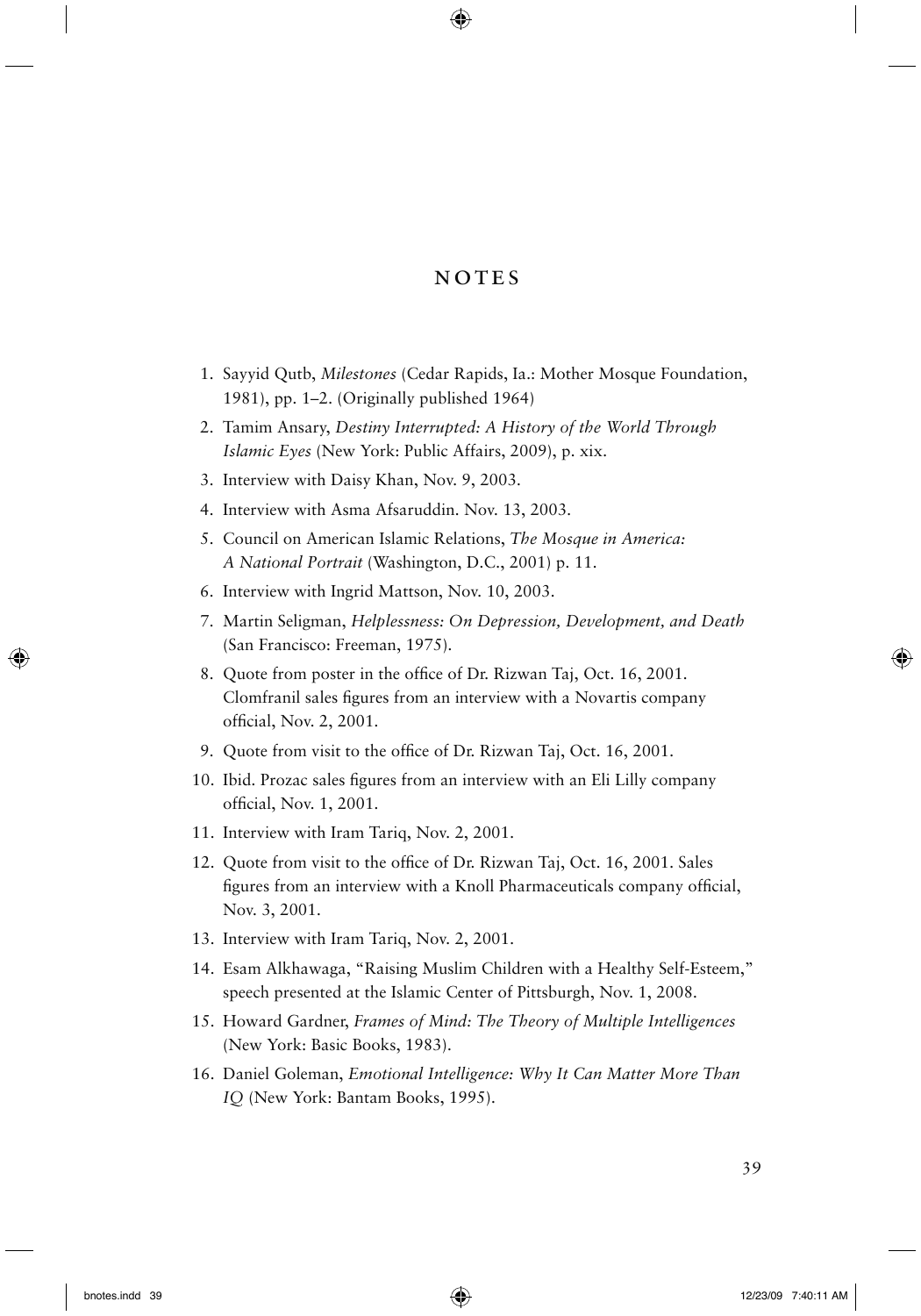#### 40 notes

 $\bigoplus$ 

- 17. *Sahih Bukhari,* trans. M. Muhsin Khan (Riyadh, Saudi Arabia: Dar-us-Salam Publishers and Distributors, 1996), 7:62:144.
- 18. Saleemah Abdul-Ghafur, ed., *Living Islam Out Loud: American Muslim Women Speak* (Boston: Beacon Press, 2005).
- 19. Carlyle Murphy, *Passion for Islam: Shaping the Modern Middle East*  (New York: Scribner, 2002), p. 279.

 $\bigoplus$ 

 $\bigoplus$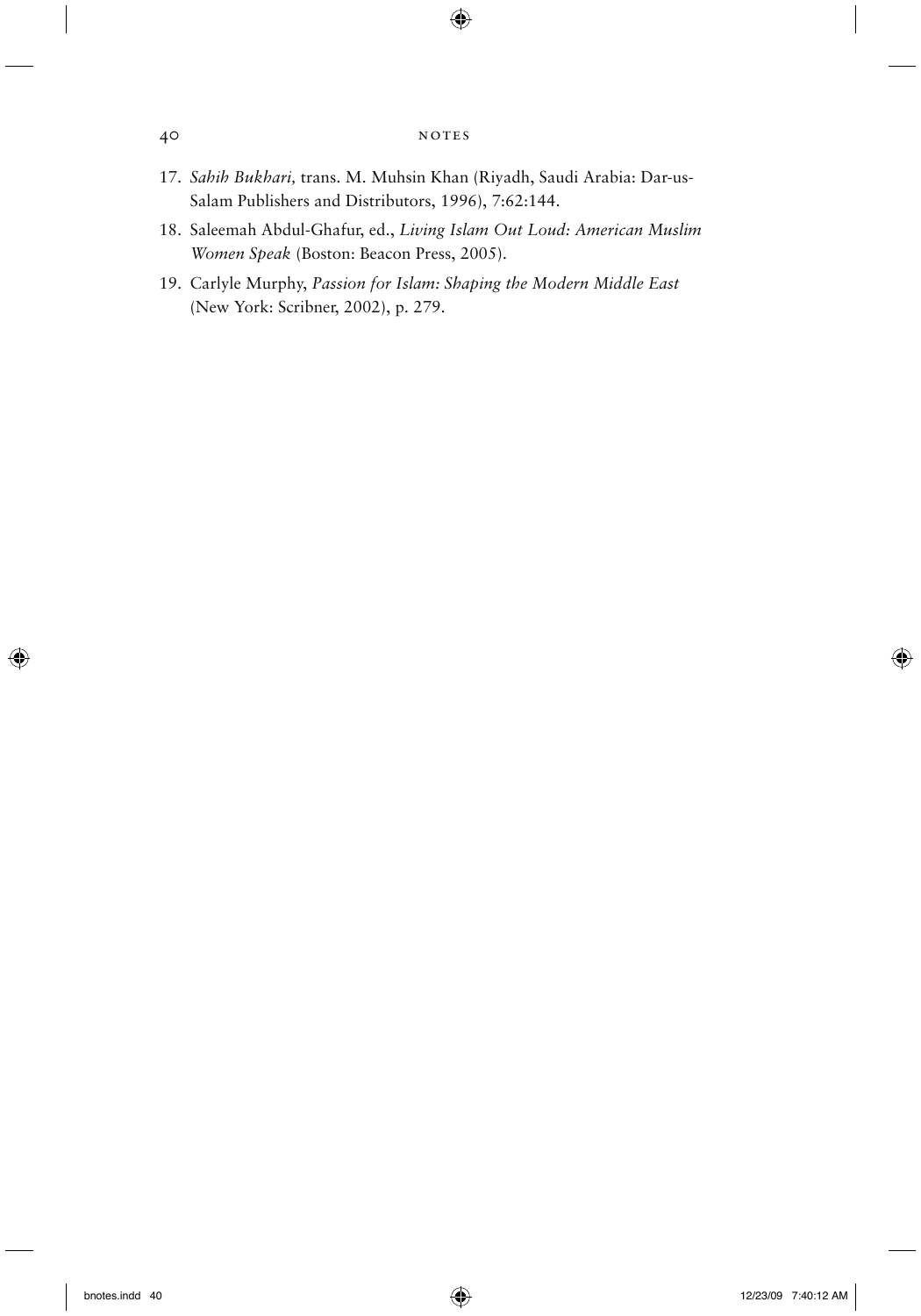## the fetzer institute

⊕

a private operating foundation based in Kalamazoo, Michigan, the Fetzer Institute engages with people and projects around the world to help bring the power of love, forgiveness and compassion to the center of individual and community life. Founded by broadcast pioneer John E. Fetzer, the Institute carries out its mission in a number of ways: by sharing compelling stories of love and forgiveness at work in the world, by convening conversations to help community leaders explore the practical application of love and compassion in their work; and by supporting scientific research to understand how to increase the human capacity for love, compassion and forgiveness. The Institute's work rests on a deep conviction that each of us has power to transform the world by strengthening the connection between the inner life of mind and spirit with the outer life of service and action. While the Fetzer Institute is not a religious organization, it honors and learns from a variety of spiritual traditions. www.fetzer.org

⊕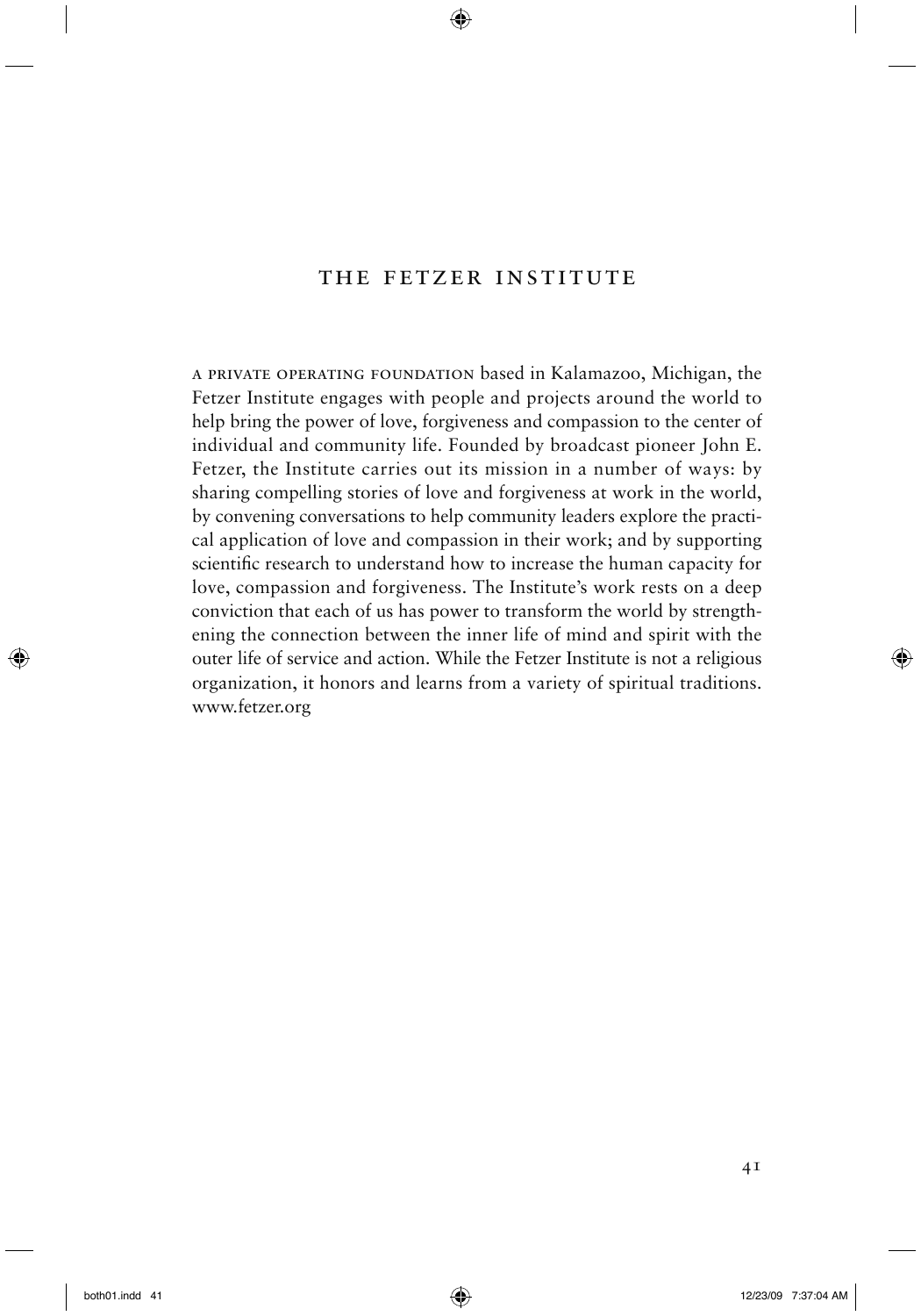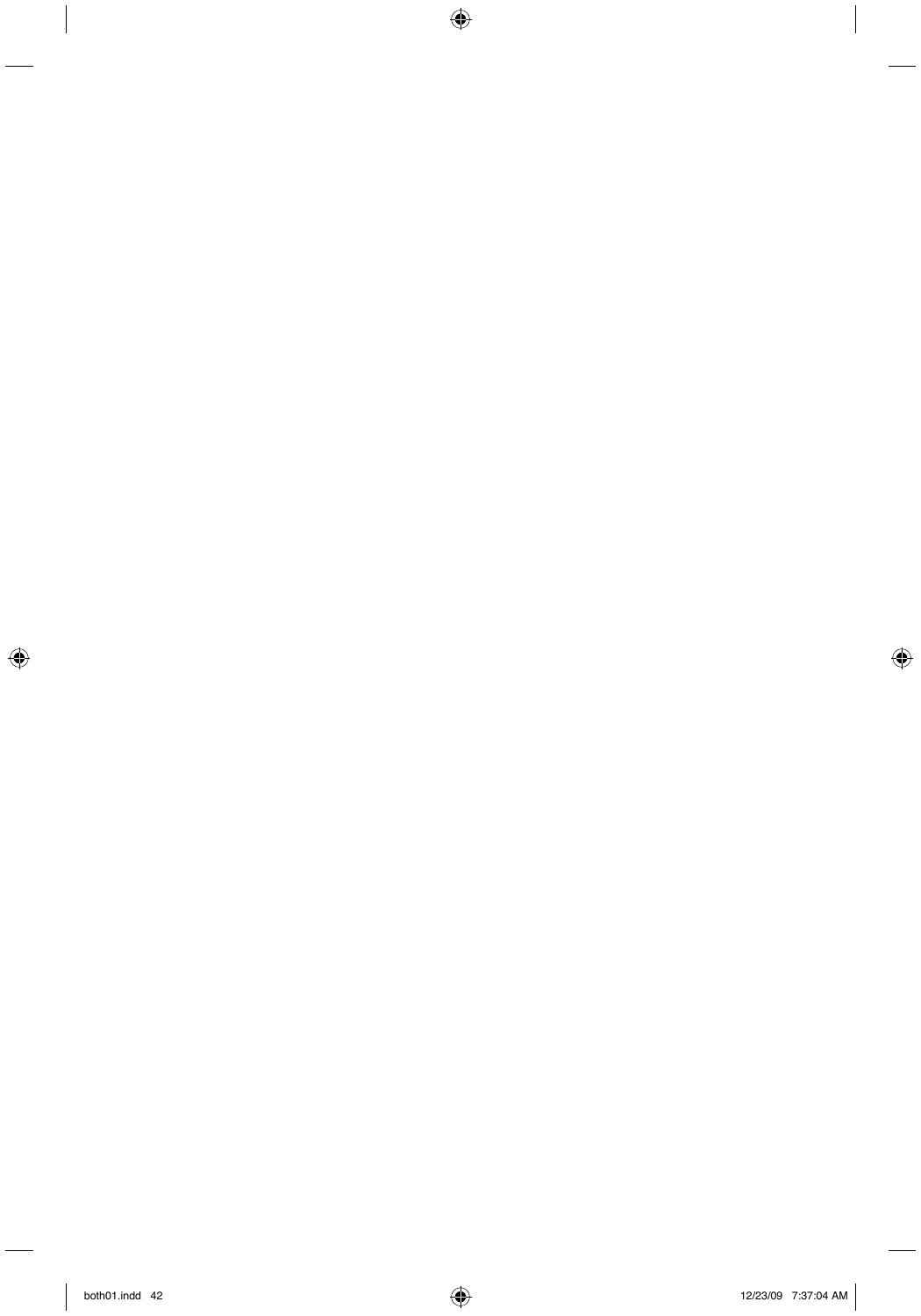## publications sponsored by the fetzer institute in partnership with jossey-bass

⊕

## **Anthology on Deepening the American Dream**

*Deepening the American Dream: Reflections on the Inner Life and Spirit of Democracy, edited by Mark Nepo.* A collection of reflections on the spiritual meaning of being American in today's world from some of our most respected thinkers: Gerald May, Jacob Needleman, Elaine Pagels, Robert Inchausti, Parker Palmer, and others. The book explores the inner life of democracy and the way citizens are formed and considers the spiritual aspects of the American Dream—life, liberty, and the pursuit of happiness.

This thought-provoking volume of essays challenges us to ponder the American Dream and discuss the spiritual values that can help transform the country. The interplay between history, spirituality, and current events is what makes this volume such a soul-stirring experience. It is indeed hopeful and salutary that this cultural document puts so much emphasis on spiritual values as being crucial to the health and enduring value of democracy in the twenty-first century.

#### *Spirituality & Health Magazine*

*Deepening the American Dream* communicates a determined and magnanimous solidarity to a fragmented age of confusion and escalating resentments. The collection is . . . a gesture of peace and goodwill that summons us to come together. It's a powerfully uplifting book that shines light in the direction of incarnate hope. That rare happening of people actually talking to each other. I highly recommend it.

David Dark, *The Christian Century*

⊕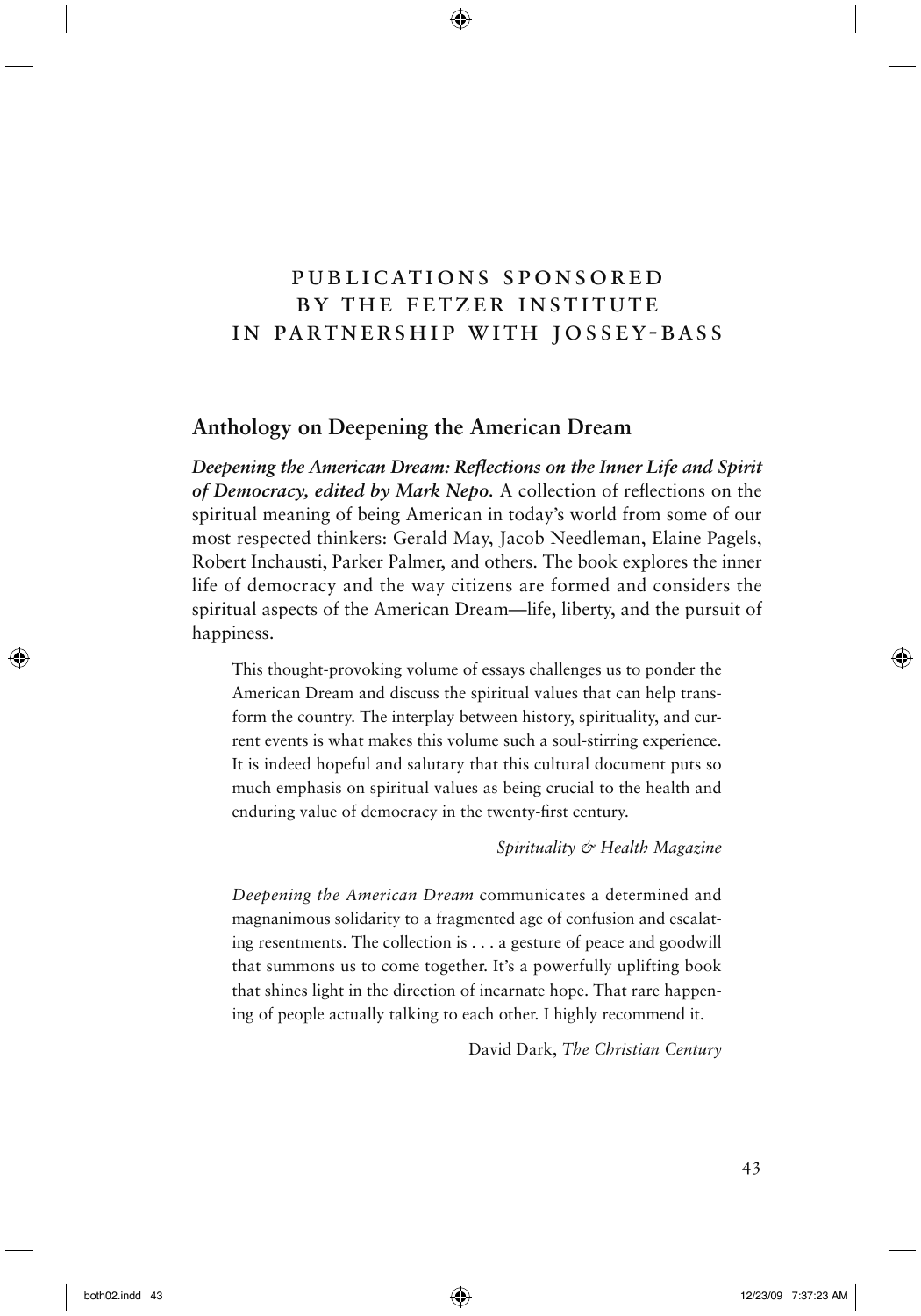⊕

## **Essays on Deepening the American Dream**

*Essay #1, Winter 2003: Two Dreams of America, Jacob Needleman.* The inaugural essay in the series posed an important question: "What of the American Dream?" Is it a vision or an illusion? Do we need to deepen this dream or awaken from it? Can anyone doubt the importance of this question? In one form or another, it is a question that has been gathering strength for decades, and it now stands squarely in the path not just of every American but, such is the planetary influence of America, of every man and woman in the world. What really is America? What does America mean?

*Essay #2, Spring 2003: From Cruelty to Compassion: The Crucible of Personal Transformation, Gerald G. May.* This essay is a compelling journey to the perennial bottom of who we are, at our best and our worst, and how to use that knowledge to live together from a place of spirit and compassion.

*Essay #3, Fall 2003: Footprints of the Soul: Uniting Spirit with Action in the World, Carolyn T. Brown.* This essay speaks deeply about the gifts and frictions that exist between our authentic self and the society we live in and grow in, and how returning to the well of spirit keeps forming who we are in the world.

*Essay #4, Winter 2004: Created Equal: Exclusion and Inclusion in the American Dream, Elaine H. Pagels.* In this essay, the renowned religious historian Elaine Pagels provides a convincing exploration of the ways we have interpreted equality as expressed in the Declaration of Independence. More than ever, she says, we need to ask, who is included in the American Dream? What do we make of this dream in a waking reality? How shall we take this vision to shape our sense of who we are—as a people, a nation, a community? She calls us to deepen our understanding of the American Dream and commit ourselves to extending it to all people worldwide who would share in its promises, blessings, and responsibilities.

*Essay #5, Spring 2004: Breaking the Cultural Trance: Insight and Vision in America, Robert Inchausti.* This essay is a convincing look at how we see and, just as important, how living in America has impaired our deepest seeing, and how education is the sacred medicine entrusted in each generation with restoring that deeper sight that lets us know that we are each other.

↔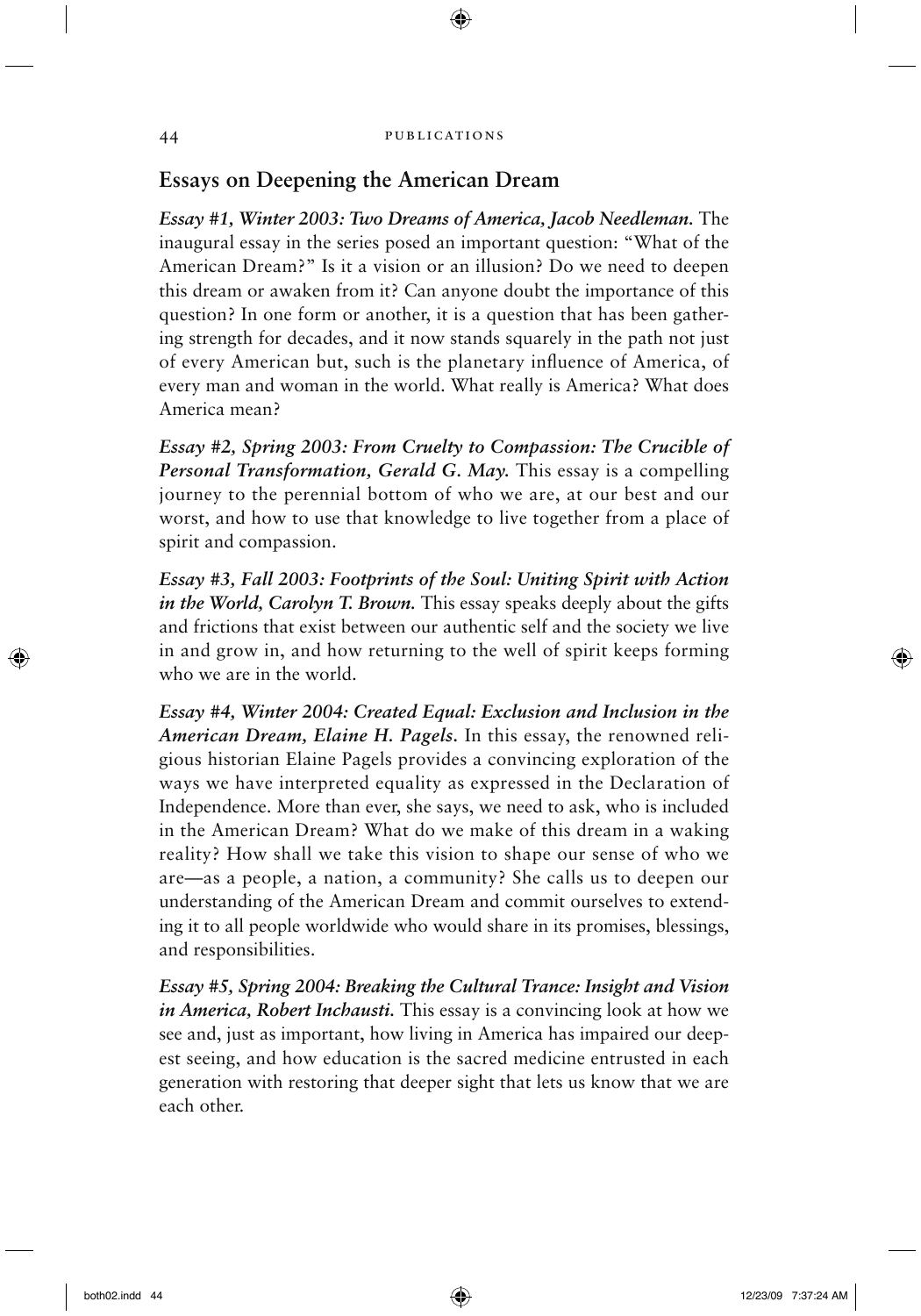⊕

*Essay #6, Fall 2004: The Grace and Power of Civility: Commitment and Tolerance in the American Experience, David M. Abshire.* In a time when our country is more polarized than ever, David Abshire, a former ambassador to NATO and a historian himself, traces the history of commitment and tolerance in an effort to revitalize the respect, listening, and dialogue that constitute civility. "Which . . . is the true America?" he asks. "The America of division or the America of unity? The America of endless public and partisan warfare or the America of cooperation, civility, and common purpose? The America of many or the America of one?"

*Essay #7, Winter 2005: Opening the Dream: Beyond the Limits of Otherness, Rev. Charles Gibbs.* This essay explores America's relationship with the rest of the world. As executive director of the United Religions Initiative, Rev. Gibbs proposes that "the future of America cannot be separated from the future of the rest of the world. There are no longer chasms deep enough or walls high enough to protect us or to protect others from us. So what do we do? We might begin by seeing ourselves as citizens of Earth and children of the abiding Mystery at the heart of all that is."

*Essay #8, Spring 2005: The Politics of the Broken-Hearted: On Holding the Tensions of Democracy, Parker J. Palmer.* With his usual penetrating insight, Parker Palmer speaks to the conflicts and contradictions of twenty-first-century life that are breaking the American heart and threatening to compromise our democratic values.

*Essay #9, Winter 2006: The Almost-Chosen People, Huston Smith and Kendra Smith.* In this far-reaching essay, Huston Smith, a renowned historian of religion, and his wife, the scholar Kendra Smith, trace the American sense of liberty as a spiritual concept that has both inspired us and eluded us through a checkered history in which we have trampled many in the name of the very equality and freedom we hold so sacred. They trace the erosion of the American Dream in the twentieth century and look toward our inevitable membership in the global family of nations that is forming in the world today.

*Essay #10, Spring 2006: Prophetic Religion in a Democratic Society, Robert N. Bellah.* Steering between what the distinguished sociologist of religion Robert Bellah calls "Enlightenment fundamentalists" on the one hand and religious fundamentalists on the other, this essay argues against both the common secularist view that religion should be excluded

⊕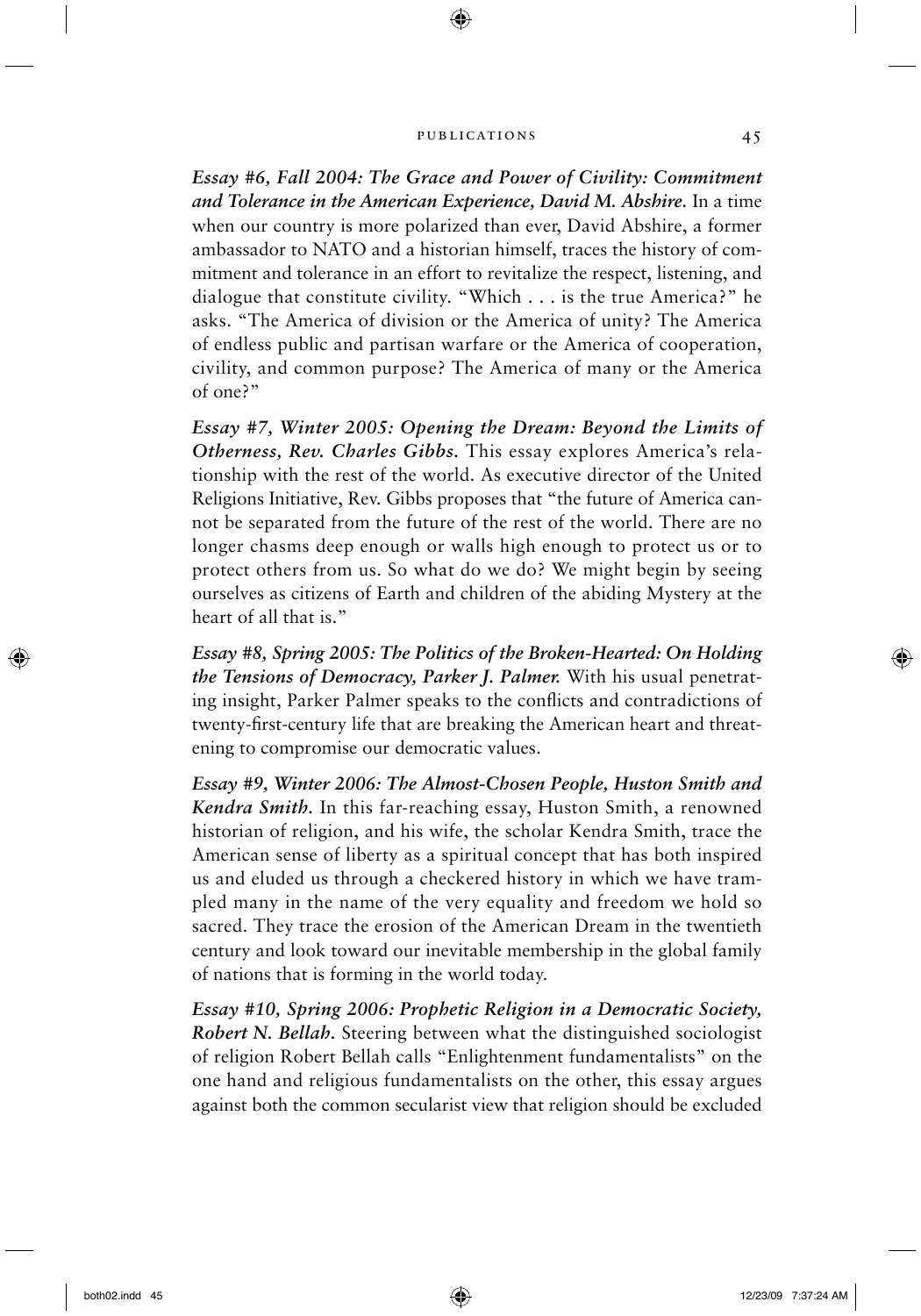⊕

from public life and the dogmatic view that would exclude all secular and religious views except one. Instead it proposes a more moderate, nuanced, and robust role for faith and religion in the common life of America and Americans.

*Essay #11, Fall 2006: The Common Cradle of Concern, Howard Zinn.* In the winter of 2004, the legendary historian Howard Zinn explored the nature of being an American today with Mark Nepo through several conversations. This essay gathers the insights of those conversations, edited by both Zinn and Nepo, into a meditation on America, moral progress, and the myths of freedom.

*Essay #12, Spring 2007: The American Dream and the Economic Myth, Betty Sue Flowers.* This provocative essay examines the limitations and deeper opportunities of the economic myth that governs our society today. It asks how we might articulate a common good through which we might treat each other as citizens and not just consumers. We are challenged to imagine ourselves anew: "We can't hold up a myth of community and wait for it to take hold. We have to work within our own myth, however impoverished it seems to us. To deepen the American Dream is to engage the imagination—to create better stories of who we are and who we might become."

*Essay #13, Fall 2007: The Truth Can Set Us Free: Toward a Politics of Grace and Healing, Rev. W. Douglas Tanner Jr.* The founder of the Faith and Politics Institute traces his own journey, from growing up in the South to his own formation as a spiritual leader to his commitment to supporting the inner life of those called to govern our country.

*Essay #14, Winter 2008: Is America Possible? A Letter to My Young Companions on the Journey of Hope, Vincent Harding.* This elder of the civil rights movement suggests that the dream is never finished but endlessly unfolding. Harding suggests that America's most important possibility for the world is not to dominate, threaten, or compete but to help each other in a search for common ground. He suggests that when we simply attempt to replicate our free-market materialism, we miss our most vital connections. From this, he opens the possibility that a new conversation may begin—one that might initiate a deeper journey concerning the possibilities of human community across all geographical lines.

⊕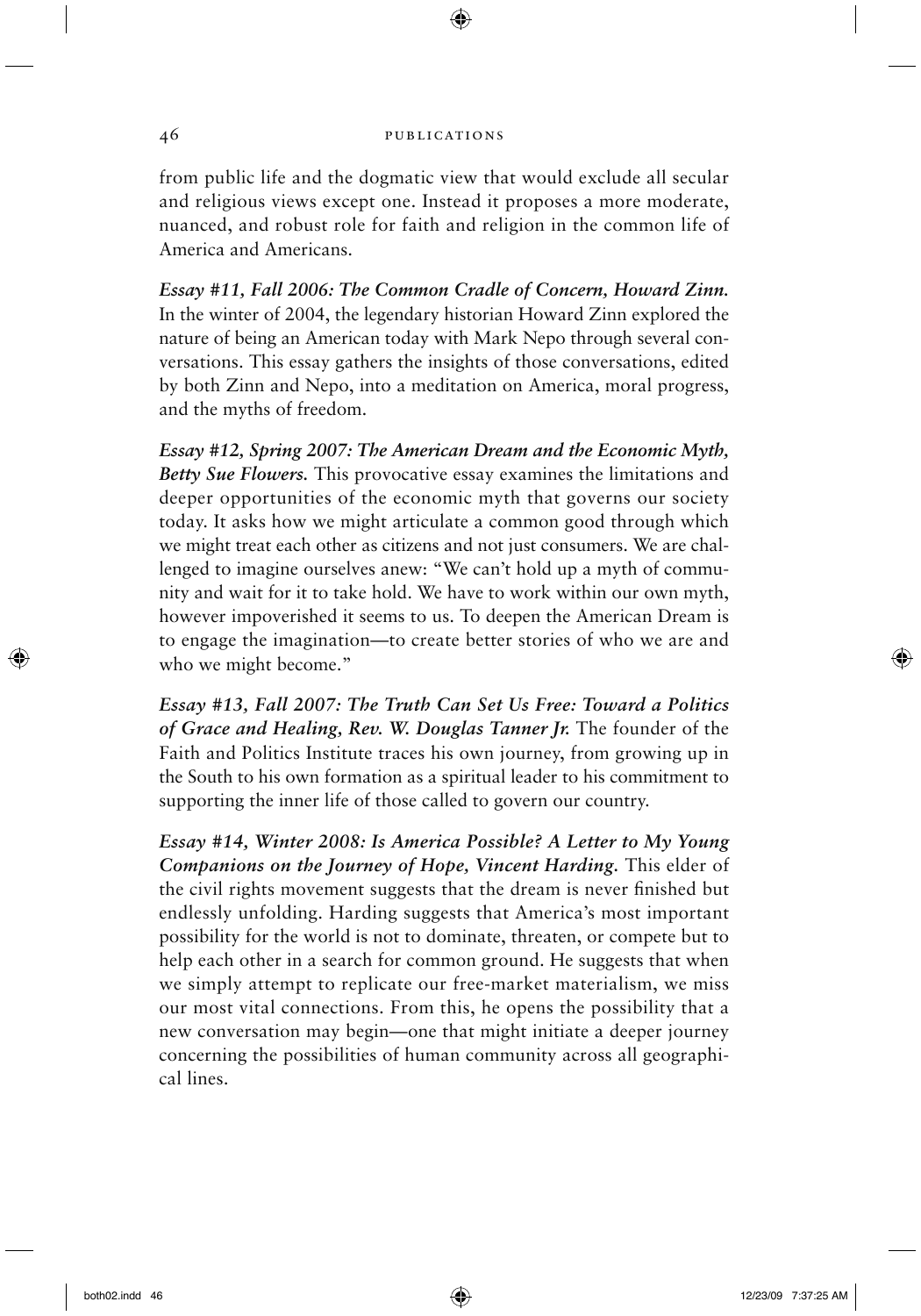⊕

*Essay #15, Winter 2009: Maturing the American Dream: Archetypal American Narratives Meet the Twenty-First Century, Carol Pearson.* This essay is written out of concern about the great challenges facing the United States and the world today. Its purpose is to identify the strengths that can help us tap into what is best about us and guard against our weaknesses so that we might use our power as wisely as possible and in ways that promote the common global good.

*Essay #16, Winter 2010: Opening Doors in a Closed Society, Gov. William F. Winter.* In this essay, former Mississippi governor William Winter reflects on the long journey from the closed society of the South when James Meredith became the first African American student at the University of Mississippi to the election of President Barack Obama. Though progress has been made, Winter points out that there are still forces that threaten to divide us and speaks to the importance of informed and responsible participation of the public in order to fulfill the American Dream for all.

## **Essays on Exploring a Global Dream**

*Essay #1, Spring 2006: Bridges, Not Barriers: The American Dream and the Global Community, Abdul Aziz Said.* As the inaugural essay in the global series, this leading peace studies educator and scholar examines both the American Dream and the emerging global community with insight into the complex state of international relations while envisioning a shift in world values that might give rise to a common world based on the spiritual conception of love and cooperation.

*Essay #2, Summer 2009: The Power of Partnership: Building Healing Bridges Across Historic Divides, Ocean Robbins.* The founder and director of YES! ("Helping Visionary Young Leaders Build a Better World") and coauthor of *Choices for Our Future: A Generation Rising for Life on Earth* writes of his experiences in meeting and working with people from diverse backgrounds and countries and how, even at times of conflict, they have built bridges of friendship and understanding.

*Essay #3, Winter 2010: Milestones for a Spiritual Jihad: Toward an Islam of Grace, Asra Q. Nomani.* In this essay, Asra Nomani, former reporter for the *Wall Street Journal* for fifteen years and author of *Standing Alone: An American Woman's Struggle for the Soul of Islam,* writes of her personal journey as a Muslim American journalist and single

⊕